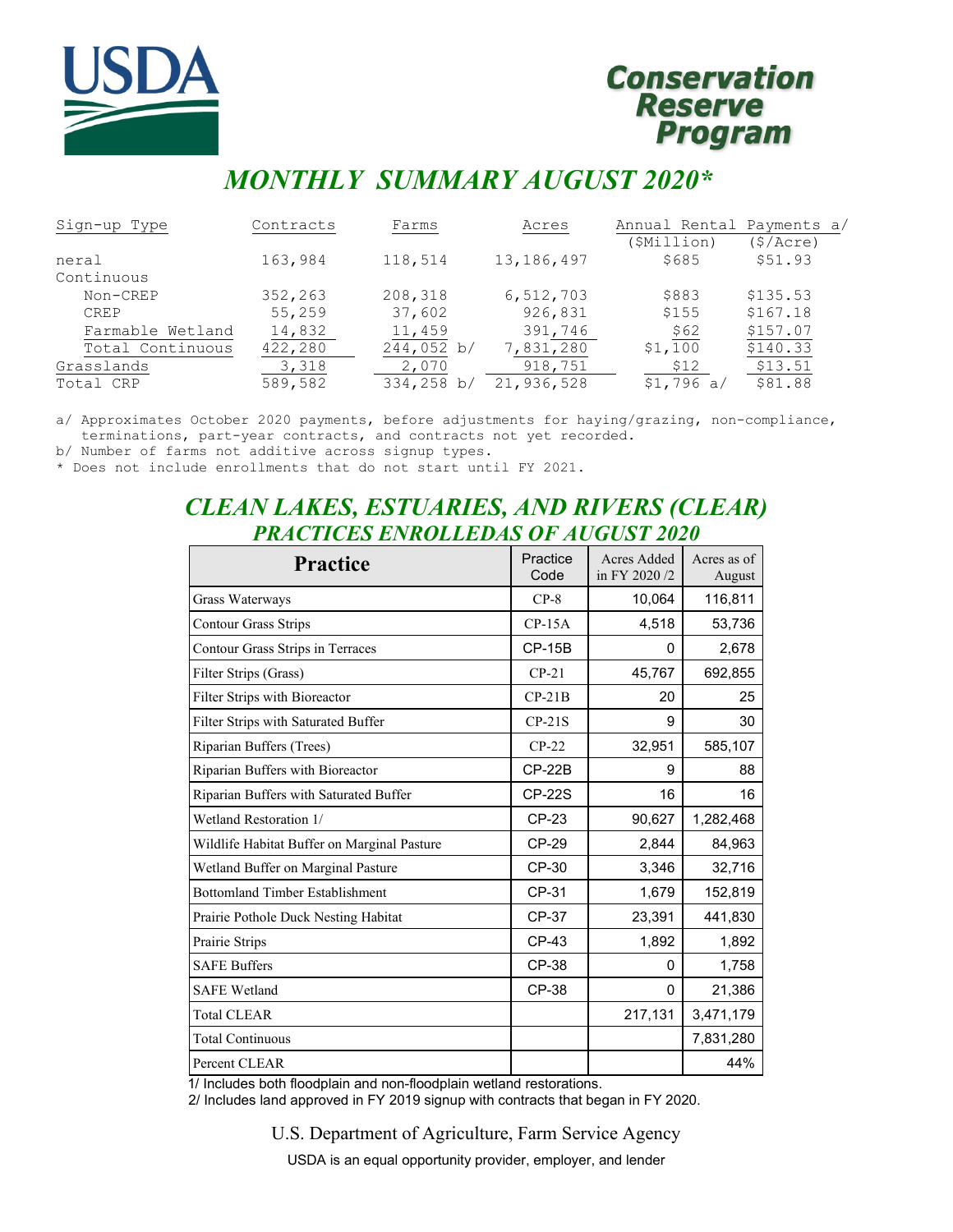**General Signup**. Producers with eligible lands compete nationally for acceptance based on an environmental benefits index (EBI) during specified enrollment periods. Producers may submit offers below soil-specific maximum rental rates and select wildlife-enhancing vegetative covers to increase EBI ranking.

**Continuous (Non-CREP) Sign-up**. Producers with eligible lands may enroll certain high priority conservation practices, such as filter strips, riparian buffers, and wetlands at any time during the year without competition. In addition to annual soil rental payment and cost-share assistance, many practices are eligible for additional annual and one-time up-front financial incentives.

**Conservation Reserve Enhancement Program (CREP)**. Under CREP agreements, Federal/State partnerships, implement projects designed to address specific environmental objectives through targeted CRP enrollments. Sign-up is held on a continuous basis, general sign-up practices may be included, and additional financial incentives are generally provided. State partners provide 20 percent of the costs.

**Farmable Wetland Program (FWP).** Producers enroll small non-flood plain wetlands, and new practices added by the 2008 Farm Bill, under modified continuous sign-up provisions.

**Grasslands**. Enrollments are to support grazing operations and to preserve and restore grasslands. No cropping history is required.

The accompanying tables are based on contract data developed and maintained in CRP data files by USDA Service Centers through the **end of August** and are based on the physical location of the CRP contracted land.

| Current Enrollment by Sign-up and Initial Contract Year |  |
|---------------------------------------------------------|--|
|                                                         |  |
|                                                         |  |
| Current Enrollment by State and Sign-up Type            |  |
|                                                         |  |
|                                                         |  |
|                                                         |  |
|                                                         |  |
|                                                         |  |
|                                                         |  |
|                                                         |  |
|                                                         |  |
|                                                         |  |
|                                                         |  |
|                                                         |  |
|                                                         |  |
|                                                         |  |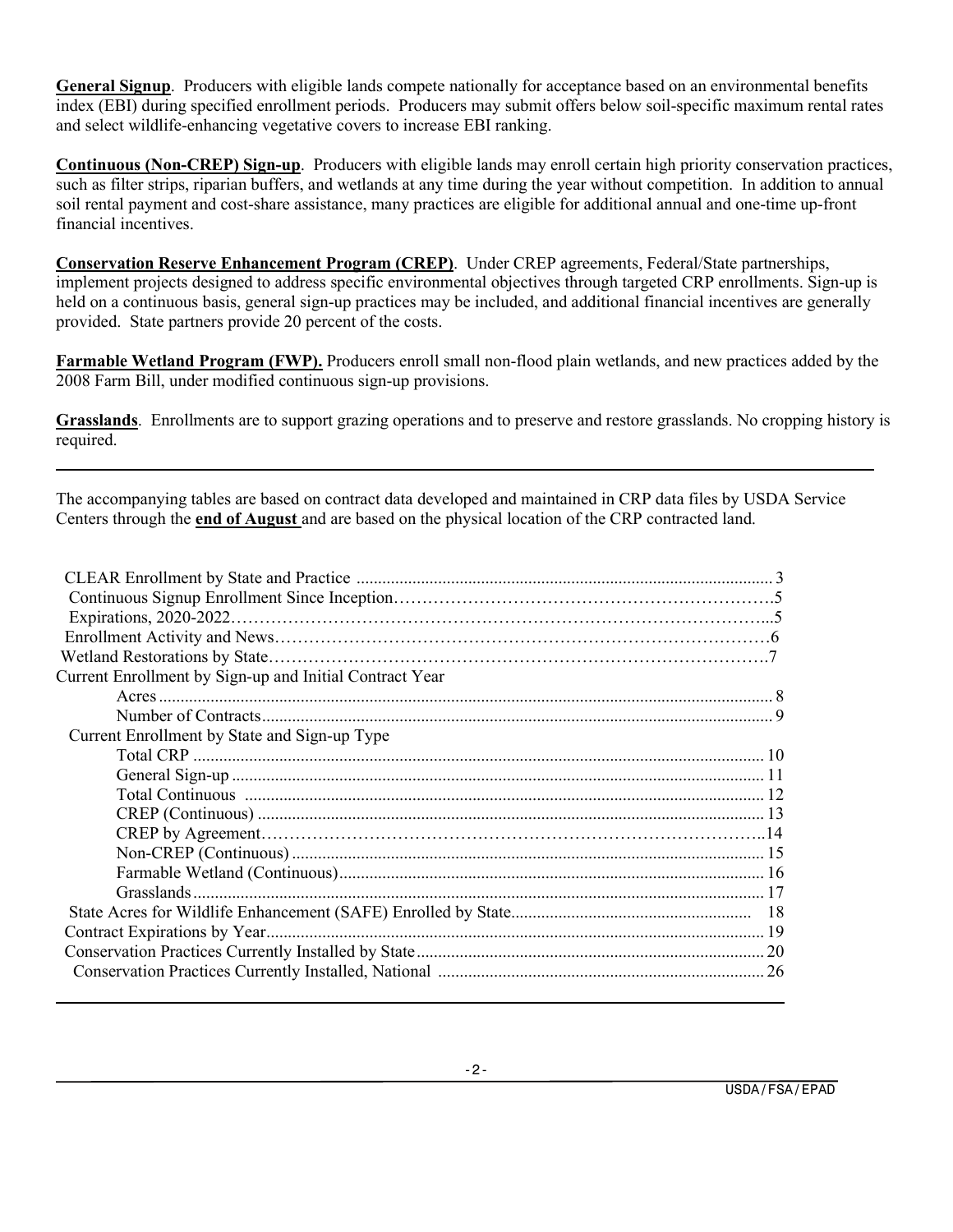#### **CLEAR ENROLLMENT BY STATE AND PRACTICE – AS OF AUGUST 2020**

|                | Grass                   | Contour             | Contour            | Filter-              | Riparian             | Wetland                | Wildlife            |
|----------------|-------------------------|---------------------|--------------------|----------------------|----------------------|------------------------|---------------------|
| State          | Waterways               | Grass               | Grass              | strips               | Buffers              | Restorations           | Habitat             |
|                |                         | Strips              | Strips on          | (Grass)              | (Trees)              |                        | Buffers on          |
|                |                         |                     | terraces           |                      |                      |                        | Marg.Past.          |
|                | CP8                     | CP15A               | CP15B              | CP21                 | CP22                 | CP23, 23A              | CP29                |
| ALABAMA        | 8                       | 0                   | 0                  | 249                  | 21,865               | 5                      | 368                 |
| ALASKA         | $\Omega$                | 0                   | 0                  | $\mathbf{0}$         | 50                   | $\Omega$               | 0                   |
| ARKANSAS       | 5                       | $\Omega$            | $\Omega$           | 4,371                | 49,856               | 69,911                 | 272                 |
| CALIFORNIA     | $\Omega$                | 0                   | 0                  | $\circ$              | 268                  | 572                    | 0                   |
| COLORADO       | 357                     |                     | $\Omega$           | 60                   | 418                  | 1,550                  | 58                  |
| CONNECTICUT    | 0                       |                     | $\Omega$           | $\mathbf{0}$         |                      | 1<br>0                 | 0                   |
| DELAWARE       | -1                      | 0                   | 0                  | 416                  | 57                   | 186                    | $\Omega$            |
| GEORGIA        | 21                      | 0                   | $\Omega$           | 368                  | 630                  | 403                    | 26                  |
| HAWAII         | $\Omega$                | $\Omega$            | $\Omega$           | $\circ$              | 1,267                | 0                      | 0                   |
| IDAHO          | $\Omega$                | 37                  | $\mathbf{0}$       | 670                  | 2,685                | 401                    | 103                 |
| ILLINOIS       | 30,069                  | 599                 | 160                | 97,530               | 93,909               | 47,590                 | 169                 |
| INDIANA        | 17,370                  | 20                  | $\circ$            | 42,043               | 4,566                | 13,010                 | 88                  |
| IOWA           | 34,350                  | 9,297               | 186                | 179,570              | 39,561               | 132,283                | 4,696               |
| KANSAS         | 6,565                   | 501                 | 1,885              | 17,988               | 2,118                | 9,214                  | 0                   |
| KENTUCKY       | 5,001                   | 30                  | 0                  | 15,219               | 13,414               | 220                    | 46,439              |
| LOUISIANA      | 2                       | $\Omega$            | $\Omega$           | 259                  | 3,472                | 138,075                | 0                   |
| MAINE          | 43                      | $\Omega$            | $\mathbf{0}$       | 55                   |                      | 29<br>0                | 5                   |
| MARYLAND       | 197                     | 1                   | $\mathbf{0}$       | 21,793               | 10,112               | 2,248                  | 1,038               |
| MASSACHUSETTS  | $\circ$                 | $\Omega$            | $\Omega$           | 10                   |                      | $\circ$<br>0           | $\Omega$            |
| MICHIGAN       | 386                     | $\Omega$            | $\mathbf{0}$       | 21,092               | 1,362                | 17,643                 | 4                   |
| MINNESOTA      | 3,141                   | 686                 | 18                 | 108,349              | 22,818               | 377,353                | 140                 |
| MISSISSIPPI    | 20                      | 17                  | $\circ$            | 4,203                | 151,434              | 22,210                 | 40                  |
| MISSOURI       | 1,692                   | 480                 | 51                 | 20,546               | 18,631               | 20,571                 | 775                 |
| MONTANA        | 58                      | $\circ$             | 0                  | 177                  | 1,818                | 1,826                  | 0                   |
| NEBRASKA       | 1,074                   | 67                  | 163                | 12,766               | 1,275                | 14,392                 | 547                 |
| NEW HAMPSHIRE  | 0                       | $\Omega$            | $\mathbf{0}$       | 0                    |                      | 4<br>0                 | 0                   |
| NEW JERSEY     | 175                     | 1                   | $\mathbf{0}$       | 321                  | 272                  | $\Omega$               | $\Omega$            |
| NEW MEXICO     | $\circ$                 | 0                   | 0                  | $\mathbf 0$          | 560                  | $\mathbf{0}$           | $\Omega$            |
| NEW YORK       | 26                      | $\Omega$            | $\Omega$           | 244                  | 6,097                | 60                     | 1,330               |
| NORTH CAROLINA | 193                     | $\Omega$            | $\Omega$           | 651                  | 3,163                | 677                    | 24                  |
| NORTH DAKOTA   | 74                      | 1                   | 0                  | 7,044                | 223                  | 194,869                | 35                  |
| OHIO           | 11,368                  | 13                  | 0                  | 66,725               | 6,509                | 12,971                 | 2,907               |
| OKLAHOMA       | 124                     | $\mathbf 0$         | $\Omega$           | 462                  | 792                  | 1,681                  | 0                   |
| OREGON         | 16                      | 0                   | $\circ$            | 1,446                | 30,423               | 268                    | 16,205              |
| PENNSYLVANIA   | 181                     | 28                  | $\Omega$           | 685                  | 17,631               | 575                    | 974                 |
| PUERTO RICO    | 0                       | 60                  | $\Omega$           | 0                    | 94                   | 0                      | 341                 |
| RHODE ISLAND   | $\circ$                 | 0                   | 0                  | 0                    | 28                   | 0                      | 0                   |
| SOUTH CAROLINA | 14                      | 0                   | 0                  | 869                  | 8,324                | 172                    | 28                  |
| SOUTH DAKOTA   | 1,374                   | 25                  |                    | 9,397                | 4,079                | 186,880                | 3,788               |
| TENNESSEE      | 171                     | $\circ$             | 20                 | 3,778                | 4,460                | 673                    | 71                  |
| TEXAS          | 1,078                   | 15                  | 56                 | 550                  | 11,342               | 8,901                  | 1,165               |
| UTAH           | 6                       | $\mathbf{0}$        | 18                 | $\circ$              | 17                   | $\Omega$               | $\circ$             |
| VERMONT        | 15                      | $\Omega$            | $\mathbf 0$        | 120                  | 2,137                | 0                      | $\circ$             |
| VIRGINIA       | 75                      | 2                   | 0                  | 2,110                | 17,179               | 141                    | 718                 |
| WASHINGTON     | 321                     | 41,452              | 113                | 31, 177              | 17,605               | 62                     | 695                 |
| WEST VIRGINIA  | $\circ$                 | $\mathbf{0}$        | $\mathbf{0}$       | 563                  | 4,862                | $\circ$                | $\overline{0}$      |
| WISCONSIN      | 1,241                   | 395                 | 6                  | 18,977               | 5,971                | 4,877                  | 807                 |
| WYOMING        | $\circ$                 | $\mathbf 0$         | $\mathbf{0}$       | $\mathbf 0$          | 1,719                | $\circ$                | 1,107               |
|                | $=$ ========<br>116,811 | =========<br>53,736 | ---------<br>2,678 | ---------<br>692,855 | ---------<br>585,107 | =========<br>1,282,468 | ---------<br>84,963 |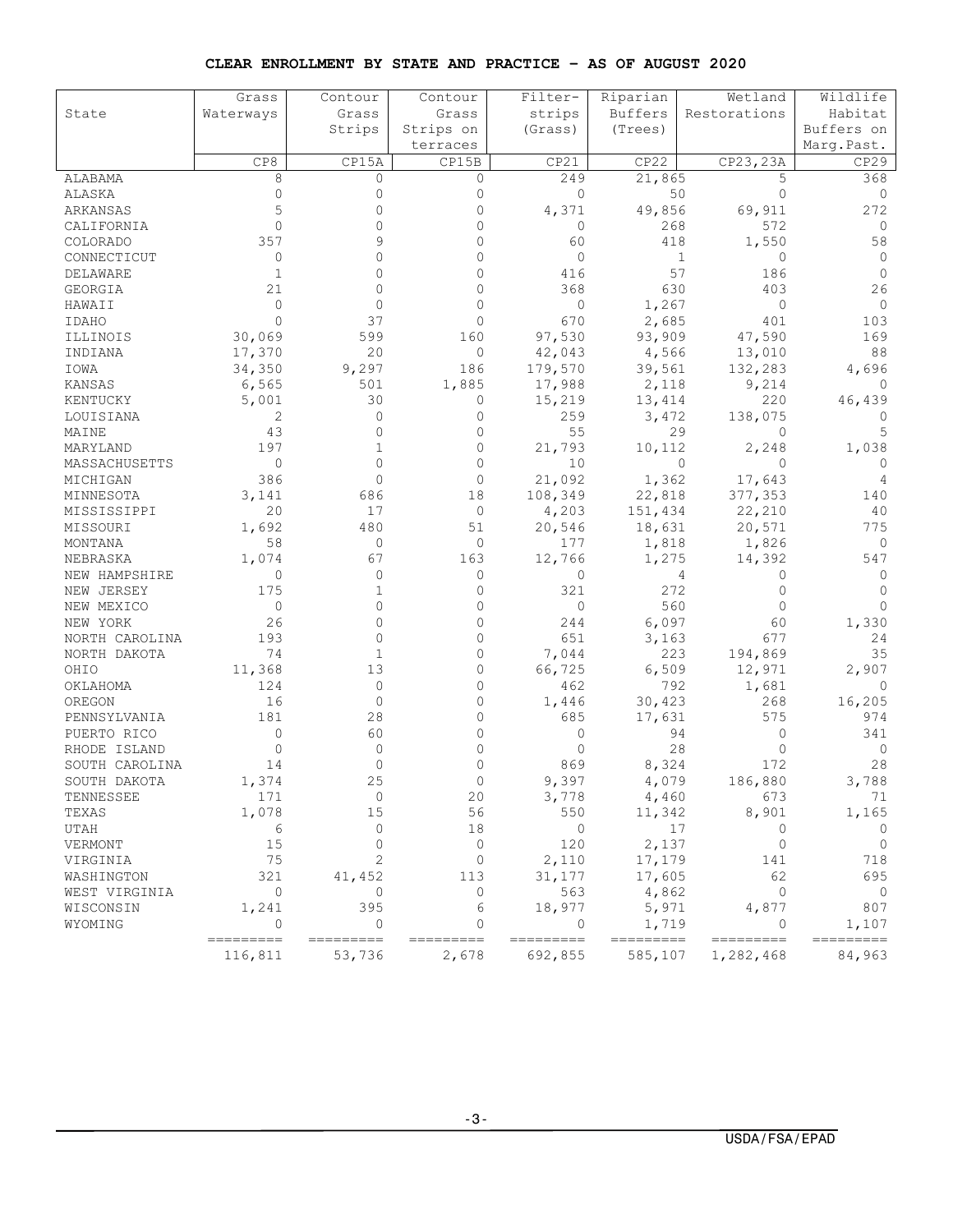#### **CLEAR ENROLLMENT BY STATE AND PRACTICE – AS OF AUGUST 2020, CON'T**

|                | Wetland               | Bottomland            | Duck                  | Prairie        | SAFE           | SAFE           |                    |
|----------------|-----------------------|-----------------------|-----------------------|----------------|----------------|----------------|--------------------|
| State          | Buffers on            | Hardwood              | Nesting               |                | <b>Buffers</b> | Wetland        | Total              |
|                | Marq. Past.           | Trees                 | Habitat               | Strips         |                |                |                    |
|                | CP30                  | CP31                  | CP37                  | CP43           | CP38           | CP38           |                    |
| ALABAMA        | $\circ$               | 1,058                 | $\mathbf{0}$          | $\circ$        | $\circ$        | $\circ$        | 23,553             |
| ALASKA         | 140                   | $\mathbf{0}$          | $\mathbf{0}$          | 0              | 0              | $\mathbf{0}$   | 190                |
| ARKANSAS       | 2,706                 | 16,964                | $\Omega$              | $\Omega$       | $\Omega$       | 4,132          | 148,223            |
| CALIFORNIA     | 0                     | 0                     | $\Omega$              | 0              | 0              | 0              | 839                |
| COLORADO       | 32                    | $\Omega$              | $\Omega$              | 0              | 0              | 0              | 2,483              |
| CONNECTICUT    | $\circ$               | $\Omega$              | $\Omega$              | 0              | $\Omega$       | $\Omega$       | 1                  |
| DELAWARE       | $\Omega$              | $\Omega$              | $\Omega$              | 0              | $\Omega$       | $\Omega$       | 661                |
| GEORGIA        | 0                     | n                     | $\Omega$              | 0              | 0              | 0              | 1,447              |
| HAWAII         | $\mathbf{0}$          | $\Omega$              | $\Omega$              | $\Omega$       | 0              | $\Omega$       | 1,267              |
| <b>IDAHO</b>   | 53                    | $\Omega$              | $\Omega$              | $\Omega$       | 998            | $\Omega$       | 4,947              |
|                | 20                    |                       | 0                     |                | 0              |                |                    |
| ILLINOIS       |                       | 5,730                 | $\Omega$              | 272<br>85      |                | 283            | 276,349            |
| INDIANA        | 41                    | 9,639                 |                       |                | 0<br>$\Omega$  | 719<br>902     | 87,580             |
| IOWA           | 1,136                 | 3,562                 | 2,518                 | 1,275          |                |                | 409,346            |
| KANSAS         | 0                     | 207                   | 0                     | 86             | 0              | 9,049          | 47,618             |
| KENTUCKY       | $\mathbf{0}$          | 594                   | 0                     | 0              | $\circ$        | 119            | 81,038             |
| LOUISIANA      | 176                   | 49,285                | $\Omega$              | $\Omega$       | $\circ$        | 261            | 191,549            |
| MAINE          | 11                    | 0                     | $\Omega$              | 0              | $\circ$        | 0              | 144                |
| MARYLAND       | 154                   | 0                     | $\Omega$              | 0              | $\circ$        | 0              | 35,544             |
| MASSACHUSETTS  | $\circ$               | $\Omega$              | $\Omega$              | 0              | 0              | $\Omega$       | 10                 |
| MICHIGAN       | 224                   | $\Omega$              | $\Omega$              | 3              | 152            | 375            | 41,241             |
| MINNESOTA      | 4,951                 | 836                   | 24,610                | 84             | 0              | $\circ$        | 542,995            |
| MISSISSIPPI    | 37                    | 59,596                | $\Omega$              | 0              | 0              | 110            | 237,667            |
| MISSOURI       | 1,443                 | 1,932                 | $\Omega$              | $\Omega$       | 7              | 0              | 66,150             |
| MONTANA        | 1                     | 0                     | 2,871                 | 0              | $\mathbf{0}$   | 235            | 6,987              |
| NEBRASKA       | 285                   | 9                     | 0                     | 67             | $\mathbf{0}$   | 1,172          | 31,818             |
| NEW HAMPSHIRE  | $\Omega$              | $\Omega$              | $\Omega$              | 0              | $\Omega$       | 0              | 4                  |
| NEW JERSEY     | $\Omega$              | $\Omega$              | $\Omega$              | 0              | $\circ$        | 4              | 773                |
| NEW MEXICO     | $\Omega$              | $\Omega$              | $\Omega$              | 0              | $\circ$        | $\Omega$       | 560                |
| NEW YORK       | 1,128                 | 2                     | $\Omega$              | 0              | $\Omega$       | $\Omega$       | 8,888              |
| NORTH CAROLINA | $\Omega$              | 55                    | $\Omega$              | 0              | $\Omega$       | $\Omega$       | 4,764              |
| NORTH DAKOTA   | $\mathbf{0}$          | 0                     | 177,755               | 0              | 0              | 2,869          | 382,870            |
| OHIO           | 106                   | 39                    | 0                     | 1              | 0              | 78             | 100,718            |
| OKLAHOMA       | $\mathbf{0}$          | 442                   | $\Omega$              | $\Omega$       | $\Omega$       | 0              | 3,501              |
| OREGON         | 529                   | $\mathbf{0}$          | $\Omega$              | 0              | 0              | 0              | 48,887             |
| PENNSYLVANIA   | 420                   | $\Omega$              | $\Omega$              | 0              | 0              | 0              | 20,495             |
| PUERTO RICO    | $\circ$               | $\Omega$              | $\Omega$              | 0              | $\Omega$       | $\Omega$       | 495                |
| RHODE ISLAND   | 0                     | $\Omega$              | $\Omega$              | 0              | $\Omega$       | $\Omega$       | 28                 |
| SOUTH CAROLINA | 59                    | $\Omega$              | $\Omega$              | 0              | 0              | $\Omega$       | 9,474              |
| SOUTH DAKOTA   | 18,499                | 0                     | 234,076               | 19             | $\circ$        | 904            | 459,056            |
| TENNESSEE      | 0                     | 2,868                 | $\Omega$              |                | 0              | 96             | 12,137             |
| TEXAS          | 2                     | 0                     | $\Omega$              | 0              | 0              | 0              | 23,109             |
| UTAH           | $\cap$                | $\Omega$              | $\cap$                | $\Omega$       | $\Omega$       | $\Omega$       | 41                 |
| VERMONT        | 1                     | $\Omega$              | $\cap$                | <sup>n</sup>   | $\Omega$       | $\Omega$       | 2,273              |
| VIRGINIA       | $\Omega$              | $\Omega$              | $\Omega$              | 0              | $\Omega$       | $\Omega$       | 20,224             |
| WASHINGTON     | 538                   | $\cap$                | $\cap$                | 0              | 601            | $\Omega$       | 92,611             |
| WEST VIRGINIA  | 0                     | $\cap$                | <sup>n</sup>          | U              | $\Omega$       | $\Omega$       | 5,426              |
| WISCONSIN      | 22                    | $\Omega$              | $\Omega$              | $\Omega$       | $\Omega$       | 77             | 32,373             |
| WYOMING        | $\Omega$<br>--------- | $\Omega$<br>========= | $\Omega$<br>--------- | 0<br>========= | 0<br>--------- | 0<br>========= | 2,826<br>========= |
|                | 32,716                | 152,819               | 441,830               | 1,892          | 1,758          | 21,386         | 3, 471, 179        |

• Also includes 16 denitrifying bioreactors and 11 saturated buffers.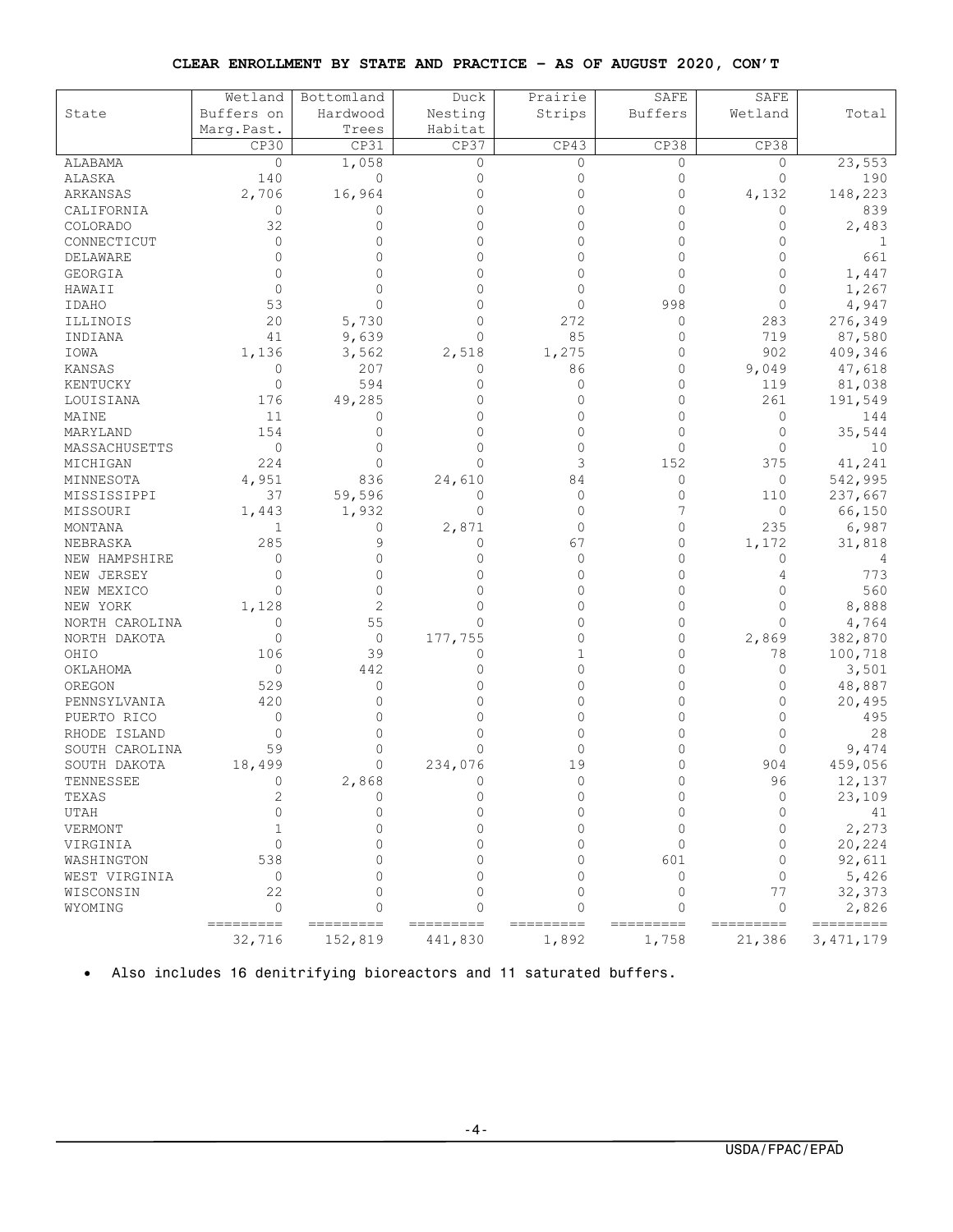### CONTINUOUS CRP ENROLLMENT SINCE INCEPTION THROUGH AUGUST 2020 \*

| Sign-up                   | Non-CREP     | <b>CREP</b> | <b>FWP</b> | Total        |
|---------------------------|--------------|-------------|------------|--------------|
| 1997 (#14)                | 554,842      | 0           | 0          | 554,842      |
| 1998 (#17)                | 198,191      | 13,558      | 0          | 211,749      |
| 1999 (#19)                | 217,063      | 44,301      | 0          | 261,364      |
| 2000 (#21/22)             | 251,883      | 65,036      | 0          | 316,919      |
| 2001 (#23)                | 291,680      | 139,543     | 25,852     | 457,075      |
| 2002 (#24)                | 226,841      | 163,784     | 44,612     | 435,237      |
| 2003 (#25/27)             | 293,532      | 118,264     | 26,966     | 438,762      |
| 2004 (#28)                | 166,868      | 66,945      | 20,557     | 254,370      |
| 2005 (#30)                | 227,228      | 151,515     | 18,907     | 397,650      |
| 2006 (#31)                | 199,335      | 128,647     | 22,629     | 350,611      |
| 2007 (#35)                | 380,703      | 142,844     | 16,005     | 539,552      |
| 2008 (#36)                | 275,215      | 116,617     | 8,715      | 400,547      |
| 2009 (#37)                | 413,481      | 41,487      | 17,766     | 472,734      |
| 2010 (#38)                | 506,313      | 63,577      | 55,663     | 625,553      |
| 2011 (#40)                | 383,022      | 67,939      | 45,048     | 496,009      |
| 2012 (#42)                | 511,915      | 62,088      | 53,543     | 627,545      |
| 2013 (#44)                | 477,401      | 49,702      | 7,691      | 534,793      |
| 2014 (#46)                | 485,684      | 32,829      | 12,216     | 530,729      |
| 2015 (#47)                | 800,368      | 40,343      | 31,743     | 872,454      |
| 2016 (#48)                | 1,216,176    | 53,583      | 78,993     | 1,348,752    |
| 2017 (#50)                | 1,259,973    | 53,112      | 37,461     | 1,350,546    |
| 2018 (#51)                | 212,285      | 59,576      | 20,629     | 292,490      |
| 2019 (#52)                | 175,306      | 51,301      | 18,157     | 244,764      |
| 2020 (#53)                | 54,961       | 16,377      | 8,800      | 80,138       |
| Expirations 1/            | $-3,238,528$ | $-801,968$  | -172,606   | $-4,213,102$ |
| <b>Current Enrollment</b> | 6,541,738    | 941,000     | 399,347    | 7,882,085    |

1/ Contracts that exited 2007-2019 and were not re-enrolled or that dropped out before normal contract termination.

\*Incudes contracts approved but not yet started.



5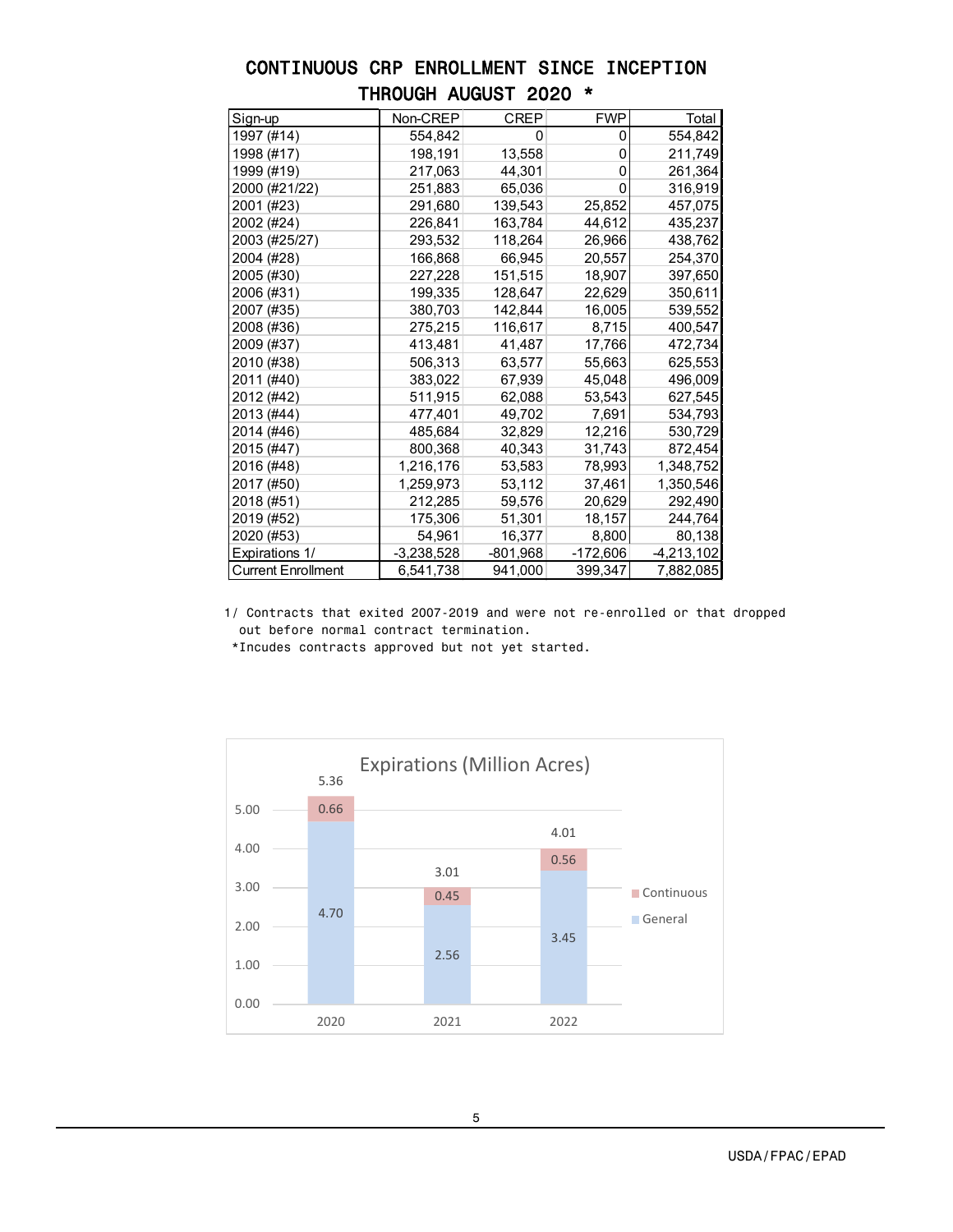# *CONSERVATION RESERVE PROGRAM ENROLLMENT ACTIVITY AND NEWS –AUGUST 2020*

- o Enrollment ends August at 21.9 million acres.
- $\circ$  On July 9, USDA announced that 1.2 million acres were approved for enrollment in CRP Grasslands signup 202.
- o 3.4 million acres were approved for enrollment under general signup 54. Contracts will start in FY 2121.
- o On February 27, the Secretary announced that signup for the Soil Health and Income Protection Pilot Program (SHIPP) will begin on March 30 and end on August 21. The signup has been extended to November 20, 2020.
- o On April 29, the new pilot program CLEAR 30 signup was announced. Signup began July 8 and runs through August 21. It will be available to producers with expiring CLEAR eligible (water quality) expiring contract practices in the Chesapeake Bay and Great Lakes states. Contracts will be for 30 years.

| Performance Measure (Acres) * | Acres Added in<br>FY 2020 3/ | Acres as of<br>August |
|-------------------------------|------------------------------|-----------------------|
| Conservation buffers 1/       | 81.562                       | 1,364,685             |
| Wetland restorations 2/       | 140.220                      | 2,348,587             |

\* Includes CREP, FWP, and SAFE.

1/ CP21,CP22,CP29, and CP38 buffers.

 2/ CP9,CP23,CP23A,CP30,CP31,CP37,CP38 wetland, and Farmable Wetland Program. Includes both wetland and associated upland buffers.

3/ Acres not counted until initial contract year. These include approvals during the FY 2019 signup tht started in FY 2020 It does not include contracts do not start until FY 2021.



-6-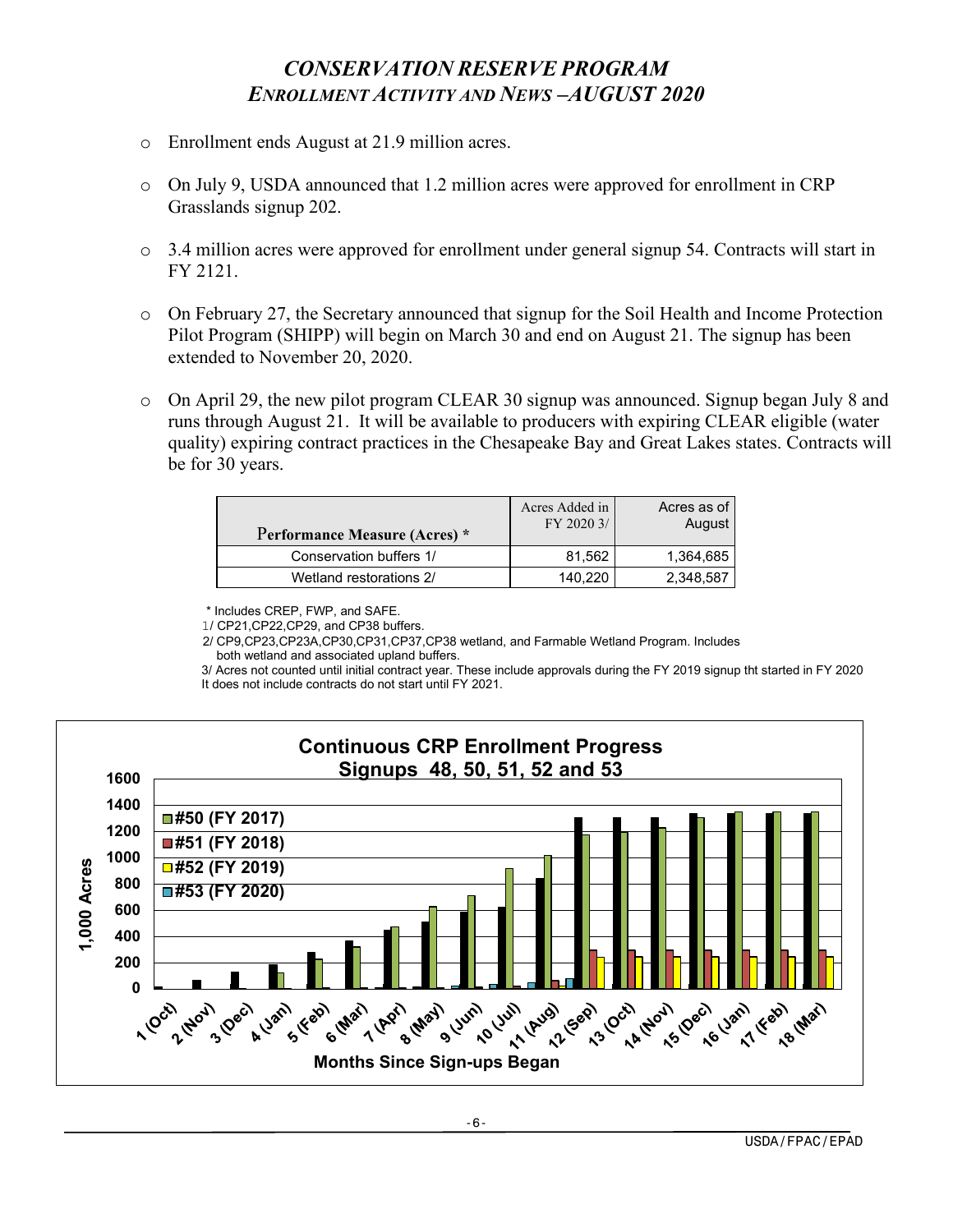### CONSERVATION RESERVE PROGRAM **W**ETLAND RESTORATIONS 1/ CUMULATIVE ACRES AS OF AUGUST 2020

|                      |            | FLOOD-  | <b>NON</b> |            | BOTTOMLAND       | <b>DUCK</b> |                  |                |
|----------------------|------------|---------|------------|------------|------------------|-------------|------------------|----------------|
|                      | GENERAL 2/ | PLAIN   | FLOODPLAIN | FARMABLE   | <b>HARDWOODS</b> | NESTING     | OTHER            |                |
| STATE                | (CP23)     | (CP23)  | (CP23A)    | WETLAND 3/ | (CP31)           | (CP37)      | WETLAND 4/       | TOTAL          |
| <b>ALABAMA</b>       | 0          | 5       | 0          | 14         | 1,058            | 0           | 107              | 1,184          |
| ALASKA               | 0          | 0       | 0          | 0          | 0                | 0           | 140              | 140            |
| <b>ARKANSAS</b>      | 22         | 43,523  | 26,367     | 2,012      | 16,964           | 0           | 7,298            | 96,185         |
| CALIFORNIA           | 572        | 0       | 0          | 0          | 0                | 0           | 0                | 572            |
| <b>COLORADO</b>      | 26         | 0       | 1,524      | 160        | 0                | 0           | 44               | 1,754          |
| CONNECTICUT          | 0          | 0       | 0          | 0          | 0                | 0           | 0                | 0              |
| DELAWARE             | 0          | 112     | 74         | 0          | 0                | 0           | 191              | 378            |
| FLORIDA              | 0          | 0       | 0          | 0          | 0                | 0           | 0                | 0              |
| GEORGIA              | 380        | 23      | 0          | 0          | 0                | 0           | 13               | 416            |
| <b>HAWAII</b>        | 0          | 0       | 0          | 0          | 0                | 0           | 0                | 0              |
| <b>IDAHO</b>         | 0          | 375     | 25         | 6          | 0                | 0           | 76               | 482            |
| ILLINOIS             | 702        | 34,855  | 12,033     | 1,818      | 5,730            | 0           | 4,248            | 59,387         |
| INDIANA              | 943        | 3,936   | 8,132      | 752        | 9,639            | 0           | 1,614            | 25,015         |
| IOWA                 | 2,221      | 119,175 | 10,887     | 94,081     | 3,562            | 2,518       | 12,029           | 244,472        |
| <b>KANSAS</b>        | 378        | 3,666   | 5,170      | 2,128      | 207              | 0           | 9,909            | 21,458         |
| <b>KENTUCKY</b>      | 0          | 82      | 137        | 0          | 594              | 0           | 1,847            | 2,661          |
| LOUISIANA            | 101        | 67,181  | 70,793     | 3,556      | 49,285           | 0           | 880              | 191,796        |
| MAINE                | 0          | 0       | 0          | 0          | 0                | 0           | 11               | 11             |
| MARYLAND             | 9          | 1,900   | 339        | 0          | 0                | 0           | 1,101            | 3,349          |
|                      | 0          | 0       | 0          | 0          | 0                | 0           | 0                |                |
| <b>MASSACHUSETTS</b> |            |         |            | 64         | 0                | 0           | 1,733            |                |
| MICHIGAN             | 205        | 3,856   | 13,581     |            |                  |             |                  | 19,440         |
| MINNESOTA            | 26,652     | 29,174  | 321,526    | 39,088     | 836              | 24,610      | 5,086            | 446,973        |
| MISSISSIPPI          | 0          | 20,853  | 1,356      | 11,379     | 59,596           | 0           | 597              | 93,782         |
| MISSOURI             | 83         | 18,934  | 1,554      | 222        | 1,932            | 0           | 3,067            | 25,792         |
| <b>MONTANA</b>       | 510        | 655     | 661        | 306        | 0                | 2,871       | 247              | 5,251          |
| <b>NEBRASKA</b>      | 158        | 9,302   | 4,932      | 3,075      | 9                | 0           | 1,583            | 19,059         |
| <b>NEVADA</b>        | 0          | 0       | 0          | 0          | 0                | 0           | 0                | 0              |
| NEW HAMPSHIRE        | 0          | 0       | 0          | 0          | 0                | 0           | 0                | 0              |
| NEW JERSEY           | 0          | 0       | 0          | 0          | 0                | 0           |                  |                |
| NEW MEXICO           | 0          | 0       | 0          | 0          | 0                | 0           | 0                | 0              |
| NEW YORK             | 2          | 55      | 3          | 0          | 2                | 0           | 1,129            | 1,191          |
| NORTH CAROLINA       | 0          | 677     | 0          | 58         | 55               | 0           | 147              | 937            |
| NORTH DAKOTA         | 130,573    | 4,568   | 59,728     | 134,548    | 0                | 177,755     | 2,869            | 510,040        |
| OHIO                 | 803        | 4,919   | 7,249      | 341        | 39               | 0           | 637              | 13,988         |
| <b>OKLAHOMA</b>      | 78         | 293     | 1,310      | 169        | 442              | 0           | 53               | 2,345          |
| OREGON               | 0          | 152     | 115        | 0          | 0                | 0           | 529              | 797            |
| PENNSYLVANIA         | 0          | 575     | 0          | 0          | 0                | 0           | 450              | 1,026          |
| PUERTO RICO          | 0          | 0       | 0          | 0          | 0                | 0           | 0                | 0              |
| RHODE ISLAND         | 0          | 0       | 0          | 0          | 0                | 0           | 0                | 0              |
| SOUTH CAROLINA       | 0          | 172     | 0          | 0          | 0                | 0           | 69               | 241            |
| SOUTH DAKOTA         | 24,365     | 36,682  | 125,833    | 97,840     | 0                | 234,076     | 19,445           | 538,241        |
| <b>TENNESSEE</b>     | 43         | 631     | 0          | 0          | 2,868            | 0           | 152              | 3,694          |
| <b>TEXAS</b>         | 5,332      | 959     | 2,610      | 0          | 0                | 0           | 86               | 8,986          |
| <b>UTAH</b>          | 0          | 0       | 0          | 0          | $\Omega$         | $\Omega$    | 0                |                |
| <b>VERMONT</b>       | 0          | 0       | 0          | 0          | 0                | 0           |                  |                |
| VIRGINIA             | 0          | 141     | 0          | 0          | 0                | 0           | 52               | 193            |
| WASHINGTON           | 15         | 42      | 5          | 10         | 0                | 0           | 588              | 660            |
| WEST VIRGINIA        | 0          | 0       | $\Omega$   | 0          | 0                | 0           | 0                | 0              |
| WISCONSIN            | 830        |         |            | 119        | 0                | 0           |                  |                |
|                      | 0          | 2,816   | 1,231      | 0          | 0                | 0           | 1,691<br>0       | 6,687          |
| WYOMING              | ========== | 0       | 0          | ===        |                  |             | ======<br>====== | 0<br>========= |
|                      | 195,001    | 410,291 | 677,176    | 391,746    | 152,819          | 441,830     | 79,724           | 2,348,587      |

1/ Includes wetland and adjacent upland buffer acres and land enrolled in CREPs.

2/ Includes general signup and CREP before 2003, when CP23 was converted to continuous signup.

3/ CP27, CP28, CP39, CP40, CP41.

4/ CP9, CP30, and CP38 (SAFE) wetland.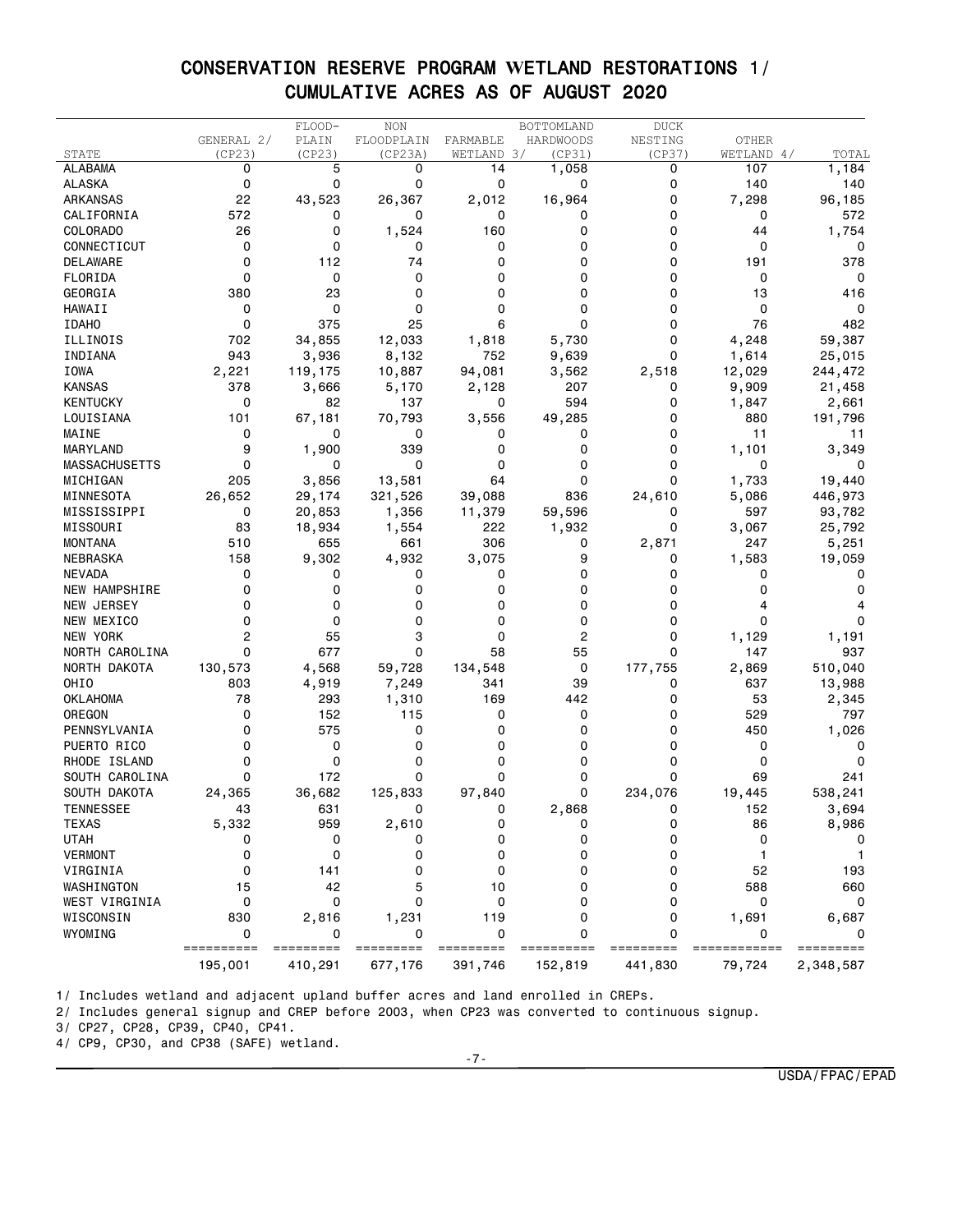#### CRP ENROLLMENT AS OF AUGUST 2020 BY SIGN-UP AND INITIAL CONTRACT YEAR 1/ ACRES

| SIGNUP | <b>BEFORE</b><br>2012 | 2012        | 2013       | 2014                                            | 2015    | 2016    | 2017                                         | 2018             | 2019    | 2020      | TOTAL              |
|--------|-----------------------|-------------|------------|-------------------------------------------------|---------|---------|----------------------------------------------|------------------|---------|-----------|--------------------|
| 29     | 259,264               |             |            |                                                 |         |         |                                              |                  |         |           | 259, 264           |
| 30     | 135,326               |             |            |                                                 |         |         |                                              |                  |         | $\bullet$ | 135,326            |
| 31     | 206,677               |             |            |                                                 |         |         |                                              |                  |         |           | 206,677            |
| 32     | 1,377,543             |             |            |                                                 |         |         |                                              |                  |         |           | 1,377,543          |
| 33     | 179,318               |             |            |                                                 |         |         |                                              |                  |         |           | 179,318            |
| 35     | 217,140               |             |            |                                                 |         |         |                                              |                  |         |           | 217,140            |
|        |                       |             |            |                                                 |         |         |                                              |                  |         |           |                    |
| 36     | 237,859               |             |            |                                                 |         |         |                                              |                  |         |           | 237,859            |
| 37     | 277,131               |             | 69         |                                                 |         |         |                                              |                  |         |           | 277,200            |
| 38     | 583,210               |             |            |                                                 |         |         |                                              |                  |         |           | 583,210            |
| 39     | 3,617,244             |             |            |                                                 |         |         |                                              |                  |         |           | 3,617,244          |
| 40     | 168,778               | 303,955     |            |                                                 |         |         |                                              |                  |         |           | 472,733            |
| 41     |                       | . 2,454,323 |            |                                                 |         |         |                                              |                  |         |           | 2,454,323          |
| 42     |                       | 114,240     | 479,418    |                                                 |         |         |                                              |                  |         |           | 593,657            |
| 43     |                       |             | .3,398,698 |                                                 |         |         |                                              |                  |         |           | 3,398,698          |
| 44     |                       |             | 22,728     | 495,372                                         |         |         |                                              |                  |         |           | 518,100            |
| 45     |                       |             |            | . 1, 518, 248                                   |         |         |                                              |                  |         |           | 1,518,248          |
| 46     |                       |             |            | 3,215                                           | 513,941 |         |                                              |                  |         |           | 517,156            |
| 47     |                       |             |            |                                                 | 171,571 | 686,412 |                                              |                  |         |           | 857,984            |
| 48     |                       |             |            |                                                 |         | 510,584 | 809,486                                      | 7,407            |         |           | 1,327,477          |
| 49     |                       |             |            |                                                 |         |         | 381,860                                      |                  |         |           | 381,860            |
| 50     |                       |             |            |                                                 |         |         |                                              | 30,640 1,292,293 | 1,016   |           | 1,323,948          |
| 51     |                       |             |            |                                                 |         |         |                                              | 11,015           | 279,422 |           | 290,437            |
| 52     |                       |             |            |                                                 |         |         |                                              |                  | 398     | 242,646   | 243,044            |
| 53     |                       |             |            |                                                 |         |         |                                              |                  |         | 29,333    | 29,333             |
| 200    |                       |             |            |                                                 |         | 464     | 87,708                                       | 447,855          | 40      |           | 536,067            |
| 201    |                       |             |            |                                                 |         |         |                                              |                  | 382.683 |           | 382,683            |
|        |                       |             |            | 7, 259, 489 2, 872, 517 3, 900, 913 2, 016, 836 |         |         | 685, 512 1, 197, 461 1, 309, 694 1, 758, 569 |                  | 663,559 |           | 271,979 21,936,528 |

1/ For CRP, contract year is the same as fiscal year, which begins October 1.

General Sign-up Numbers: 1-13, 15, 16, 18, 20, 26, 29, 33, 39, 41, 43, 45, 49.

Continuous Sign-up Numbers: 14, 17, 19, 21-25, 27, 28, 30, 31, 35, 36, 37, 38, 40, 42, 44, 46, 47, 48, 50, 51, 52, 53.

Sign-up number 32 reflects re-enrollment of 2007-2010 expiring general sign-up contracts under 2006's early re-enrollment and extension offer (REX). Sign-up number 34 is reserved for Emergency Forestry CRP. Sign-ups 200 and 201 are CRP Grasslands.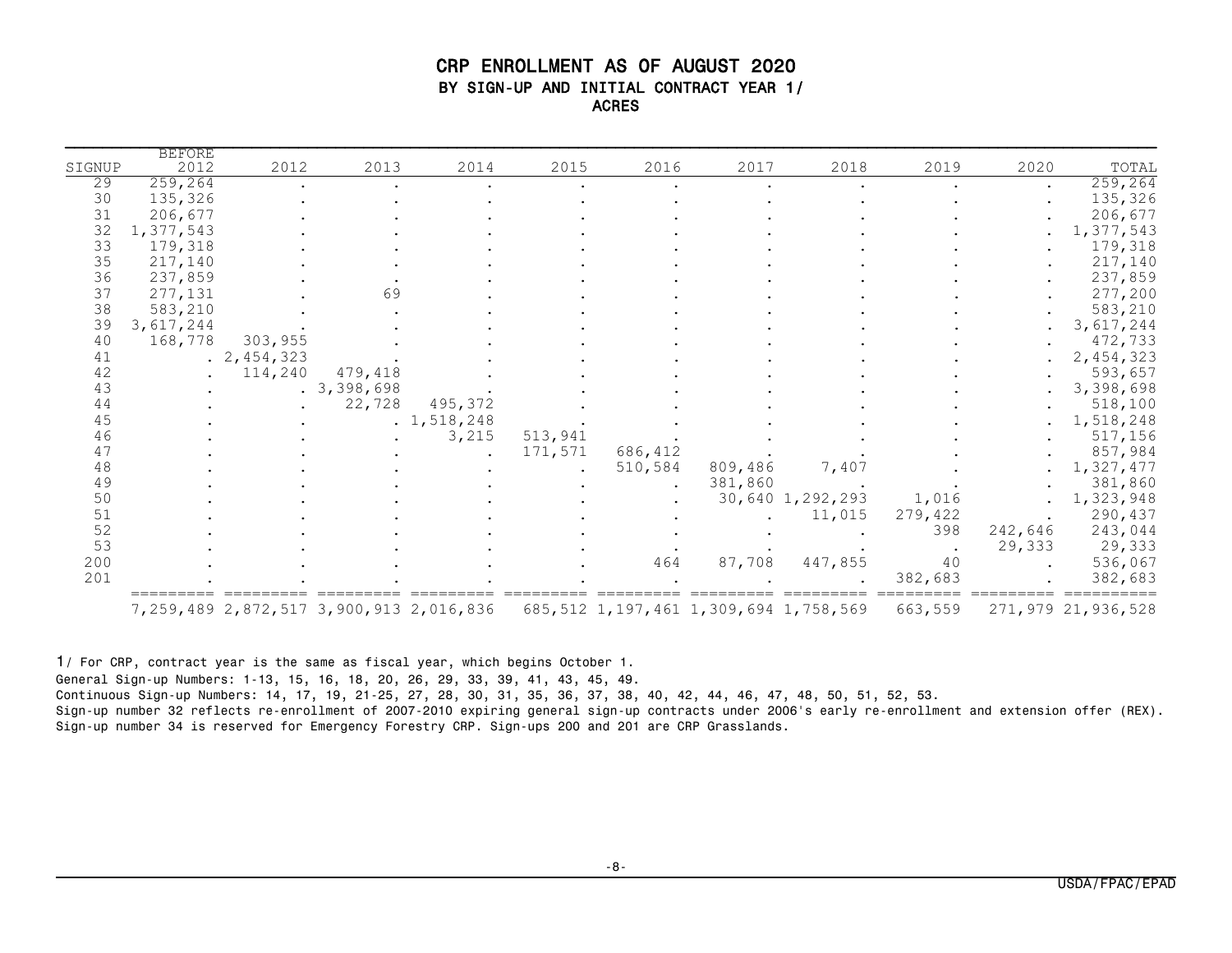### CRP ENROLLMENT AS OF AUGUST 2020 BY SIGN-UP AND INITIAL CONTRACT YEAR 1/ NUMBER OF CONTRACTS

|        | <b>BEFORE</b> |        |        |        |        |        |        |        |        |        |         |
|--------|---------------|--------|--------|--------|--------|--------|--------|--------|--------|--------|---------|
| SIGNUP | 2012          | 2012   | 2013   | 2014   | 2015   | 2016   | 2017   | 2018   | 2019   | 2020   | TOTAL   |
| 29     | 5,034         |        |        |        |        |        |        |        |        |        | 5,034   |
| 30     | 6,400         |        |        |        |        |        |        |        |        |        | 6,400   |
| 31     | 13,482        |        |        |        |        |        |        |        |        |        | 13,482  |
| 32     | 22,225        |        |        |        |        |        |        |        |        |        | 22,225  |
| 33     | 4,049         |        |        |        |        |        |        |        |        |        | 4,049   |
| 35     | 13,620        |        |        |        |        |        |        |        |        |        | 13,620  |
| 36     | 13,659        |        |        |        |        |        |        |        |        |        | 13,659  |
| 37     | 13,318        |        |        |        |        |        |        |        |        |        | 13,319  |
| 38     | 32,179        |        |        |        |        |        |        |        |        |        | 32,179  |
| 39     | 40,253        |        |        |        |        |        |        |        |        |        | 40,253  |
| 40     | 10,321        | 20,373 |        |        |        |        |        |        |        |        | 30,694  |
| 41     |               | 26,925 |        |        |        |        |        |        |        |        | 26,925  |
| 42     |               | 7,142  | 27,309 |        |        |        |        |        |        |        | 34,451  |
| 43     |               |        | 38,118 |        |        |        |        |        |        |        | 38,118  |
| 44     |               |        | 923    | 28,254 |        |        |        |        |        |        | 29,177  |
| 45     |               |        |        | 22,766 |        |        |        |        |        |        | 22,766  |
| 46     |               |        |        | 217    | 26,036 |        |        |        |        |        | 26,253  |
| 47     |               |        |        |        | 8,554  | 38,909 |        |        |        |        | 47,463  |
| 48     |               |        |        |        |        | 21,422 | 44,593 | 120    |        |        | 66,135  |
| 49     |               |        |        |        |        |        | 4,614  |        |        |        | 4,614   |
| 50     |               |        |        |        |        |        | 1,742  | 51,739 | 16     |        | 53,497  |
| 51     |               |        |        |        |        |        |        | 769    | 18,072 |        | 18,841  |
| 52     |               |        |        |        |        |        |        |        | 80     | 20,235 | 20,315  |
| 53     |               |        |        |        |        |        |        |        |        | 2,795  | 2,795   |
| 200    |               |        |        |        |        | 5      | 296    | 2,086  |        |        | 2,388   |
| 201    |               |        |        |        |        |        |        |        | 930    |        | 930     |
|        | 174,540       | 54,440 | 66,351 | 51,237 | 34,590 | 60,336 | 51,245 | 54,714 | 19,099 | 23,030 | 589,582 |

1/ For CRP, contract year is the same as fiscal year, which begins October 1.

General Sign-up Numbers: 1-13, 15, 16, 18, 20, 26, 29, 33, 39, 41, 43, 45, 49.

Continuous Sign-up Numbers: 14, 17, 19, 21-25, 27, 28, 30, 31, 35, 36, 37, 38, 40, 42, 44, 46, 47, 48, 50, 51, 52, and 53.

Sign-up number 32 reflects re-enrollment of 2007-2010 expiring general sign-up contracts under 2006's early re-enrollment and extension offer (REX). Sign-up number 34 is reserved for Emergency Forestry CRP. Sign-ups 200 and 201 are CRP Grasslands.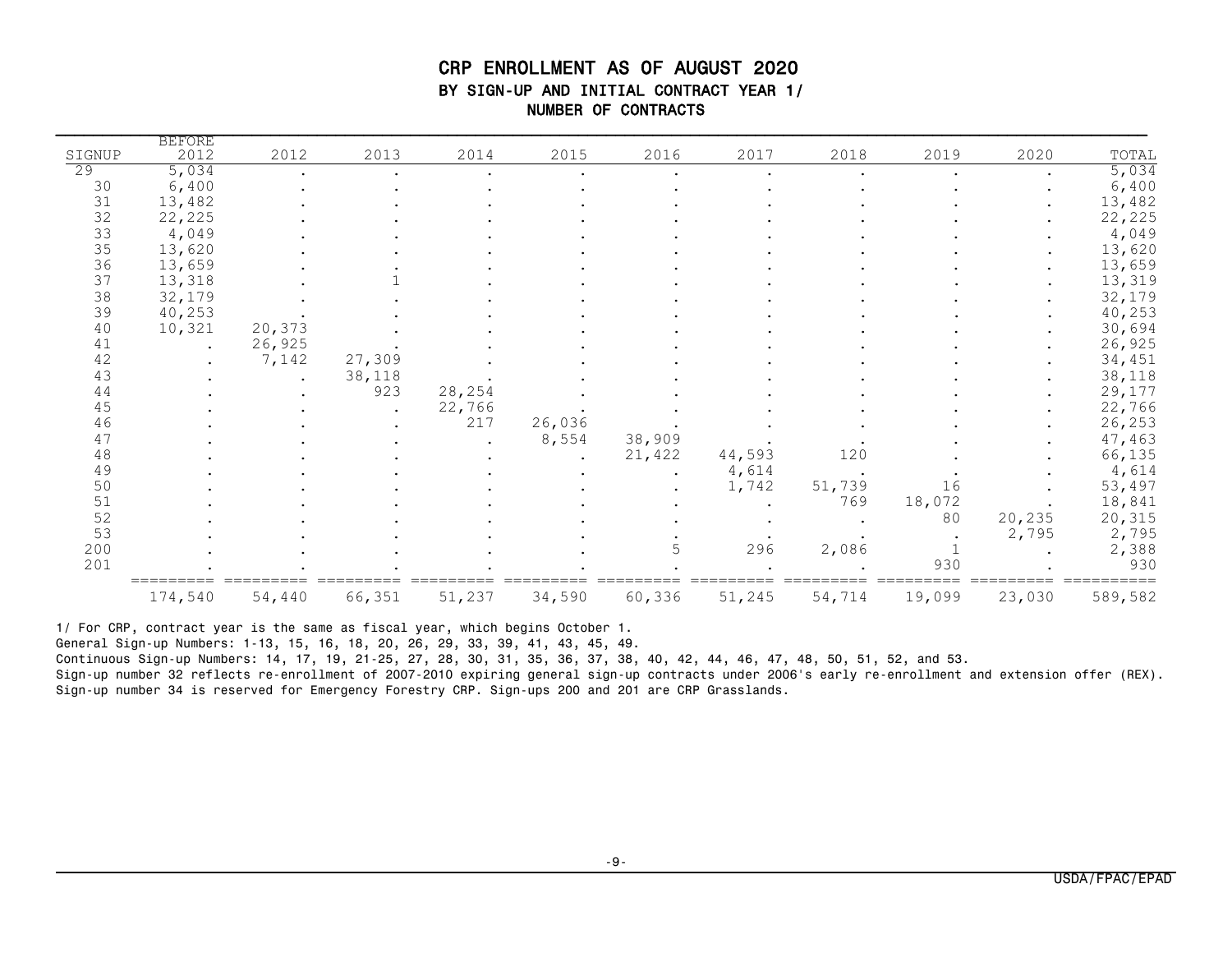### CRP ENROLLMENT BY STATE AS OF AUGUST 2020 ---------TOTAL CRP (ALL SIGNUPS)--------

|                      | NUMBER OF | NUMBER OF    |              | ANNUAL RENTAL PAYMENTS 2/ |            |
|----------------------|-----------|--------------|--------------|---------------------------|------------|
| STATE 1/             | CONTRACTS | <b>FARMS</b> | <b>ACRES</b> | ( \$1,000)                | (S/ACRE)   |
| U.S.                 | 589,582   | 334,258      | 21,936,528   | 1,796,106                 | 81.88      |
| ALABAMA              | 4,731     | 3,551        | 195,213      | 8,930                     | 45.74      |
| ALASKA               | 12        | 11           | 2,549        | 98                        | 38.34      |
| ARKANSAS             | 5,131     | 3,015        | 215,388      | 16,790                    | 77.95      |
| CALIFORNIA           | 159       | 118          | 42,426       | 2,233                     | 52.64      |
| COLORADO             | 9,870     | 5,392        | 1,831,123    | 63,839                    | 34.86      |
| CONNECTICUT          | *         | *            |              | *                         | $^{\star}$ |
| DELAWARE             | 298       | 180          | 3,570        | 502                       | 140.69     |
| FLORIDA              | 522       | 436          | 20,198       | 971                       | 48.05      |
| GEORGIA              | 6,279     | 4,345        | 206,601      | 13,258                    | 64.17      |
| <b>HAWAII</b>        | 31        | 20           | 1,280        | 62                        | 48.58      |
| <b>IDAHO</b>         | 3,518     | 2,010        | 534,486      | 28,211                    | 52.78      |
| ILLINOIS             | 75,168    | 42,450       | 841,918      | 166,068                   | 197.25     |
| INDIANA              | 32,128    | 18,276       | 213,963      | 40,223                    | 187.99     |
| IOWA                 | 105,133   | 53,557       | 1,706,185    | 382,686                   | 224.29     |
| <b>KANSAS</b>        | 33,614    | 20,015       | 1,896,161    | 83,722                    | 44.15      |
| <b>KENTUCKY</b>      | 11,908    | 6,256        | 198,134      | 31,620                    | 159.59     |
| LOUISIANA            | 4,438     | 2,919        | 272,110      | 24,894                    | 91.49      |
| MAINE                | 238       | 163          | 5,638        | 265                       | 47.01      |
| MARYLAND             | 4,712     | 2,738        | 48,769       | 10,750                    | 220.44     |
| <b>MASSACHUSETTS</b> | 3         | 3            | 10           | 1                         | 101.00     |
| MICHIGAN             | 8,843     | 5,245        | 115,610      | 15,250                    | 131.91     |
| MINNESOTA            | 54,486    | 28,873       | 1,025,223    | 136,560                   | 133.20     |
| MISSISSIPPI          | 14,202    | 9,383        | 589,433      | 44,310                    | 75.17      |
| MISSOURI             | 25,963    | 15,770       | 826,486      | 98,737                    | 119.47     |
| MONTANA              | 5,990     | 2,743        | 1,019,941    | 31,236                    | 30.63      |
| NEBRASKA             | 19,391    | 11,546       | 1,054,084    | 71,210                    | 67.56      |
| <b>NEVADA</b>        |           |              |              |                           | $^\star$   |
| NEW HAMPSHIRE        | $^\star$  | $^\star$     | $^\star$     | *                         | $^\star$   |
| NEW JERSEY           | 344       | 205          | 1,872        | 173                       | 92.17      |
| NEW MEXICO           | 1,643     | 1,081        | 424,339      | 13,419                    | 31.62      |
| NEW YORK             | 1,371     | 1,013        | 20,939       | 1,925                     | 91.91      |
| NORTH CAROLINA       | 3,122     | 2,265        | 45,668       | 3,224                     | 70.59      |
| NORTH DAKOTA         | 20,190    | 10,656       | 1,272,572    | 65,986                    | 51.85      |
| OHIO                 | 34,838    | 19,416       | 237,203      | 42,568                    | 179.46     |
| OKLAHOMA             | 5,417     | 3,795        | 636,567      | 21,064                    | 33.09      |
| OREGON               | 3,658     | 2,039        | 440,787      | 28,021                    | 63.57      |
| PENNSYLVANIA         | 7,149     | 4,804        | 111,435      | 14,851                    | 133.27     |
| PUERTO RICO          | 3         | З            | 495          | 25                        | 51.21      |
| RHODE ISLAND         | $^\star$  | *            | *            | $^\star$                  | $^\star$   |
| SOUTH CAROLINA       | 2,593     | 1,525        | 56,195       | 2,266                     | 40.32      |
| SOUTH DAKOTA         | 28,417    | 13,384       | 1,129,306    | 100,860                   | 89.31      |
| <b>TENNESSEE</b>     | 5,093     | 3,487        | 125,581      | 12,115                    | 96.47      |
| TEXAS                | 18,764    | 13,509       | 2,776,615    | 102,230                   | 36.82      |
| <b>UTAH</b>          | 781       | 506          | 161,449      | 5,432                     | 33.65      |
| <b>VERMONT</b>       | 339       | 252          | 2,280        | 265                       | 116.30     |
| VIRGINIA             | 3,571     | 2,777        | 33,149       | 2,264                     | 68.29      |
| WASHINGTON           | 10,782    | 4,992        | 1,177,547    | 70,661                    | 60.01      |
| WEST VIRGINIA        | 489       | 406          | 7,759        | 501                       | 64.52      |
| WISCONSIN            | 13,508    | 8,653        | 202,528      | 30,837                    | 152.26     |
| WYOMING              | 738       | 471          | 205,565      | 4,989                     | 24.27      |

1/ State in which land is located.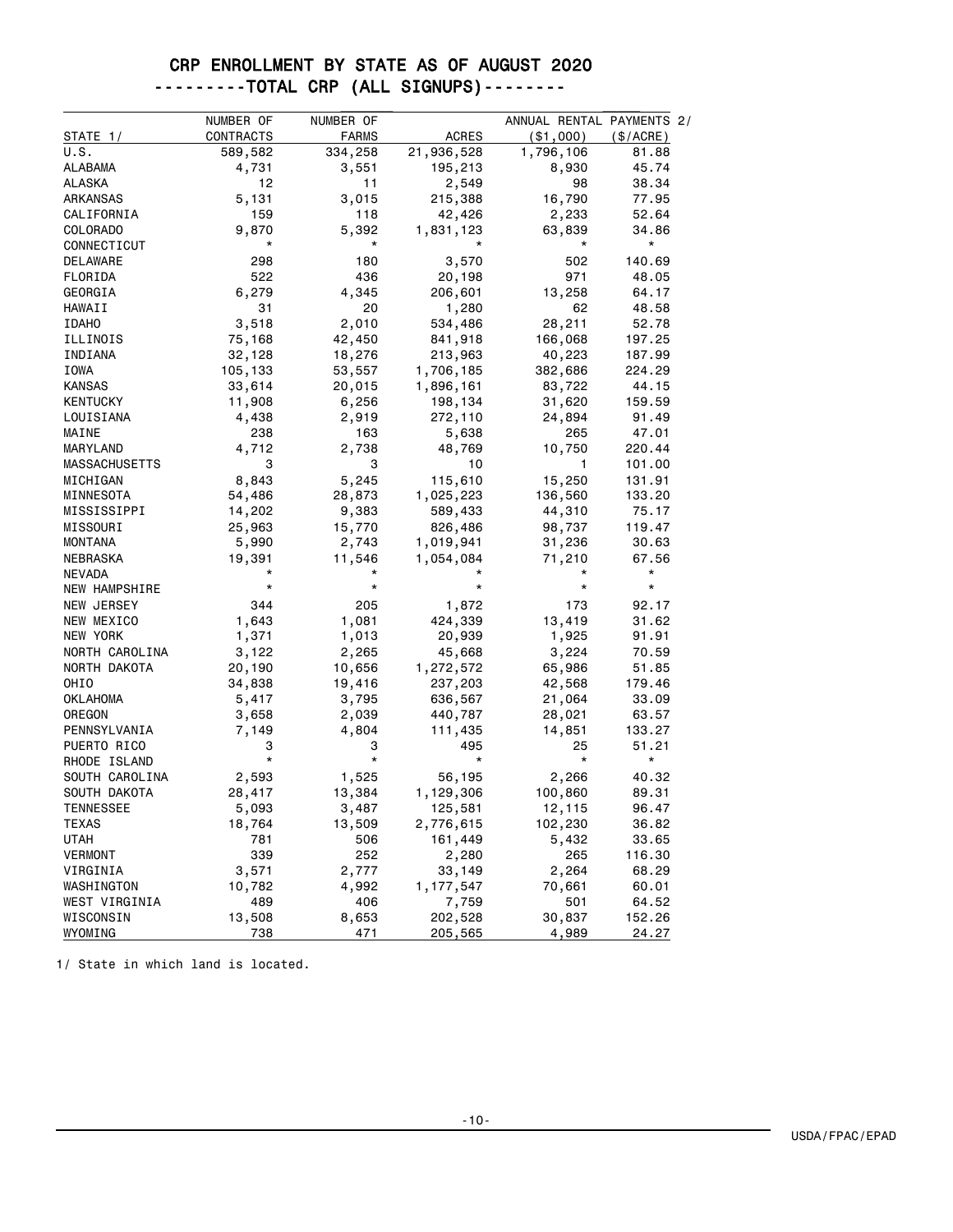### ---------------GENERAL SIGN-UP----------

|                  | NUMBER OF | NUMBER OF    |              | ANNUAL RENTAL PAYMENTS 2/ |           |
|------------------|-----------|--------------|--------------|---------------------------|-----------|
| STATE 1/         | CONTRACTS | <b>FARMS</b> | <b>ACRES</b> | $($ \$1,000 $)$           | (\$/ACRE) |
| U.S.             | 163,984   | 118,514      | 13, 186, 497 | 684,756                   | 51.93     |
| <b>ALABAMA</b>   | 3,419     | 2,636        | 151,259      | 6,757                     | 44.67     |
| <b>ALASKA</b>    | 8         | 7            | 2,358        | 85                        | 36.01     |
| <b>ARKANSAS</b>  | 882       | 695          | 46,609       | 2,991                     | 64.18     |
| CALIFORNIA       | 147       | 108          | 39,723       | 2,172                     | 54.69     |
| <b>COLORADO</b>  | 8,383     | 4,734        | 1,615,677    | 54,249                    | 33.58     |
| <b>DELAWARE</b>  | 13        | 11           | 273          | 18                        | 65.84     |
| FLORIDA          | 441       | 381          | 17,399       | 821                       | 47.18     |
| GEORGIA          | 1,923     | 1,456        | 67,904       | 3,949                     | 58.15     |
| <b>IDAHO</b>     | 2,281     | 1,431        | 322,673      | 17,035                    | 52.79     |
| ILLINOIS         | 11,795    | 9,145        | 247,537      | 31,964                    | 129.13    |
| INDIANA          | 2,495     | 2,129        | 45,042       | 5,404                     | 119.97    |
| IOWA             | 17,017    | 13,050       | 467,150      | 70,203                    | 150.28    |
| <b>KANSAS</b>    | 19,617    | 13,510       | 1,555,995    | 63,708                    | 40.94     |
| <b>KENTUCKY</b>  | 2,067     | 1,563        | 60,949       | 7,082                     | 116.20    |
| LOUISIANA        | 592       | 486          | 38,644       | 2,149                     | 55.60     |
| MAINE            | 116       | 86           | 3,393        | 110                       | 32.42     |
| MARYLAND         | 87        | 79           | 1,285        | 112                       | 87.26     |
| MICHIGAN         | 1,366     | 1,149        | 32,836       | 2,944                     | 89.67     |
| MINNESOTA        | 10,177    | 7,781        | 326,778      | 24,730                    | 75.68     |
| MISSISSIPPI      | 6,086     | 4,874        | 311,609      | 17,267                    | 55.41     |
| MISSOURI         | 12,262    | 9,157        | 552,931      | 61,334                    | 110.93    |
| <b>MONTANA</b>   | 4,229     | 2,142        | 778,784      | 23,196                    | 29.78     |
| <b>NEBRASKA</b>  | 5,747     | 4,158        | 435,826      | 24,186                    | 55.50     |
| <b>NEVADA</b>    | 1         | 1            | 146          | 1                         | 10.16     |
| NEW MEXICO       | 1,226     | 866          | 271,170      | 10,255                    | 37.82     |
| NEW YORK         | 196       | 166          | 4,433        | 222                       | 50.16     |
| NORTH CAROLINA   | 1,351     | 1,099        | 25,277       | 1,334                     | 52.76     |
| NORTH DAKOTA     | 6,618     | 4,559        | 606,213      | 22,837                    | 37.67     |
| OHIO             | 1,806     | 1,572        | 36,076       | 3,450                     | 95.64     |
| OKLAHOMA         | 4,943     | 3,501        | 587,635      | 20,058                    | 34.13     |
| OREGON           | 1,820     | 1,114        | 352,602      | 21,935                    | 62.21     |
| PENNSYLVANIA     | 38        | 34           | 738          | 33                        | 44.36     |
| SOUTH CAROLINA   | 893       | 688          | 30,479       | 989                       | 32.45     |
| SOUTH DAKOTA     | 2,980     | 2,062        | 246,873      | 12,723                    | 51.54     |
| <b>TENNESSEE</b> | 2,641     | 2,080        | 83,284       | 7,527                     | 90.38     |
| <b>TEXAS</b>     | 15,835    | 11,894       | 2,456,897    | 90,149                    | 36.69     |
| <b>UTAH</b>      | 763       | 493          | 160,309      | 5,409                     | 33.74     |
| <b>VERMONT</b>   | 1         | 1            | 7            | 0                         | 64.00     |
| VIRGINIA         | 474       | 413          | 10,019       | 424                       | 42.31     |
| WASHINGTON       | 6,023     | 3,123        | 936,393      | 52,083                    | 55.62     |
| WEST VIRGINIA    | 1         | 1            | 58           | 2                         | 35.29     |
| WISCONSIN        | 4,602     | 3,680        | 84,939       | 8,428                     | 99.23     |
| WYOMING          | 622       | 399          | 170,317      | 4,429                     | 26.00     |

1/ State in which land is located. 2/ Approximates payments scheduled to be made October 2020.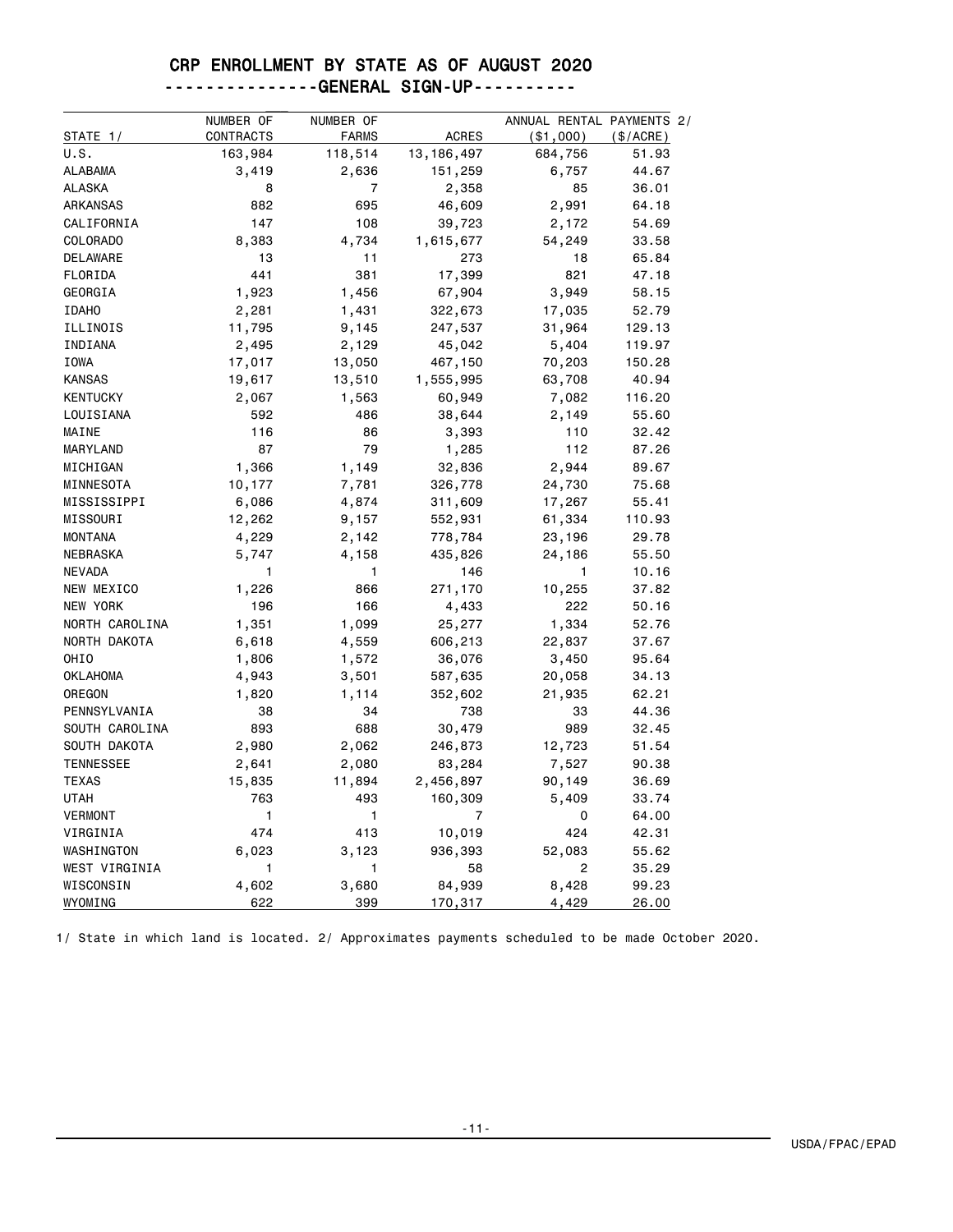| ------------ TOTAL CONTINUOUS 1/ -------- |  |  |  |  |
|-------------------------------------------|--|--|--|--|
|-------------------------------------------|--|--|--|--|

|                      | NUMBER OF | NUMBER OF |              | ANNUAL RENTAL PAYMENTS 2/ |           |
|----------------------|-----------|-----------|--------------|---------------------------|-----------|
| STATE 1/             | CONTRACTS | FARMS     | <b>ACRES</b> | ( \$1,000)                | (\$/ACRE) |
| U.S.                 | 422,280   | 244,052   | 7,831,280    | 1,098,935                 | 140.33    |
| <b>ALABAMA</b>       | 1,282     | 1,020     | 41,924       | 2,140                     | 51.04     |
| ALASKA               | 4         | 4         | 190          | 13                        | 67.19     |
| ARKANSAS             | 4,248     | 2,534     | 168,718      | 13,798                    | 81.78     |
| CALIFORNIA           | 7         | 7         | 1,267        | 38                        | 30.25     |
| COLORADO             | 1,300     | 819       | 133,161      | 8,740                     | 65.63     |
| CONNECTICUT          | 1         | 1         | 1            | 0                         | 67.00     |
| DELAWARE             | 285       | 171       | 3,297        | 484                       | 146.87    |
| FLORIDA              | 74        | 58        | 2,422        | 142                       | 58.73     |
| GEORGIA              | 4,327     | 3,058     | 137,262      | 9,278                     | 67.59     |
| HAWAII               | 31        | 20        | 1,280        | 62                        | 48.58     |
| <b>IDAHO</b>         | 1,233     | 789       | 188,029      | 10,878                    | 57.85     |
| ILLINOIS             | 63,361    | 37,202    | 593,920      | 134,090                   | 225.77    |
| INDIANA              | 29,627    | 16,940    | 168,819      | 34,816                    | 206.23    |
| IOWA                 | 88,053    | 47,446    | 1,235,915    | 312,366                   | 252.74    |
| <b>KANSAS</b>        | 13,876    | 8,625     | 315,043      | 19,740                    | 62.66     |
| <b>KENTUCKY</b>      | 9,760     | 5,150     | 133,721      | 24,451                    | 182.85    |
| LOUISIANA            | 3,838     | 2,557     | 232,084      | 22,719                    | 97.89     |
| MAINE                | 122       | 94        | 2,245        | 155                       | 69.06     |
| MARYLAND             | 4,614     | 2,707     | 46,555       | 10,604                    | 227.77    |
| <b>MASSACHUSETTS</b> | 3         | 3         | 10           | 1                         | 101.00    |
| MICHIGAN             | 7,399     | 4,321     | 76,419       | 12,204                    | 159.70    |
| MINNESOTA            | 44,259    | 24,467    | 695,941      | 111,774                   | 160.61    |
| MISSISSIPPI          | 8,106     | 5,503     | 277,247      | 27,035                    | 97.51     |
| MISSOURI             | 13,663    | 8,697     | 271,764      | 37,357                    | 137.46    |
| <b>MONTANA</b>       | 1,574     | 787       | 192,854      | 7,425                     | 38.50     |
| NEBRASKA             | 12,655    | 8,212     | 284,813      | 42,584                    | 149.52    |
| NEW HAMPSHIRE        | 1         | 1         | 4            | 0                         | 63.00     |
| NEW JERSEY           | 340       | 203       | 1,719        | 170                       | 98.73     |
| NEW MEXICO           | 255       | 193       | 58,769       | 1,989                     | 33.85     |
| NEW YORK             | 1,137     | 841       | 14,941       | 1,670                     | 111.80    |
| NORTH CAROLINA       | 1,753     | 1,190     | 19,843       | 1,880                     | 94.74     |
| NORTH DAKOTA         | 13,472    | 7,336     | 640,922      | 42,722                    | 66.66     |
| OHIO                 | 32,918    | 18,489    | 196,962      | 39,036                    | 198.19    |
| <b>OKLAHOMA</b>      | 324       | 267       | 14,111       | 590                       | 41.83     |
| OREGON               | 1,808     | 1,140     | 71,113       | 5,831                     | 81.99     |
| PENNSYLVANIA         | 7,097     | 4,777     | 110,155      | 14,807                    | 134.42    |
| PUERTO RICO          | 3         | 3         | 495          | 25                        | 51.21     |
| RHODE ISLAND         | 1         | 1         | 28           | 2                         | 74.00     |
| SOUTH CAROLINA       | 1,697     | 944       | 25,615       | 1,275                     | 49.76     |
| SOUTH DAKOTA         | 24,937    | 12,312    | 746,882      | 85,896                    | 115.01    |
| <b>TENNESSEE</b>     | 2,417     | 1,698     | 39,288       | 4,544                     | 115.65    |
| <b>TEXAS</b>         | 2,834     | 1,901     | 289,401      | 11,742                    | 40.57     |
| <b>UTAH</b>          | 7         | 6         | 258          | 11                        | 43.20     |
| <b>VERMONT</b>       | 338       | 251       | 2,273        | 265                       | 116.47    |
| VIRGINIA             | 3,072     | 2,381     | 22,062       | 1,824                     | 82.70     |
| WASHINGTON           | 4,745     | 2,687     | 236,027      | 18,522                    | 78.48     |
| WEST VIRGINIA        | 458       | 387       | 5,562        | 468                       | 84.06     |
| WISCONSIN            | 8,875     | 5,787     | 116,729      | 22,388                    | 191.80    |
| WYOMING              | 89        | 65        | 13,220       | 383                       | 28.96     |

1/ Includes Farmable Wetland enrollment.

2/ State in which land is located.

3/ Payments scheduled to be made October 2020. Includes annual incentive and maintenance allowance payments, but not one-time signing and practice incentive payments or payment reductions, such as for lands enrolled less than a full year and lands hayed or grazed.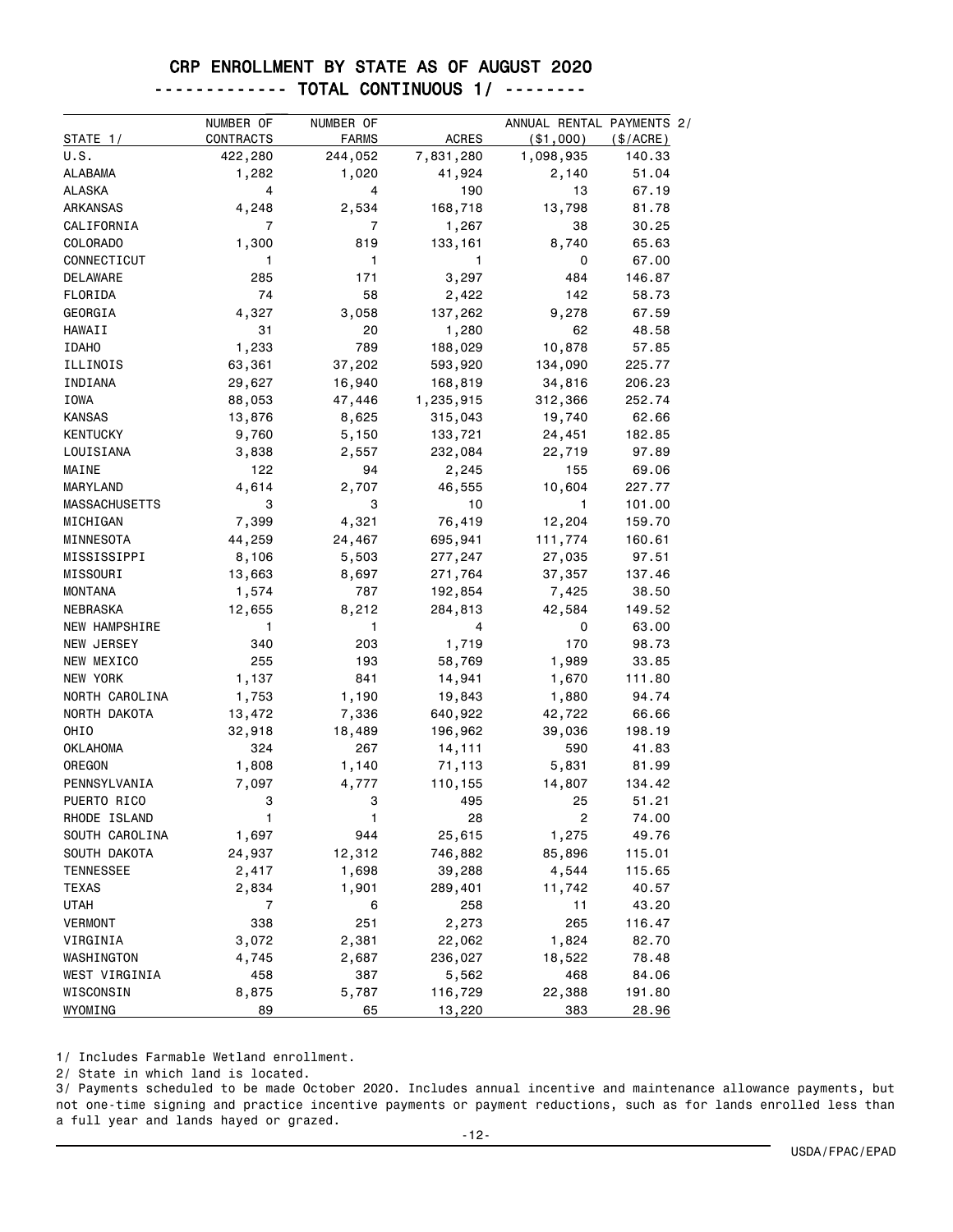#### ------------------CREP ONLY-------------

| NUMBER OF<br>NUMBER OF<br>ANNUAL RENTAL PAYMENTS 2/                                     |  |
|-----------------------------------------------------------------------------------------|--|
| <b>ACRES</b><br><b>CONTRACTS</b><br><b>FARMS</b><br>( \$1,000)<br>STATE 1/<br>(\$/ACRE) |  |
| U.S.<br>55,259<br>37,602<br>926,831<br>154,946<br>167.18                                |  |
| 12<br><b>ARKANSAS</b><br>10<br>483<br>56<br>116.19                                      |  |
| 255<br>185<br>35,770<br><b>COLORADO</b><br>4,742<br>132.56                              |  |
| <b>DELAWARE</b><br>263<br>167<br>3,177<br>471<br>148.28                                 |  |
| 31<br>20<br>62<br>48.58<br><b>HAWAII</b><br>1,280                                       |  |
| 123<br><b>IDAHO</b><br>188<br>2,462<br>133.73<br>18,412                                 |  |
| 16,909<br>259.85<br>ILLINOIS<br>4,238<br>3,129<br>65,074                                |  |
| 19,810<br>5,230<br>264.03<br>INDIANA<br>1,870<br>1,419                                  |  |
| 307.27<br><b>IOWA</b><br>125<br>122<br>3,663<br>1,125                                   |  |
| 128<br><b>KANSAS</b><br>91<br>23,146<br>3,023<br>130.60                                 |  |
| <b>KENTUCKY</b><br>1,900<br>12,290<br>963<br>63,287<br>194.19                           |  |
| 728<br>539<br>3,794<br>LOUISIANA<br>47,802<br>79.36                                     |  |
| 4,313<br>2,615<br>10,479<br>230.96<br>MARYLAND<br>45,371                                |  |
| MICHIGAN<br>2,784<br>1,824<br>29,351<br>4,841<br>164.92                                 |  |
| 819<br>715<br>7,587<br>MINNESOTA<br>27,586<br>275.05                                    |  |
| MISSISSIPPI<br>96<br>79<br>4,024<br>558<br>138,63                                       |  |
| 808<br>2,490<br>101.54<br>MISSOURI<br>581<br>24,518                                     |  |
| 118<br>52<br>11,930<br>765<br>64.14<br><b>MONTANA</b>                                   |  |
| 1,069<br>886<br>6,796<br><b>NEBRASKA</b><br>49,221<br>138,07                            |  |
| <b>NEW JERSEY</b><br>261<br>159<br>761<br>111<br>146.31                                 |  |
| 969<br><b>NEW YORK</b><br>712<br>11,476<br>1,474<br>128.47                              |  |
| NORTH CAROLINA<br>506<br>401<br>6,288<br>772<br>122.71                                  |  |
| NORTH DAKOTA<br>16<br>12<br>1,060<br>51<br>48.43                                        |  |
| OHIO<br>10,026<br>15,736<br>119,727<br>27,156<br>226,81                                 |  |
| <b>OKLAHOMA</b><br>67<br>56<br>582<br>37<br>63.38                                       |  |
| OREGON<br>47,510<br>4,244<br>89.32<br>1,655<br>1,062                                    |  |
| PENNSYLVANIA<br>7,080<br>110,130<br>14,806<br>134.44<br>4,762                           |  |
| 621<br>SOUTH DAKOTA<br>1,008<br>79,445<br>8,516<br>107.19                               |  |
| 329<br>249<br>263<br><b>VERMONT</b><br>2,240<br>117.30                                  |  |
| 1,578<br>VIRGINIA<br>2,585<br>2,093<br>18,485<br>85.35                                  |  |
| 950<br>266.52<br>WASHINGTON<br>1,156<br>13,664<br>3,642                                 |  |
| 385<br>84.09<br><b>WEST VIRGINIA</b><br>456<br>467<br>5,557                             |  |
| WISCONSIN<br>3,690<br>2,594<br>36,001<br>8,150<br>226.38                                |  |

1/ State in which land is located.

2/ Payments scheduled to be made October 2020. Includes annual incentive and maintenance allowance payments, but not one-time signing and practice incentive payments or payment reductions, such as for lands enrolled less than a full year and lands hayed or grazed.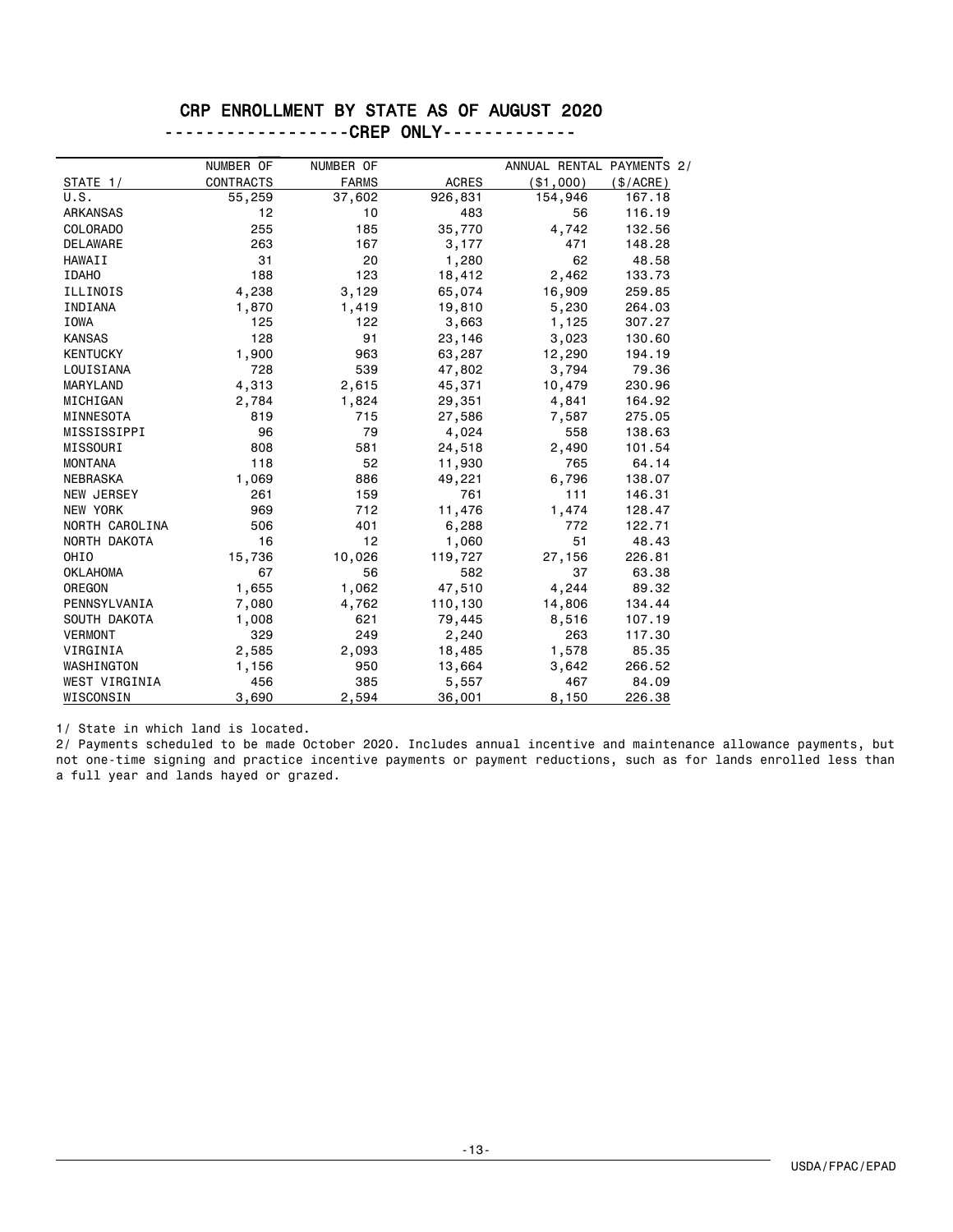#### **CONSERVATION RESERVE ENHANCEMENT PROGRAM BY AGREEMENT AS OF AUGUST 2020**

|                                  | NUMBER OF   | NUMBER   |              |              | ANNUAL RENTAL |
|----------------------------------|-------------|----------|--------------|--------------|---------------|
| <b>AGREEMENT</b>                 | CONTRACTS   | OF FARMS | <b>ACRES</b> | (51,000)     | (S/A)         |
| Arkansas I-Bayou Meto            | $\mathbf 1$ | 1        | 29           | 4            | 138.61        |
| Arkansas II-Cache River/Bayou De | 6           | 4        | 443          | 51           | 115.54        |
| Arkansas III-Illinois River      | 5           | 5        | 11           | $\mathbf{1}$ | 84.50         |
| Colorado I-Republican River      | 154         | 114      | 25,612       | 3,097        | 120.94        |
| Colorado II-High Plains          | 34          | 22       | 1,079        | 46           | 43.04         |
| Colorado III-Rio Grande          | 67          | 49       | 9,079        | 1,598        | 175.99        |
| Delaware                         | 263         | 167      | 3,177        | 471          | 148.28        |
| Hawaii                           | 31          | 20       | 1,280        | 62           | 48.58         |
| Idaho-Eastern Snake River Plain  | 188         | 123      | 18,412       | 2,462        | 133.73        |
| Illinois                         | 4,238       | 3,129    | 65,074       | 16,909       | 259.85        |
| Indiana                          | 1,870       | 1,419    | 19,810       | 5,230        | 264.03        |
| Iowa                             | 125         | 122      | 3,663        | 1,125        | 307.27        |
| Kansas-Upper Arkansas River      | 128         | 91       | 23,146       | 3,023        | 130.60        |
| Kentucky-Green River             | 1,900       | 963      | 63,287       | 12,290       | 194.19        |
| Louisiana I-Lower Ouachita River | 728         | 539      | 47,802       | 3,794        | 79.36         |
| Maryland                         | 4,313       | 2,615    | 45,371       | 10,479       | 230.96        |
| Michigan                         | 2,784       | 1,824    | 29,351       | 4,841        | 164.92        |
| Minnesota                        | 2           | 2        | 26           | 3            | 127.52        |
| Minnesota II - Mississippi       | 211         | 185      | 3,785        | 610          | 161.24        |
| Minnesota II - Missouri/Des Moin | 103         | 92       | 2,627        | 401          | 152.49        |
| Minnesota II - Red River         | 20          | 18       | 550          | 57           | 102.83        |
| Minnesota Water Quality          | 483         | 424      | 20,598       | 6,517        | 316.38        |
| Mississippi Delta                | 96          | 79       | 4,024        | 558          | 138.63        |
| Missouri                         | 808         | 581      | 24,518       | 2,490        | 101.54        |
| Montana                          | 118         | 52       | 11,930       | 765          | 64.14         |
| Nebraska I-Central Basins Resour | 541         | 479      | 4,272        | 565          | 132.35        |
| Nebraska II-Platte Republican Re | 528         | 407      | 44,949       | 6,230        | 138.61        |
| New Jersey                       | 261         | 159      | 761          | 111          | 146.31        |
| New York I-New York City         | 170         | 135      | 1,672        | 187          | 111.66        |
| New York II-Syracuse             | 15          | 7        | 55           | 6            | 116.15        |
| New York III-State Wide          | 784         | 572      | 9,749        | 1,281        | 131.42        |
| North Carolina                   | 506         | 401      | 6,288        | 772          | 122.71        |
| North Dakota                     | 8           | 5        | 128          | 4            | 34.33         |
| ND Riparian Project              | 8           | 7        | 932          | 47           | 50.36         |
| Ohio I-Lake Erie                 | 12,521      | 7,855    | 51,971       | 12,576       | 241.97        |
| Ohio II-Upper Big Walnut Creek   | 22          | 14       | 49           | 8            | 156.73        |
| Ohio III-Scioto River Basin      | 3,193       | 2,171    | 67,706       | 14,572       | 215.23        |
| Oklahoma                         | 67          | 56       | 582          | 37           | 63.38         |
| Oregon                           | 1,655       | 1,062    | 47,510       | 4,244        | 89.32         |
| Pennsylvania I-Chesapeake Bay Wa | 6,079       | 4,073    | 92,527       | 12,976       | 140.24        |
| Pennsylvania II-Ohio River Basin | 997         | 687      | 17,531       | 1,817        | 103.67        |
| Pennsylvania III - Delaware Rive | 4           | 3        | 73           | 12           | 166.02        |
| South Dakota-James River         | 1,008       | 621      | 79,445       | 8,516        | 107.19        |
| Vermont                          | 329         | 249      | 2,240        | 263          | 117.30        |
| Virginia I-Southern Rivers       | 1,286       | 1,051    | 7,469        | 611          | 81.81         |
| Virginia II-Chesapeake Bay       | 1,299       | 1,051    | 11,015       | 967          | 87.76         |
| Washington                       | 1,156       | 950      | 13,664       | 3,642        | 266.52        |
| West Virginia                    | 456         | 386      | 5,557        | 467          | 84.09         |
| Wisconsin                        | 3,690       | 2,594    | 36,001       | 8,150        | 226.38        |
|                                  | 55,259      | 37,635   | 926,831      | 154,946      | 167.18        |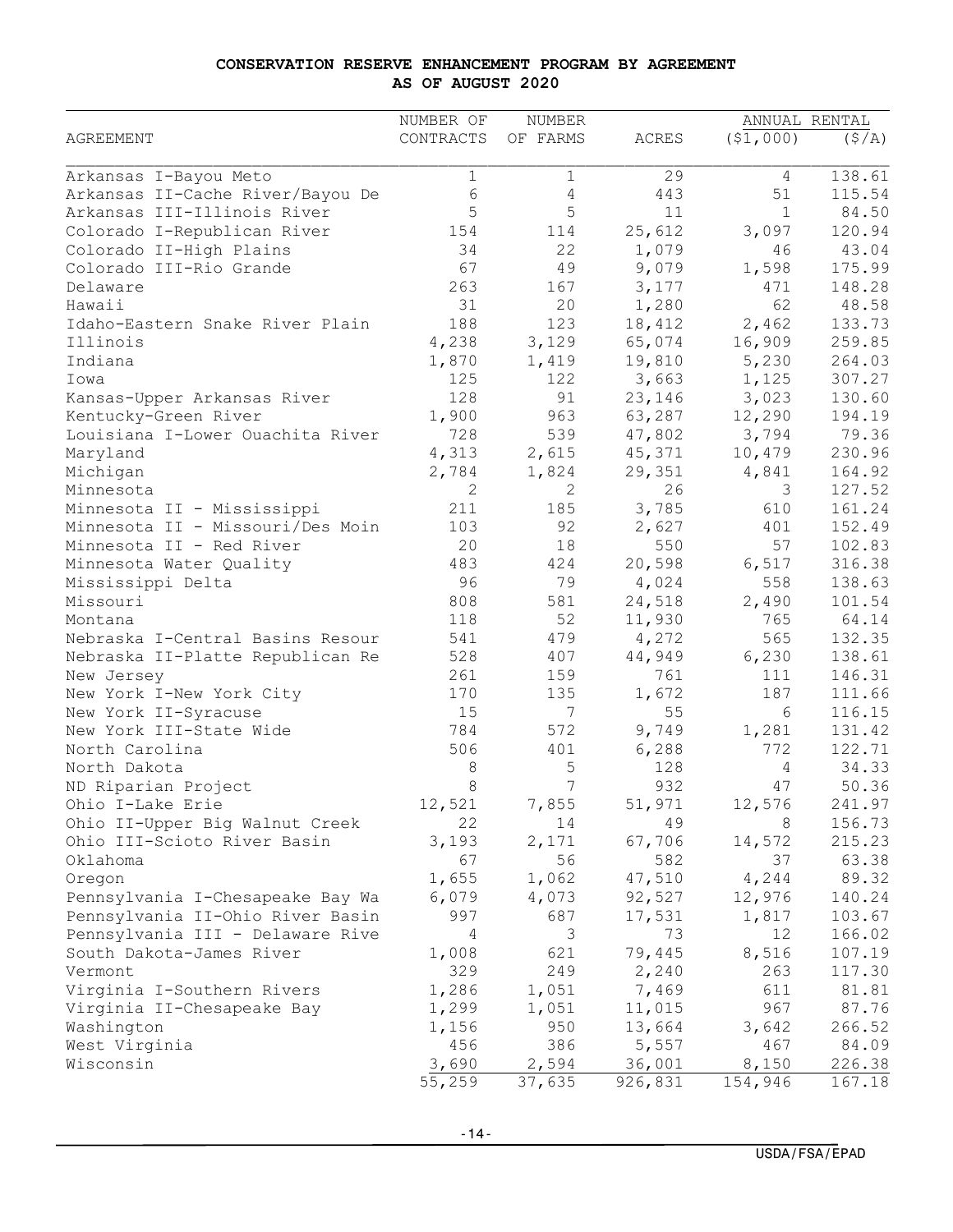### CRP ENROLLMENT BY STATE AS OF AUGUST 2020 ----------- CONTINUOUS NON-CREP 1/-------

|                      | NUMBER OF  | NUMBER OF    |              | ANNUAL RENTAL PAYMENTS 2/ |                     |
|----------------------|------------|--------------|--------------|---------------------------|---------------------|
| STATE 1/             | CONTRACTS  | <b>FARMS</b> | <b>ACRES</b> |                           |                     |
| U.S.                 | 352,263    | 208,318      | 6,512,703    | ( \$1,000)<br>882,656     | (\$/ACRE)<br>135.53 |
| ALABAMA              | 1,279      | 1,017        | 41,910       | 2,139                     | 51.04               |
| ALASKA               | 4          | 4            | 190          | 13                        | 67.19               |
| <b>ARKANSAS</b>      | 4,217      | 2,517        | 166,223      | 13,572                    | 81.65               |
| CALIFORNIA           | 7          | 7            | 1,267        | 38                        | 30.25               |
| COLORADO             |            | 646          | 97,230       | 3,990                     | 41.03               |
| CONNECTICUT          | 1,044<br>1 | 1            | 1            | 0                         | 67.00               |
| <b>DELAWARE</b>      | 22         | 15           | 120          | 13                        | 109.81              |
|                      | 74         | 58           | 2,422        | 142                       | 58.73               |
| FLORIDA<br>GEORGIA   |            |              |              |                           | 67.59               |
|                      | 4,327      | 3,058        | 137,262      | 9,278                     |                     |
| <b>IDAHO</b>         | 1,044      | 669          | 169,611      | 8,416                     | 49.62               |
| ILLINOIS             | 59,019     | 35,219       | 527,028      | 116,679                   | 221.39              |
| INDIANA              | 27,672     | 16,030       | 148,257      | 29,447                    | 198.62              |
| IOWA                 | 82,976     | 45,438       | 1,138,172    | 284,561                   | 250.02              |
| <b>KANSAS</b>        | 13,629     | 8,477        | 289,769      | 16,593                    | 57.26               |
| <b>KENTUCKY</b>      | 7,860      | 4,217        | 70,434       | 12,162                    | 172.67              |
| LOUISIANA            | 3,065      | 2,083        | 180,726      | 18,578                    | 102.80              |
| MAINE                | 122        | 94           | 2,245        | 155                       | 69.06               |
| MARYLAND             | 301        | 253          | 1,183        | 125                       | 105.68              |
| <b>MASSACHUSETTS</b> | 3          | 3            | 10           | 1                         | 101.00              |
| MICHIGAN             | 4,609      | 2,974        | 47,005       | 7,357                     | 156.51              |
| MINNESOTA            | 41,234     | 23,363       | 629,267      | 97,643                    | 155.17              |
| MISSISSIPPI          | 7,919      | 5,388        | 261,845      | 25,367                    | 96.88               |
| MISSOURI             | 12,851     | 8,253        | 247,024      | 34,842                    | 141.05              |
| <b>MONTANA</b>       | 1,452      | 734          | 180,618      | 6,649                     | 36.81               |
| <b>NEBRASKA</b>      | 11,293     | 7,419        | 232,516      | 35,273                    | 151.70              |
| <b>NEW HAMPSHIRE</b> | 1          | 1            | 4            | 0                         | 63.00               |
| NEW JERSEY           | 79         | 60           | 957          | 58                        | 60.88               |
| NEW MEXICO           | 255        | 193          | 58,769       | 1,989                     | 33.85               |
| NEW YORK             | 168        | 144          | 3,465        | 196                       | 56.62               |
| NORTH CAROLINA       | 1,245      | 867          | 13,497       | 1,103                     | 81.69               |
| NORTH DAKOTA         | 10,616     | 6,319        | 505,314      | 30,622                    | 60.60               |
| OHIO                 | 17,130     | 11,129       | 76,894       | 11,832                    | 153.88              |
| OKLAHOMA             | 254        | 208          | 13,360       | 543                       | 40.62               |
| OREGON               | 153        | 109          | 23,603       | 1,587                     | 67.23               |
| PENNSYLVANIA         | 17         | 17           | 25           | 2                         | 70.72               |
| PUERTO RICO          | 3          | 3            | 495          | 25                        | 51.21               |
| RHODE ISLAND         | 1          | 1            | 28           | 2                         | 74.00               |
| SOUTH CAROLINA       | 1,697      | 944          | 25,615       | 1,275                     | 49.76               |
| SOUTH DAKOTA         | 20,015     | 10,631       | 569,596      | 64,363                    | 113.00              |
| <b>TENNESSEE</b>     | 2,417      | 1,698        | 39,288       | 4,544                     | 115.65              |
| <b>TEXAS</b>         | 2,834      | 1,901        | 289,401      | 11,742                    | 40.57               |
| <b>UTAH</b>          | 7          | 6            | 258          | 11                        | 43.20               |
| <b>VERMONT</b>       | 9          | 9            | 32           | 2                         | 58.96               |
| VIRGINIA             | 487        | 377          | 3,577        | 247                       | 68.97               |
| WASHINGTON           | 3,587      | 1,843        | 222,353      | 14,879                    | 66.92               |
| WEST VIRGINIA        | 2          | 2            | 5            | 0                         | 38.00               |
| WISCONSIN            | 5,173      | 3,854        | 80,609       | 14,218                    | 176.38              |
| WYOMING              | 89         | 65           | 13,220       | 383                       | 28.96               |

1/ Farmable Wetland Program enrollment not included.

2/ State in which land is located.

3/ Payments scheduled to be made October 2020. Includes annual incentive and maintenance allowance payments, but not one-time signing and practice incentive payments or payment reductions, such as for lands enrolled less than a full year and lands hayed or grazed.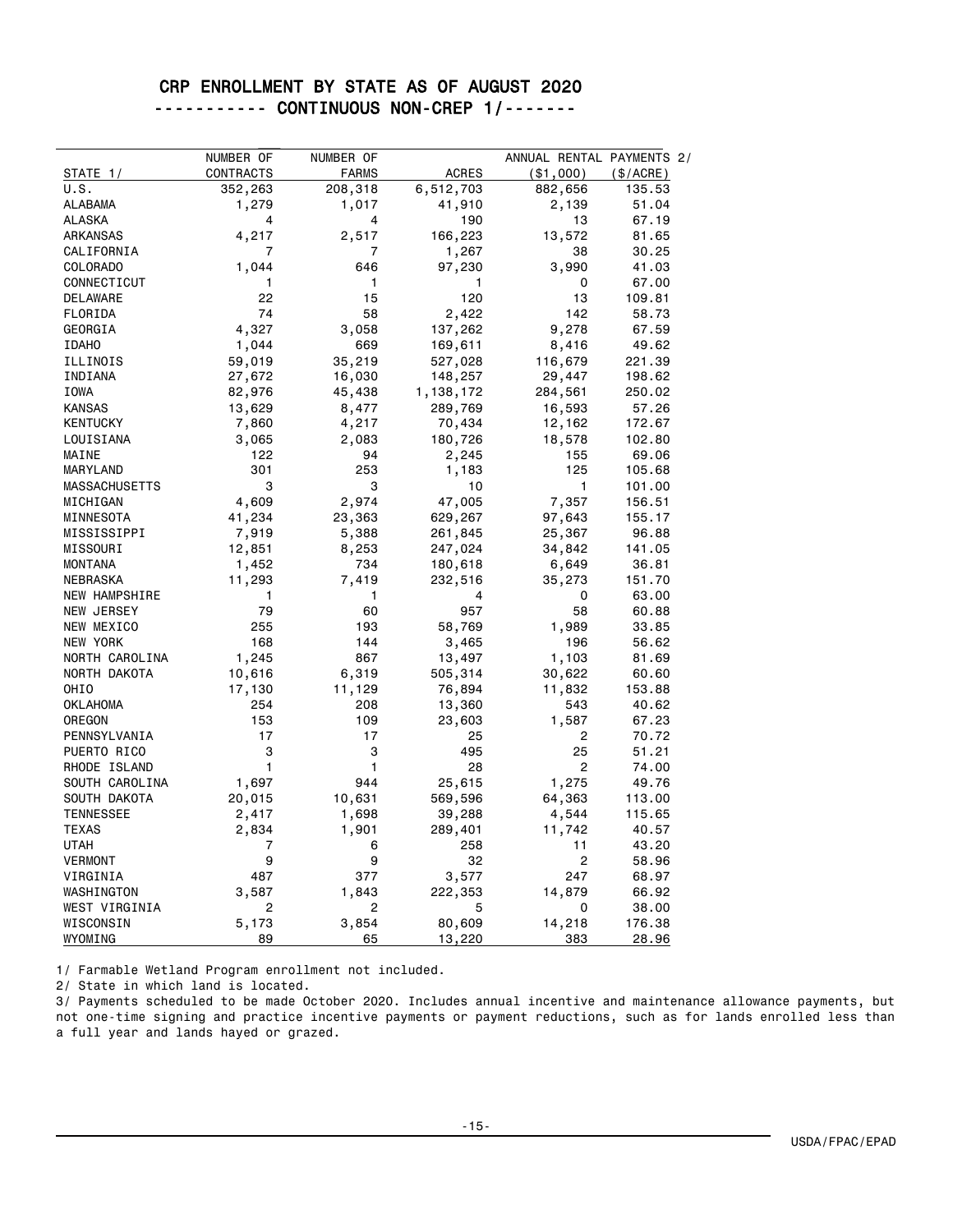### CRP ENROLLMENT BY STATE AS OF AUGUST 2020 ---------FARMABLE WETLAND PROGRAM-------

|                 | NUMBER OF        | NUMBER OF    |              | ANNUAL RENTAL PAYMENTS 2/ |          |
|-----------------|------------------|--------------|--------------|---------------------------|----------|
| STATE 1/        | <b>CONTRACTS</b> | <b>FARMS</b> | <b>ACRES</b> | (\$1,000)                 | \$/ACRE) |
| U.S.            | 14,832           | 11,459       | 391,746      | 61,531                    | 157.07   |
| <b>ALABAMA</b>  | 3                | 3            | 14           |                           | 36.59    |
| <b>ARKANSAS</b> | 19               | 13           | 2,012        | 170                       | 84.40    |
| <b>COLORADO</b> |                  |              | 160          | 8                         | 52.45    |
| <b>IDAHO</b>    |                  |              | 6            | $\Omega$                  | 78.55    |
| ILLINOIS        | 105              | 96           | 1,818        | 506                       | 278.11   |
| INDIANA         | 85               | 78           | 752          | 139                       | 184.46   |
| <b>IOWA</b>     | 5,013            | 4,138        | 94,081       | 26,866                    | 285.57   |
| <b>KANSAS</b>   | 119              | 111          | 2,128        | 124                       | 58.48    |
| LOUISIANA       | 45               | 34           | 3,556        | 348                       | 97.79    |
| MICHIGAN        | 6                | 6            | 64           | 6                         | 99.92    |
| MINNESOTA       | 2,207            | 1,895        | 39,088       | 6,546                     | 167.47   |
| MISSISSIPPI     | 91               | 79           | 11,379       | 1,110                     | 97.58    |
| MISSOURI        | 4                | 3            | 222          | 25                        | 113.39   |
| <b>MONTANA</b>  | 7                | 7            | 306          | 14                        | 46.71    |
| <b>NEBRASKA</b> | 295              | 261          | 3,075        | 516                       | 167.63   |
| NORTH CAROLINA  | 2                |              | 58           | 6                         | 99.53    |
| NORTH DAKOTA    | 2,840            | 1,831        | 134,548      | 12,048                    | 89.55    |
| OHIO            | 53               | 52           | 341          | 48                        | 142.13   |
| <b>OKLAHOMA</b> | 3                | 3            | 169          | 11                        | 62.99    |
| SOUTH DAKOTA    | 3,919            | 2,832        | 97,840       | 13,017                    | 133.04   |
| WASHINGTON      | $\overline{2}$   | 2            | 10           |                           | 110.54   |
| WISCONSIN       | 12               | 12           | 119          | 20                        | 171.02   |

1/ State in which land is located.

2/ Payments scheduled to be made October 2020. Includes annual incentive and maintenance allowance payments, but not one-time signing and practice incentive payments or payment reductions, such as for lands enrolled less than a full year and lands hayed or grazed.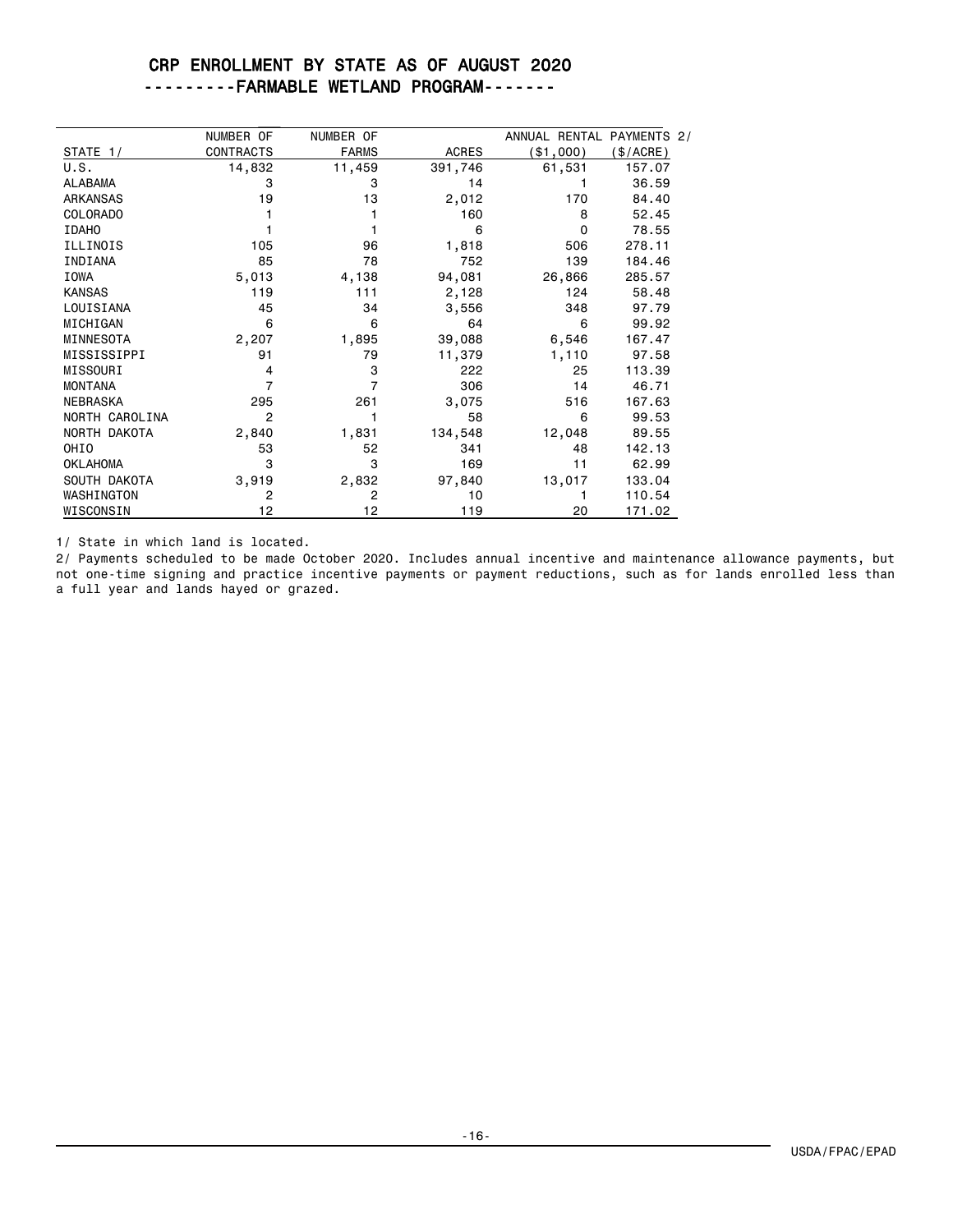--------------GRASSLANDS SIGNUP----------

|                   | NUMBER OF        | NUMBER OF      |              | ANNUAL RENTAL PAYMENTS 2/ |           |
|-------------------|------------------|----------------|--------------|---------------------------|-----------|
| STATE 1/          | <b>CONTRACTS</b> | <b>FARMS</b>   | <b>ACRES</b> | ( \$1,000)                | (\$/ACRE) |
| U.S.              | 3,318            | 2,070          | 918,751      | 12,415                    | 13.51     |
| ALABAMA           | 30               | 21             | 2,031        | 33                        | 16.39     |
| ARKANSAS          | 1                | $\mathbf{1}$   | 60           | $\mathbf{1}$              | 15.00     |
| CALIFORNIA        | 5                | 5              | 1,435        | 22                        | 15.67     |
| COLORADO          | 187              | 108            | 82,286       | 850                       | 10.34     |
| FLORIDA           | 7                | 5              | 378          | 7                         | 19.78     |
| GEORGIA           | 29               | 26             | 1,435        | 31                        | 21.75     |
| <b>IDAHO</b>      | 4                | 4              | 23,784       | 297                       | 12.51     |
| ILLINOIS          | 12               | 8              | 462          | 15                        | 31.72     |
| INDIANA           | 6                | 5              | 103          | 4                         | 37.06     |
| IOWA              | 63               | 52             | 3,120        | 117                       | 37.35     |
| <b>KANSAS</b>     | 121              | 87             | 25,124       | 273                       | 10.88     |
| <b>KENTUCKY</b>   | 81               | 47             | 3,464        | 87                        | 25.06     |
| LOUISIANA         | 8                | 6              | 1,382        | 26                        | 19.14     |
| MARYLAND          | 11               | 11             | 929          | 35                        | 37.20     |
| MICHIGAN          | 78               | 46             | 6,355        | 102                       | 16.03     |
| MINNESOTA         | 50               | 41             | 2,505        | 55                        | 21.95     |
| MISSISSIPPI       | 10               | 10             | 577          | 8                         | 14.66     |
| MISSOURI          | 38               | 31             | 1,791        | 47                        | 25.97     |
| <b>MONTANA</b>    | 187              | 50             | 48,303       | 615                       | 12.74     |
| <b>NEBRASKA</b>   | 989              | 613            | 333,446      | 4,440                     | 13.31     |
| <b>NEW JERSEY</b> | 4                | 3              | 154          | 3                         | 18.87     |
| NEW MEXICO        | 162              | 113            | 94,400       | 1,175                     | 12.45     |
| NEW YORK          | 38               | 33             | 1,565        | 32                        | 20.29     |
| NORTH CAROLINA    | 18               | 13             | 548          | 10                        | 18.34     |
| NORTH DAKOTA      | 100              | 65             | 25,437       | 428                       | 16.83     |
| OHI <sub>0</sub>  | 114              | 90             | 4,166        | 82                        | 19.67     |
| OKLAHOMA          | 150              | 107            | 34,822       | 416                       | 11.94     |
| OREGON            | 30               | 23             | 17,071       | 256                       | 14.98     |
| PENNSYLVANIA      | 14               | 14             | 542          | 11                        | 19.50     |
| SOUTH CAROLINA    | 3                | $\overline{c}$ | 101          | $\overline{2}$            | 22.11     |
| SOUTH DAKOTA      | 500              | 222            | 135,550      | 2,240                     | 16.53     |
| <b>TENNESSEE</b>  | 35               | 31             | 3,009        | 44                        | 14.66     |
| <b>TEXAS</b>      | 95               | 77             | 30,317       | 339                       | 11.19     |
| <b>UTAH</b>       | 11               | 10             | 882          | 11                        | 13.03     |
| VIRGINIA          | 25               | 18             | 1,068        | 16                        | 14.52     |
| WASHINGTON        | 14               | $\overline{7}$ | 5,126        | 56                        | 10.84     |
| WEST VIRGINIA     | 30               | 21             | 2,140        | 31                        | 14.54     |
| WISCONSIN         | 31               | 28             | 860          | 20                        | 23.59     |
| WYOMING           | 27               | 16             | 22,027       | 178                       | 8.07      |

1/ State in which land is located.

2/ Includes 3,255 acres of pollinator habitat plantings (CP42).

3/ Payments scheduled to be made October 2020.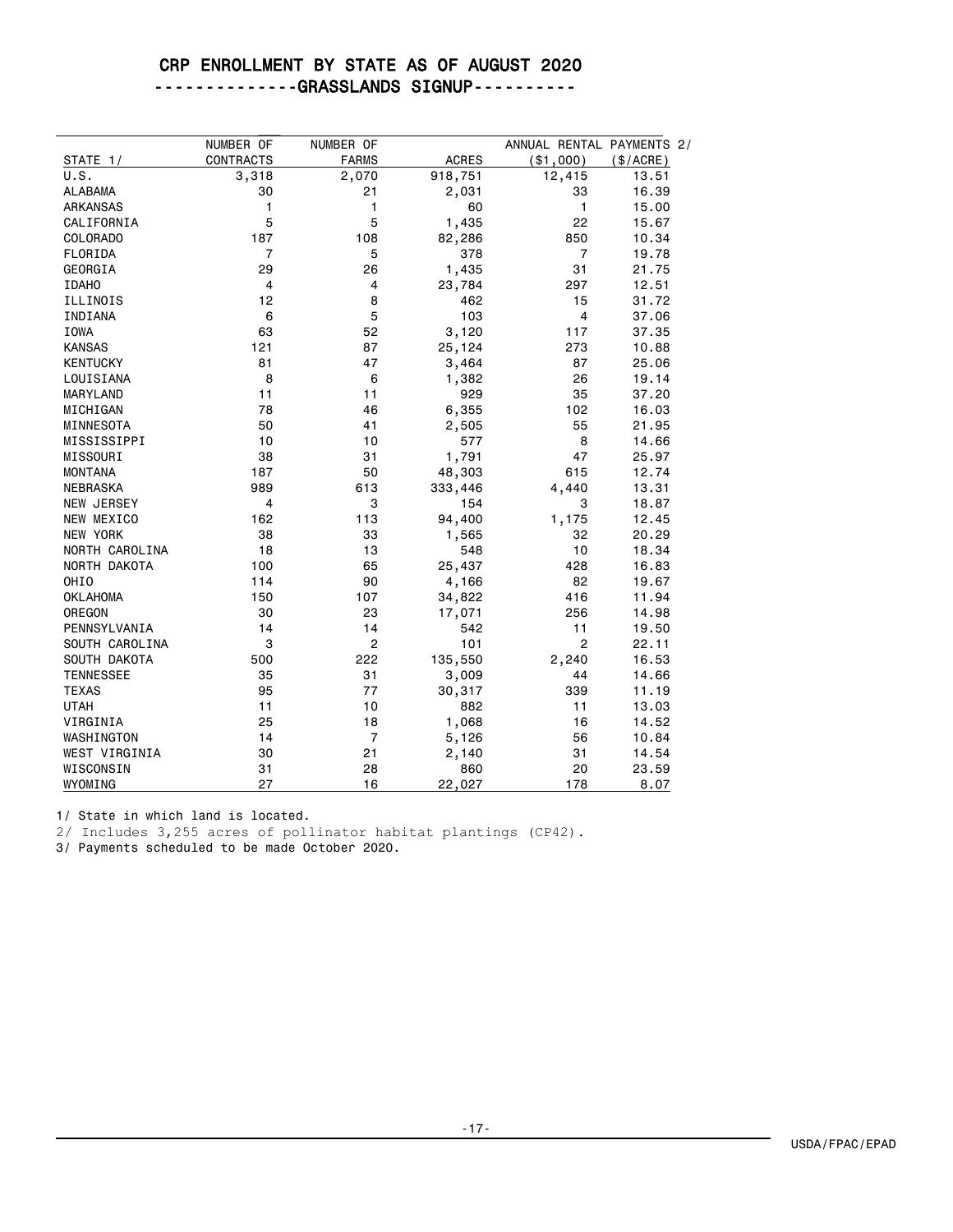# State Acres for Wildlife Enhancement (SAFE) Acres Enrolled as of August 2020

| State            | <b>Buffers</b> | Wetlands            |                    | <b>Trees Longleaf</b> | Grass             | Total                  |
|------------------|----------------|---------------------|--------------------|-----------------------|-------------------|------------------------|
| <b>ALABAMA</b>   | $\Omega$       | $\Omega$            | $\Omega$           | 0                     | 2,283             | 2,283                  |
| <b>ARKANSAS</b>  | 0              | 2,123               | 5,314              | 0                     | 10,924            | 18,361                 |
| COLORADO         | 0              | 0                   | 0                  | 0                     | 72,648            | 72,648                 |
| FLORIDA          | 0              | 0                   | 9                  | 0                     | 0                 | 9                      |
| GEORGIA          | 0              | 0                   | 15,443             | 0                     | 0                 | 15,443                 |
| <b>IDAHO</b>     | 998            | 0                   | 1                  | 0                     | 142,997           | 143,996                |
| ILLINOIS         | 0              | 283                 | 91                 | 0                     | 26,269            | 26,643                 |
| INDIANA          | 0              | 158                 | 5,463              | 0                     | 50,445            | 56,066                 |
| <b>IOWA</b>      | 0              | 787                 | 1,003              | 0                     | 283,989           | 285,778                |
| <b>KANSAS</b>    | 0              | 9,049               | 0                  | 0                     | 193,945           | 202,994                |
| <b>KENTUCKY</b>  | 0              | 0                   | 119                | 0                     | 14,496            | 14,615                 |
| LOUISIANA        | 0              | 0                   | 261                | 0                     | 215               | 477                    |
| MAINE            | 0              | 0                   | 0                  | 0                     | 2,099             | 2,099                  |
| MICHIGAN         | 152            | 375                 | 0                  | 0                     | 19,625            | 20,152                 |
| MINNESOTA        | 0              | 0                   | 0                  | 0                     | 95,166            | 95,166                 |
| MISSISSIPPI      | 0              | 0                   | 702                | 0                     | 11,013            | 11,716                 |
| MISSOURI         | $\overline{7}$ | 0                   | 0                  | 0                     | 56,265            | 56,273                 |
| <b>MONTANA</b>   | 0              | 235                 | 0                  | 0                     | 81,535            | 81,770                 |
| NEBRASKA         | 0              | 1,172               | 0                  | 0                     | 124,337           | 125,509                |
| NEW JERSEY       | 0              | 4                   | 51                 | 0                     | 879               | 934                    |
| NEW MEXICO       | 0              | 0                   | 0                  | 0                     | 2,600             | 2,600                  |
| NEW YORK         | 0              | 0                   | 0                  | 0                     | 2,119             | 2,119                  |
| NORTH CAROLINA   | 0              | $\Omega$            | 0                  | 0                     | 724               | 724                    |
| NORTH DAKOTA     | 0              | 2,869               | 0                  | 0                     | 153,491           | 156,360                |
| OHIO             | 0              | 78                  | 22                 | 0                     | 36,813            | 36,913                 |
| <b>OKLAHOMA</b>  | 0              | 0                   | 0                  | 0                     | 8,393             | 8,393                  |
| OREGON           | 0              | 0                   | 0                  | 0                     | 5,450             | 5,450                  |
| SOUTH CAROLINA   | 0              | 0                   | 0                  | 0                     | 1,063             | 1,063                  |
| SOUTH DAKOTA     | 0              | 904                 | 0                  | 0                     | 157,369           | 158,273                |
| <b>TENNESSEE</b> | 0              | 39                  | 56                 | 0                     | 9,501             | 9,597                  |
| <b>TEXAS</b>     | 0              | 0                   | 0                  | 0                     | 177,426           | 177,426                |
| VIRGINIA         | 0              | 0                   | 10                 | 500                   | 0                 | 510                    |
| WASHINGTON       | 601            | 0                   | 0                  | 0                     | 110,730           | 111,331                |
| WISCONSIN        | 0              | 77                  | 0                  | 0                     | 31,518            | 31,594                 |
| WYOMING          | 0              | 0                   | 0                  | 0                     | 9,675             | 9,675                  |
|                  | ======         | $=$ $=$ $=$ $=$ $=$ | ======             | ======                | =========         | =========              |
|                  | 1,758          | 18,153              | 28,545             | 500                   | 1,896,004         | 1,944,960              |
| SAFE PRACTICES   |                |                     |                    |                       |                   |                        |
| CP38A            |                | CP15A,              | CP15B,<br>$CP21$ , | CP22                  |                   |                        |
| CP38B            |                | CP9,<br>CP23,       | CP23A,             | CP27, CP28, CP37      |                   |                        |
| CP38C            |                | CP3,<br>CP3A,       | CP16,              | CP17,<br>CP25,        | CP31              |                        |
| CP38D            |                | CP3A,               | CP36               |                       |                   |                        |
| CP38E            |                | CPI,<br>CP2,        | CP4D,              | CPI2,<br>CP8,         | CP18,<br>$CP24$ , | CP25,<br>CP33,<br>CP42 |

Note: Includes contracts approved but not yet started.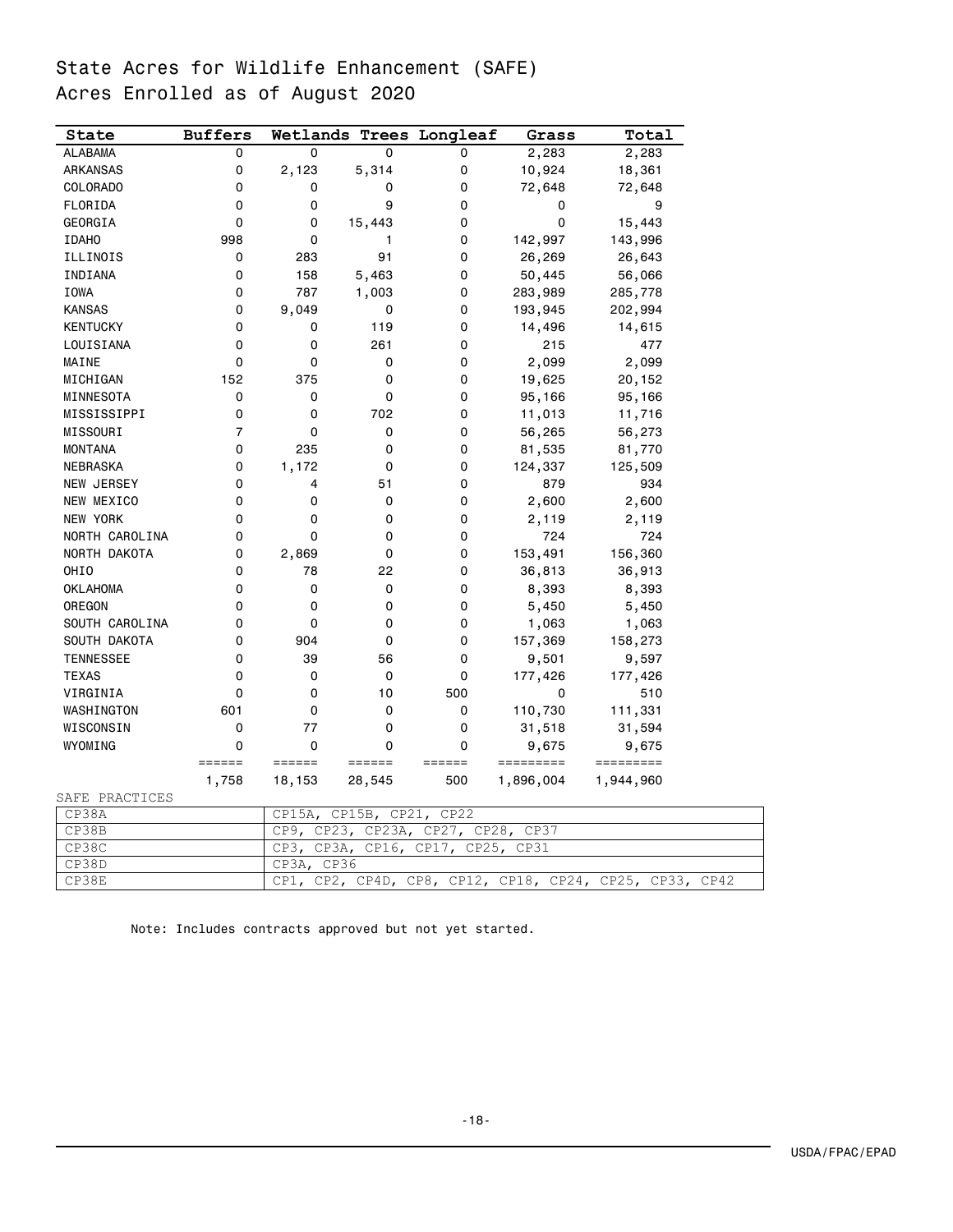# CRP CONTRACT EXPIRATIONS BY YEAR 1/ ACRES AS OF AUGUST 2020

| STATE                       | 2020              | 2021        | 2022                                            | 2023            | 2024         | 2025       | 2 0 2 6    | $2027+$                          |
|-----------------------------|-------------------|-------------|-------------------------------------------------|-----------------|--------------|------------|------------|----------------------------------|
| ALABAMA                     | 49,192            | 42,904      | 46,617                                          | 20,519          | 3,960        | 4,146      | 4,975      | 20,053                           |
| ALASKA                      | 2,332             | 33          | 134                                             | 50              | 0            | 0          | 0          |                                  |
| ARKANSAS                    | 26,887            | 21,020      | 19,097                                          | 19,784          | 10,111       | 14,314     | 13,573     | 78,578                           |
| CALIFORNIA                  | 11,032            | 8,573       | 16,376                                          | 3,244           | 0            | 0          | 718        | 1,484                            |
| COLORADO                    | 693,206           | 296,985     | 459,126                                         | 159,905         | 8,740        | 3,011      | 62,936     | 129,165                          |
| CONNECTICUT                 | 0                 | 1.          | 0                                               | 0               | 0            | 0          | 0          | 0                                |
| DELAWARE                    | 412               | 312         | 141                                             | 252             | 105          | 104        | 284        | 1,855                            |
| FLORIDA                     | 4,939             | 4,225       | 6,036                                           | 2,445           | 61           | 223        | 473        | 1,486                            |
| GEORGIA                     | 21,297            | 25,463      | 52,572                                          | 17,797          | 12,119       | 18,686     | 8,527      | 45,244                           |
| HAWAII                      | 0                 | 0           | 0                                               | 0               | 147          | 2          | 329        | 803                              |
| <b>IDAHO</b>                | 113,799           | 115,617     | 139,796                                         | 50,497          | 21,436       | 12,760     | 20,281     | 28,904                           |
| ILLINOIS                    | 138,132           | 67,919      | 67,244                                          | 95,549          | 34,433       | 72,020     | 122,991    | 142,987                          |
| INDIANA                     | 34,461            | 18,564      | 20,907                                          | 25,030          | 9,409        | 18,617     | 27,879     | 38,556                           |
| IOWA                        | 327,811           | 89,496      | 118,892                                         | 111,812         | 74,944       | 154,880    | 275,773    | 246,899                          |
| KANSAS                      | 521,848           | 366,940     | 294,832                                         | 131,875         | 15,350       | 177,491    | 118,579    | 176,904                          |
| KENTUCKY                    | 30,264            | 12,886      | 56,930                                          | 25,537          | 7,913        | 12,912     | 20,136     | 14,256                           |
| LOUISIANA                   | 48,717            | 26,434      | 13,028                                          | 9,937           | 19,744       | 20,318     | 7,803      | 108,571                          |
| MAINE                       | 1,418             | 1,085       | 1,016                                           | 2,065           | 1            | 10         | 25         | 15                               |
| MARYLAND                    | 4,526             | 3,120       | 4,682                                           | 4,289           | 3,670        | 3,569      | 3,211      | 16,491                           |
| MASSACHUSETTS               | 0                 | 0           | 0                                               | 0               | 0            | 0          | 0          | 10                               |
| MICHIGAN                    | 20,579            | 9,104       | 9,461                                           | 13,079          | 4,215        | 4,331      | 12,411     | 35,347                           |
| MINNESOTA                   | 165,140           | 61,570      | 104,966                                         | 66,007          | 42,842       | 55,365     | 83,398     | 350,699                          |
| MISSISSIPPI                 | 106,428           | 77,173      | 99,539                                          | 40,355          | 14,416       | 25,384     | 34,378     | 163,645                          |
| MISSOURI                    | 136,239           | 131,711     | 232,964                                         | 112,466         | 23,575       | 31,054     | 71,155     | 48,589                           |
| MONTANA                     | 330,420           | 137,187     | 189,866                                         | 125,485         | 3,893        | 10,261     | 27,857     | 100,935                          |
| NEBRASKA                    | 194,707           | 95,713      | 80,553                                          | 51,370          | 17,868       | 59,186     | 73,182     | 409,457                          |
| NEVADA                      | 0                 | 146         | 0                                               | 0               | 0            | 0          | 0          | 0                                |
| NEW HAMPSHIRE               | 4                 | 0           | 0                                               | 0               | 0            | 0          | 0          | 0                                |
| NEW JERSEY                  | 261               | 170         | 328                                             | 140             | 55           | 184        | 139        | 389                              |
| NEW MEXICO                  | 19,547            | 113,728     | 125,002                                         | 28,020          | 3,806        | 6,241      | 14,229     | 94,400                           |
| NEW YORK                    | 4,813             | 2,366       | 2,649                                           | 1,619           | 612          | 797        | 1,374      | 5,363                            |
| NORTH CAROLINA              | 14,236            | 9,151       | 8,042                                           | 3,954           | 1,285        | 2,042      | 2,466      | 3,724                            |
| NORTH DAKOTA                | 205,724           | 132,870     | 373,551                                         | 104,634         | 37,723       | 61,034     | 57,348     | 189,645                          |
| OHIO                        | 49,708            | 26,483      | 23,117                                          | 20,650          | 8,480        | 14,188     | 16,143     | 59,118                           |
| OKLAHOMA                    | 221,097           | 151,103     | 154,268                                         | 50,622          | 1,543        | 1,969      | 16,153     | 37,718                           |
| OREGON                      | 91,506            | 85,318      | 82,111                                          | 57,944          | 1,644        | 3,150      | 40,151     | 52,211                           |
| PENNSYLVANIA<br>PUERTO RICO | 15,904<br>0       | 12,310<br>0 | 19,282<br>0                                     | 6,080<br>60     | 6,360<br>435 | 6,018<br>0 | 5,375<br>0 | 31,365<br>0                      |
| RHODE ISLAND                | 0                 | 0           | 0                                               | 0               | 28           | 0          | 0          | 0                                |
| SOUTH CAROLINA              |                   | 6,498       |                                                 |                 |              |            |            |                                  |
| SOUTH DAKOTA                | 14,740<br>189,064 |             | 12,177                                          | 4,465<br>78,360 | 2,046        | 3,876      | 1,600      | 8,167                            |
|                             |                   | 110,702     | 138,021                                         |                 | 55,639       | 71,157     | 81,058     | 295,763                          |
| TENNESSEE<br>TEXAS          | 29,335            | 20,549      | 15,292                                          | 23,060          | 1,991        | 4,622      | 14,662     | 8,928                            |
|                             | 903,422           | 539,924     | 715,655                                         | 297,000         | 23,552       | 56,346     | 90,007     | 118,773                          |
| UTAH                        | 102,291           | 27,064      | 23,955                                          | 5,984           | 195          | 0          | 1,060      | 900                              |
| <b>VERMONT</b><br>VIRGINIA  | 101               | 268         | 320                                             | 205             | 256          | 154        | 86         | 823                              |
|                             | 5,127             | 3,643       | 4,732                                           | 2,774           | 940          | 2,540      | 3,130      | 9,181                            |
| WASHINGTON                  | 371,842           | 95,002      | 212,737                                         | 193,623         | 9,249        | 31,538     | 167,033    | 64,931                           |
| WEST VIRGINIA               | 760               | 836         | 652                                             | 300             | 452          | 338        | 555        | 3,682                            |
| WISCONSIN                   | 40,374            | 18,162      | 17,674                                          | 19,692          | 6,930        | 12,137     | 20,158     | 49,088                           |
| WYOMING                     | 89,117            | 32,678      | 41,881                                          | 8,128           | 151          | 179        | 10,116     | 22,879                           |
|                             |                   |             | 5, 352, 762 3, 003, 008 4, 006, 220 1, 996, 664 |                 | 492,323      |            |            | 977, 153 1, 533, 715 3, 217, 980 |

1/ Includes general and continuous sign-up acreage. Note: Contracts expire at the end of the fiscal year, September 30.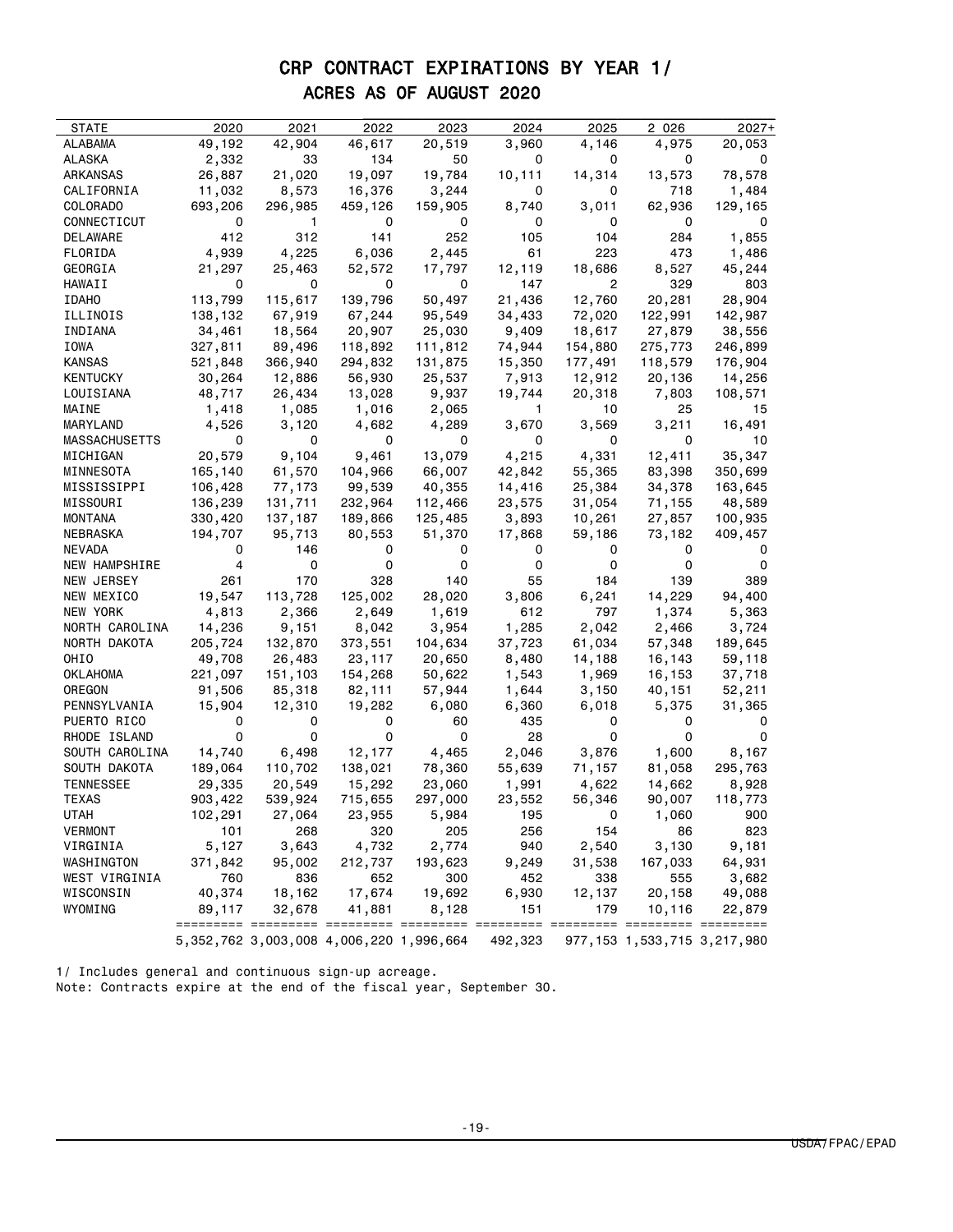|                      | <b>GRASS PLANTINGS</b> |                         |                  | TREE PLANTINGS                 |                  | WILDLIFE          | WILDLIFE  | FIELD         |
|----------------------|------------------------|-------------------------|------------------|--------------------------------|------------------|-------------------|-----------|---------------|
| <b>STATE</b>         | INTROD.                | NATIVE                  | <b>SOFTWOODS</b> | LONGLEAF                       | <b>HARDWOODS</b> | HABITAT           | CORRIDORS | WINDBREAKS    |
|                      | (CP1)                  | (CP2)                   | (CP3)            | PINE                           | (CP3A)           | $(CP4D)$ 2/       | (CP4B)    | (CP5)         |
|                      |                        |                         |                  | $(CP3A)$ 1/                    |                  |                   |           |               |
| <b>ALABAMA</b>       | 13, 713                | 2,816                   | 84,529           | 8,047                          | 2,707            | 4,266             | 20        | 0             |
| <b>ALASKA</b>        | 1,100                  | 0                       | 0                | 0                              | 0                | 0                 | 0         | 0             |
| ARKANSAS             | 3,559                  | 3,137                   | 15,135           | 0                              | 12,333           | 1,539             | 53        | 0             |
| CALIFORNIA           | 19,658                 | 157                     | 14               | 0                              | 0                | 9,651             | 0         | 0             |
| COLORADO             | 69,510                 | 848,199                 | 7                | 0                              | 0                | 280,804           | 0         | 847           |
| CONNECTICUT          | 0                      | 0                       | 0                | 0                              | 0                | 0                 | 0         | 0             |
| DELAWARE             | 15                     | 23                      | 0                | 0                              | 2,082            | 516               | 0         | 0             |
| FLORIDA              | 26                     | 108                     | 11,583           | 677                            | 98               | 330               | 0         | 0             |
| GEORGIA              | 707                    | 32                      | 45,558           | 6,336                          | 1,431            | 1,354             | 4         | 0             |
| HAWAII               | $\Omega$               | $\mathbf 0$             | 0                | 0                              | 13               | 0                 | $\Omega$  | 0             |
| <b>IDAHO</b>         | 203,841                | 40,193                  | 5,315            | 0                              | 26               | 55,835            | 10        | 41            |
| ILLINOIS             | 180,759                | 42,741                  | 1,362            | 0                              | 31,324           | 78,575            | 21        | 1,826         |
| INDIANA              | 16,794                 | 11,525                  | 261              | 0                              | 11,633           | 5,858             | 23        | 1,061         |
| IOWA                 | 227,677                | 124,483                 | 554              | 0                              | 15,991           | 92,502            | 234       | 5,598         |
| <b>KANSAS</b>        | 12,800                 | 621,133                 | 16               | 0                              | 297              | 319,177           | 463       | 918           |
| <b>KENTUCKY</b>      | 30,298                 | 18,966                  | 190              | 0                              | 2,786            | 232               | 8         | 0             |
| LOUISIANA            | 584                    | 1,140                   | 17,206           | 4,915                          | 12,672           | 32,353            | 0         | 0             |
| MAINE                | 2,230                  | 0                       | 90               | 0                              | 0                | 38                | 0         | 0             |
| MARYLAND             | 6,296                  | 1,797                   | 531              | 0                              | 357              | 1,051             | 3         | 0             |
| <b>MASSACHUSETTS</b> | 0                      | 0                       | 0                | 0                              | 0                | 0                 | 0         | 0             |
| MICHIGAN             | 14,546                 | 8,165                   | 2,615            | 0                              | 1,838            | 6,624             | 179       | 1,557         |
| MINNESOTA            | 61,555                 | 39,417                  | 6,827            | 0                              | 12,272           | 70,743            | 97        | 5,033         |
| MISSISSIPPI          | 21,418                 | 2,158                   | 189,483          | 3,466                          | 30,282           | 2,293             | 36        | 0             |
| MISSOURI             | 426,069                | 123,585                 | 350              | 0                              | 12,674           | 2,007             | 0         | 25            |
| MONTANA              | 375,957                | 209,955                 | 26               | 0                              | 5                | 9,624             | 84        | 42            |
| NEBRASKA             | 27,728                 | 236,393                 | 99               | 0                              | 315              | 35,283            | 13        | 20,987        |
| <b>NEVADA</b>        | 130                    | 0                       | 0                | 0                              | 0                | 0                 | 0         | 0             |
| <b>NEW HAMPSHIRE</b> | 0                      | 0                       | 0                | 0                              | 0                | 0                 | 0         | 0             |
| NEW JERSEY           | $\mathbf 0$            | 0                       | 0                | 0                              | 0                | 0                 | 0         | 2             |
| NEW MEXICO           | 52,406                 | 261,716                 | 0                | 0                              | 0                | 140               | 0         | 0             |
| NEW YORK             | 4,574                  | 372                     | 301              | 0                              | 153              | 390               | 0         | 0             |
| NORTH CAROLINA       | 933                    | 94                      | 13,950           | 2,845                          | 3,529            | 628               | 0         | 8             |
| NORTH DAKOTA         | 129,834                | 13,458                  | 62               | 0                              | 355              | 198,209           | 0         | 2,408         |
| OHIO                 | 10,934                 | 44,251                  | 1,500            | 0                              | 4,813            | 7,988             | 40        | 3,106         |
| <b>OKLAHOMA</b>      | 115,466                | 287,089                 | 0                | 0                              | 37               | 884               | 0         | 31            |
| OREGON               | 200,662                | 59,379                  | 859              | 0                              | 39               | 8,381             | 1         | 0             |
| PENNSYLVANIA         | 61,236                 | 21,742                  | 37               | 0                              | 238              | 3,498             | 0         | 0             |
| PUERTO RICO          | 0                      | 0                       | 0                | 0                              | 0                | 0                 | 0         | 0             |
| RHODE ISLAND         | 0                      | 0                       | 0                | 0                              | 0                | 0                 | 0         | 0             |
| SOUTH CAROLINA       | 556                    | 182                     | 16,833           | 1,322                          | 174              | 599               | 0         |               |
| SOUTH DAKOTA         | 48,454                 | 63,546                  | 6                | 0                              | 14               | 36,612            | 0         | 17,039        |
| <b>TENNESSEE</b>     | 31,059                 | 20,251                  | 18,966           | 0                              | 4,580            | 2,144             | 8         | 0             |
| <b>TEXAS</b>         | 271,340                | 1,600,021               | 1,149            | 0                              | 10               | 12,309            | 743       | 0             |
| UTAH                 | 68,958                 | 13,900                  | 0                | 0                              | 0                | 1,805             | 0         | 0             |
| VERMONT              | 7                      | 0                       | 0                | 0                              | 0                | 0                 | 0         | 0             |
| VIRGINIA             | 1,798                  | 703                     | 5,261            | 0                              | 35               | 220               | 0         | 0             |
| WASHINGTON           | 261,949                | 497,382                 | 2,418            | 0                              | 0                | 106,058           | 48        | 6             |
| WEST VIRGINIA        | 187                    | 0                       | 0                | 0                              | $\overline{7}$   | 0                 | 0         | 0             |
| WISCONSIN            | 54,303                 | 21,516                  | 6,578            | 0                              | 15,469           | 2,769             | 110       | 88            |
| WYOMING              | 97,007                 | 1,620                   | 1                | 0                              | 0                | 1,320             | 0         | 104           |
|                      | =================      | ===                     | ==========       | ========== ========== ======== |                  |                   |           | $=$ ========= |
|                      |                        | 3, 128, 635 5, 243, 346 | 449,673          | 27,609                         |                  | 180,592 1,394,607 | 2,197     | 60,737        |

1/ See also CP36 (p. 21).

2/ Seedings that meet multiple seasonal requirements for wildlife of local or regional concern.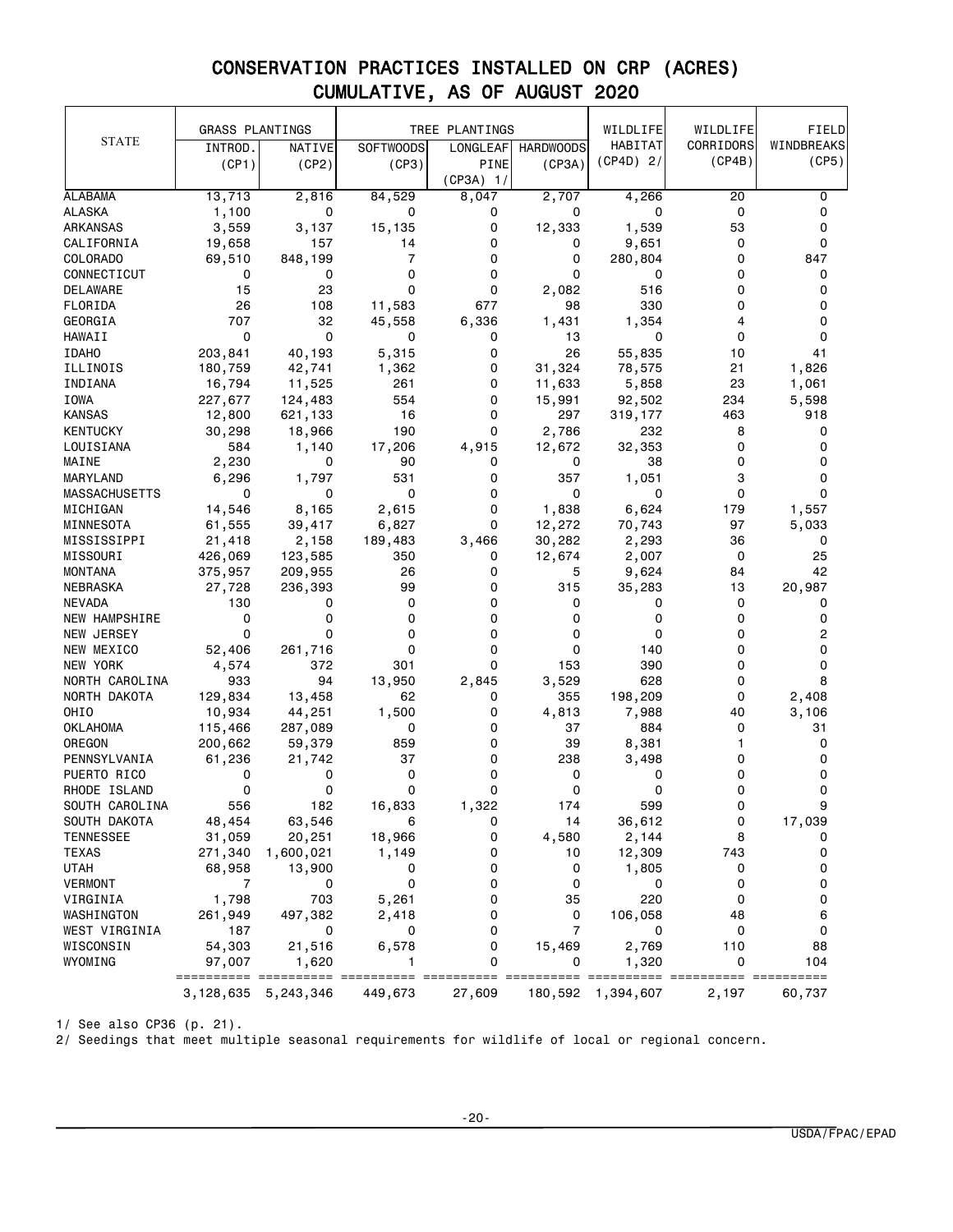|                      | <b>DIVERSIONS</b> |              |                  |              |              |             |                |              |
|----------------------|-------------------|--------------|------------------|--------------|--------------|-------------|----------------|--------------|
| <b>STATE</b>         | & EROSION         |              | SHALLOW          |              |              |             | <b>CONTOUR</b> |              |
|                      | CONTROL           | <b>GRASS</b> | <b>WATER FOR</b> | EXISTING     | EXISTING     | WILDLIFE    | <b>GRASS</b>   | SHELTER-     |
|                      | STRUCT.1/         | WATERWAYS    | WILDLIFE         | <b>GRASS</b> | <b>TREES</b> | FOOD PLOTS  | <b>STRIPS</b>  | <b>BELTS</b> |
|                      |                   | (CP8)        | (CP9)            | (CP10)       | (CP11)       | (CP12)      | (CP15)         | (CP16)       |
| <b>ALABAMA</b>       | 0                 | 8            | 107              | 9,884        | 26,063       | 744         | 0              | 0            |
| <b>ALASKA</b>        | 0                 | 0            | 0                | 1,258        | 0            | 0           | 0              | 0            |
| <b>ARKANSAS</b>      | 0                 | 5            | 461              | 3,774        | 7,376        | 271         | 0              | 0            |
| CALIFORNIA           | $\Omega$          | 0            | 0                | 8,851        | 0            | 1           | 0              | $\Omega$     |
| COLORADO             | 0                 | 357          | 12               | 450,265      | 22           | 95          | 9              | 1,949        |
| CONNECTICUT          | 0                 | 0            | 0                | 0            | 0            | 0           | 0              | 0            |
| DELAWARE             | 0                 | 1            | 191              | 77           | 0            | 3           | 0              | 0            |
| FLORIDA              | 0                 | 0            | 0                | 0            | 4,556        | 21          | 0              | 0            |
| GEORGIA              | 0                 | 21           | 13               | 684          | 11,998       | 93          | 0              | 0            |
| <b>HAWAII</b>        | $\Omega$          | 0            | 0                | 0            | 0            | $\mathbf 0$ | 0              | 0            |
| <b>IDAHO</b>         | 0                 | 0            | 23               |              | 291          | 67          | 37             | 16           |
|                      | $\overline{7}$    |              |                  | 49,580       |              |             |                |              |
| ILLINOIS             |                   | 30,069       | 3,945            | 24,444       | 3,503        | 3,621       | 760            | 91           |
| INDIANA              | 0                 | 17,370       | 854              | 3,901        | 1,317        | 296         | 20             | 14           |
| IOWA                 | 0                 | 34,350       | 9,991            | 47,832       | 1,239        | 3,777       | 9,483          | 1,720        |
| <b>KANSAS</b>        | 0                 | 6,565        | 860              | 75,637       | 54           | 2,966       | 2,386          | 404          |
| <b>KENTUCKY</b>      | 0                 | 5,001        | 1,728            | 2,185        | 272          | 408         | 30             | 0            |
| LOUISIANA            | 0                 | 2            | 442              | 369          | 5,079        | 510         | 0              | 0            |
| MAINE                | 0                 | 43           | 0                | 823          | 212          | 0           | 0              | 0            |
| MARYLAND             | 0                 | 197          | 947              | 164          | 108          | 12          | 1              | 0            |
| <b>MASSACHUSETTS</b> | $\Omega$          | 0            | 0                | 0            | 0            | 0           | $\Omega$       | $\Omega$     |
| MICHIGAN             | 40                | 386          | 1,134            | 3,807        | 1,256        | 568         | 0              | 11           |
| MINNESOTA            | 0                 | 3,141        | 135              | 35,907       | 3,988        | 2,860       | 704            | 2,641        |
| MISSISSIPPI          | $\Omega$          | 20           | 450              | 8,919        | 66,535       | 1,655       | 17             | 0            |
| MISSOURI             | 1                 | 1,692        | 1,624            | 41,684       | 1,040        | 2,741       | 532            | 47           |
| <b>MONTANA</b>       | 0                 | 58           | 11               | 163,688      | 113          | 628         | 0              | 79           |
| NEBRASKA             | $\Omega$          | 1,074        | 126              | 55,244       | 268          | 379         | 231            | 908          |
| <b>NEVADA</b>        | 0                 | 0            | 0                | 0            | 0            | 0           | 0              | 0            |
| NEW HAMPSHIRE        | 0                 | 0            | 0                | 0            | 0            | 0           | 0              | 0            |
| NEW JERSEY           | $\Omega$          | 175          | 0                | 0            | 0            | $\Omega$    | 1              | 0            |
| NEW MEXICO           | 0                 | 0            | 0                | 11,791       | 0            | 0           | 0              | 0            |
| <b>NEW YORK</b>      | 0                 | 26           | 0                | 2,441        | 81           | 32          | 0              | 0            |
| NORTH CAROLINA       | 0                 | 193          | 147              | 452          | 6,608        | 10          | 0              | 5            |
| NORTH DAKOTA         | 0                 | 74           | 0                | 121,459      | 102          | 1,755       | 1              | 2,530        |
| OHIO                 | 0                 | 11,368       | 453              | 3,547        | 783          | 305         | 13             | 59           |
| <b>OKLAHOMA</b>      | $\Omega$          | 124          | 53               | 167,049      | 84           | 665         | 0              | 21           |
| OREGON               | 0                 | 16           | 0                | 57,590       | 281          | 100         | 0              | 0            |
| PENNSYLVANIA         | 0                 | 181          | 31               | 2,779        | 5            | 508         | 28             | 0            |
| PUERTO RICO          | 0                 | 0            | 0                | 0            | 0            | 0           | 60             | 0            |
| RHODE ISLAND         | 0                 | 0            | 0                | 0            | 0            | 0           | 0              | 0            |
| SOUTH CAROLINA       | 0                 | 14           | 9                | 898          | 9,986        | 80          | 0              |              |
| SOUTH DAKOTA         | 0                 | 1,374        | 41               | 66,471       | 58           | 2,297       | 25             | 8,922        |
| <b>TENNESSEE</b>     | 0                 | 171          | 57               | 10,597       | 5,036        | 252         | 20             | 0            |
| <b>TEXAS</b>         | 0                 | 1,078        | 83               | 614,074      | 1,095        | 2,347       | 71             | 0            |
| <b>UTAH</b>          | 0                 | 6            | 0                | 74,919       | 0            | 8           | 18             | 0            |
| <b>VERMONT</b>       | 0                 | 15           | 0                | 0            | 0            | 0           | 0              | 0            |
| VIRGINIA             | 0                 | 75           | 52               | 501          | 1,449        | 16          | $\overline{c}$ | 0            |
| WASHINGTON           | 0                 | 321          | 50               | 94,168       | 423          | 706         | 41,565         | 8            |
| WEST VIRGINIA        | 0                 | 0            | 0                | 0            | 0            | 0           | 0              | 0            |
| WISCONSIN            |                   | 1,241        | 1,593            | 16,058       | 3,860        | 848         | 401            | 3            |
| WYOMING              | 0                 | 0            | 0                | 70,936       | 12           | 15          | 0              | 2            |
|                      | ==========        |              |                  |              |              |             |                |              |
|                      | 49                | 116,811      | 25,623           | 2,304,707    | 165,153      | 31,658      | 56,414         | 19,429       |

1/ Includes CP6, CP7, CP26, and CP34.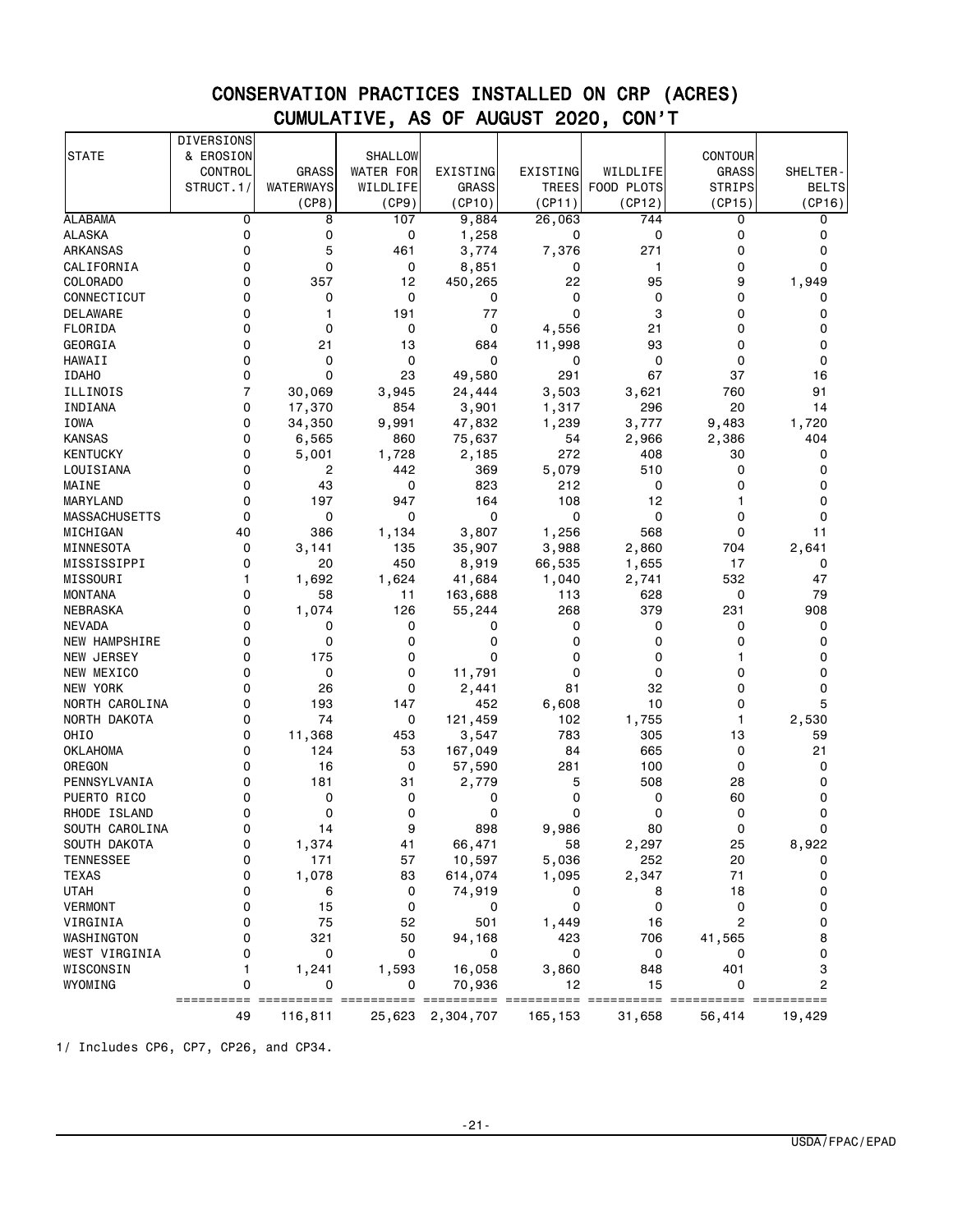|                      |               |                                 |                |            |             | <b>WETLAND RESTORATION</b> |                   |             |
|----------------------|---------------|---------------------------------|----------------|------------|-------------|----------------------------|-------------------|-------------|
|                      |               | SALINITY                        |                | RIPARIAN   | $(CP23)$ 2/ | <b>FLOODPLAIN</b>          | NON-              | CROSS WIND  |
|                      | LIVING        | REDUCING                        | <b>FILTER-</b> | BUFFERS 1/ |             | (CP23) 3/                  | <b>FLOODPLAIN</b> | TRAP STRIPS |
| <b>STATE</b>         | SNOW          | VEGETATION                      | <b>STRIPS</b>  | (CP22)     |             |                            | $(CP23A)$ 3/      | (CP24)      |
|                      | <b>FENCES</b> | (CP18)                          | (CP21)         |            |             |                            |                   |             |
|                      | (CP17)        |                                 |                |            |             |                            |                   |             |
| <b>ALABAMA</b>       | 0             | 0                               | 249            | 21,865     | 0           | 5                          | 0                 | 0           |
| <b>ALASKA</b>        | 0             | 0                               | 0              | 50         | 0           | 0                          | 0                 | 0           |
| <b>ARKANSAS</b>      | 0             | 0                               | 4,371          | 49,856     | 22          | 43,523                     | 26,367            | 0           |
| CALIFORNIA           | 0             | 0                               | 0              | 268        | 572         | 0                          | 0                 | 0           |
| COLORADO             | 23            | $\overline{7}$                  | 60             | 418        | 26          | 0                          | 1,524             | 0           |
| CONNECTICUT          | 0             | 0                               | 0              | 1          | 0           | 0                          | 0                 | 0           |
| <b>DELAWARE</b>      | 0             | 0                               | 416            | 57         | 0           | 112                        | 74                | 0           |
| FLORIDA              | 0             | 0                               | 0              | 0          | 0           | 0                          | 0                 | 0           |
| GEORGIA              | 0             | 0                               | 368            | 630        | 380         | 23                         | $\Omega$          | 0           |
| HAWAII               | 0             | 0                               | 0              | 1,267      | 0           | 0                          | 0                 | 0           |
| <b>IDAHO</b>         | 0             | 0                               | 670            | 2,685      | 0           | 375                        | 25                | 0           |
| ILLINOIS             | 38            | 1                               | 97,530         | 93,909     | 702         | 34,855                     | 12,033            | 0           |
| INDIANA              | 0             | 0                               | 42,043         | 4,566      | 943         | 3,936                      | 8,132             | 0           |
| IOWA                 | 585           | 0                               | 179,570        | 39,561     | 2,221       | 119,175                    | 10,887            | 0           |
| <b>KANSAS</b>        | 35            | 521                             | 17,988         | 2,118      | 378         | 3,666                      | 5,170             | 46          |
| <b>KENTUCKY</b>      | 0             | 0                               | 15,219         | 13,414     | 0           | 82                         | 137               | 0           |
| LOUISIANA            | 0             | 0                               | 259            | 3,472      | 101         | 67,181                     | 70,793            | 0           |
| MAINE                | 0             | 0                               | 55             | 29         | 0           | 0                          | 0                 | 0           |
| MARYLAND             | 0             | 0                               | 21,793         | 10,112     | 9           | 1,900                      | 339               | 0           |
| <b>MASSACHUSETTS</b> | 0             | 0                               | 10             | 0          | 0           | 0                          | 0                 | 0           |
| MICHIGAN             | 11            | 0                               | 21,092         | 1,362      | 205         | 3,856                      | 13,581            | 0           |
| MINNESOTA            | 2,181         | 4,195                           | 108,349        | 22,818     | 26,652      | 29,174                     | 321,526           | 0           |
| MISSISSIPPI          | 0             | 0                               | 4,203          | 151,434    | 0           | 20,853                     | 1,356             | 0           |
| MISSOURI             | 0             | 0                               | 20,546         | 18,631     | 83          | 18,934                     | 1,554             | 0           |
| <b>MONTANA</b>       | 188           | 62,434                          | 177            | 1,818      | 510         | 655                        | 661               | 0           |
| NEBRASKA             | 92            | 472                             | 12,766         | 1,275      | 158         | 9,302                      | 4,932             | 0           |
| <b>NEVADA</b>        | 0             | 0                               | 0              | 0          | 0           | 0                          | 0                 | 0           |
| <b>NEW HAMPSHIRE</b> | 0             | 0                               | 0              | 4          | 0           | 0                          | 0                 | 0           |
| NEW JERSEY           | 0             | 0                               | 321            | 272        | 0           | 0                          | 0                 | 0           |
| NEW MEXICO           | 0             | 0                               | 0              | 560        | 0           | 0                          | 0                 | 0           |
| NEW YORK             | 0             | 0                               | 244            | 6,097      | 2           | 55                         | 3                 | 0           |
| NORTH CAROLINA       | 0             | 0                               | 651            | 3,163      | 0           | 677                        | 0                 | 0           |
| NORTH DAKOTA         | 436           | 89,934                          | 7,044          | 223        | 130,573     | 4,568                      | 59,728            | 0           |
| OHIO                 | 0             | 0                               | 66,725         | 6,509      | 803         | 4,919                      | 7,249             | 0           |
| <b>OKLAHOMA</b>      | 0             | 1,471                           | 462            | 792        | 78          | 293                        | 1,310             | 0           |
| OREGON               | 0             | 0                               | 1,446          | 30,423     | 0           | 152                        | 115               | 0           |
| PENNSYLVANIA         | 0             | 0                               | 685            | 17,631     | 0           | 575                        | 0                 | 0           |
| PUERTO RICO          | 0             | 0                               | 0              | 94         | 0           | 0                          | 0                 | 0           |
| RHODE ISLAND         | 0             | 0                               | $\Omega$       | 28         | 0           | 0                          | $\Omega$          | 0           |
| SOUTH CAROLINA       | 0             | 0                               | 869            | 8,324      | 0           | 172                        | 0                 | 0           |
| SOUTH DAKOTA         | 490           | 16,701                          | 9,397          | 4,079      | 24,365      | 36,682                     | 125,833           | 0           |
| <b>TENNESSEE</b>     | 0             | 0                               | 3,778          | 4,460      | 43          | 631                        | 0                 | 0           |
| TEXAS                | 0             | 406                             | 550            | 11,342     | 5,332       | 959                        | 2,610             | 0           |
| <b>UTAH</b>          | 0             | 0                               | 0              | 17         | 0           | 0                          | 0                 | 0           |
| <b>VERMONT</b>       | 0             | 0                               | 120            | 2,137      | 0           | 0                          | 0                 | 0           |
| VIRGINIA             | 0             | 0                               | 2,110          | 17,179     | 0           | 141                        | 0                 | 0           |
| WASHINGTON           | 0             | 0                               | 31,177         | 17,605     | 15          | 42                         | 5                 | 0           |
| WEST VIRGINIA        | 0             | 0                               | 563            | 4,862      | 0           | 0                          | 0                 | 0           |
| WISCONSIN            | 10            | 0                               | 18,977         | 5,971      | 830         | 2,816                      | 1,231             | 0           |
| WYOMING              | 0             | 0                               | 0              | 1,719      | 0           | 0                          | 0                 | 0           |
|                      | ==========    | =========== =========== ======= |                | ===        |             |                            |                   | ==========  |
|                      | 4,090         | 176,143                         | 692,855        | 585,107    | 195,001     | 410,291                    | 677,176           | 46          |

1/ Includes cropland and marginal pasture.

2/ Acres enrolled under general sign-up and CREP through 2003

3/ Acres enrolled under continuous CREP and non-CREP sign-up after 2003.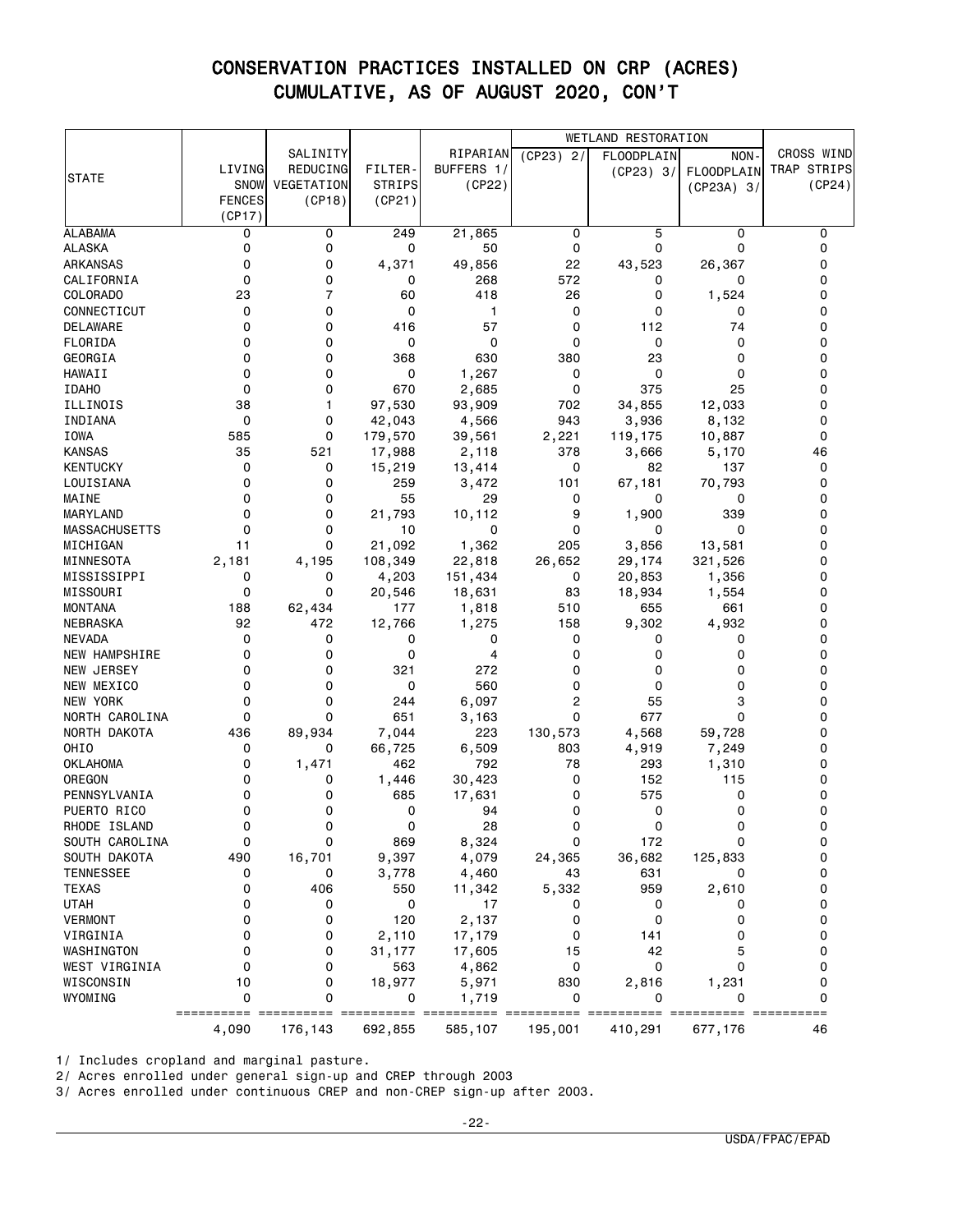|                      | RARE AND        | FARMABLE WETLAND |                | MARGINAL PASTURE |                |                   | UPLAND BIRD    |
|----------------------|-----------------|------------------|----------------|------------------|----------------|-------------------|----------------|
|                      | DECLINING       | PROGRAM 1/       |                | <b>BUFFERS</b>   |                | <b>BOTTOMLAND</b> | HABITAT        |
|                      | HABITAT         | WETLAND          | <b>BUFFER</b>  | WILDLIFE         | <b>WETLAND</b> | <b>HARDWOOD</b>   | <b>BUFFERS</b> |
| <b>STATE</b>         | (CP25)          | (CP27)           | (CP28)         | (CP29)           | (CP30)         | <b>TREES</b>      | (CP33)         |
|                      |                 |                  |                |                  |                | (CP31)            |                |
| <b>ALABAMA</b>       | 393             | 0                | 0              | 368              | 0              | 1,058             | 604            |
| <b>ALASKA</b>        | 0               | 0                | 0              | 0                | 140            | 0                 | 0              |
| <b>ARKANSAS</b>      | 0               | 0                | 0              | 272              | 2,706          | 16,964            | 3,176          |
| CALIFORNIA           | 0               | 0                | 0              | 0                | 0              | 0                 | 0              |
| COLORADO             | 1,709           | 34               | 127            | 58               | 32             | 0                 | 1,286          |
| CONNECTICUT          | 0               | 0                | 0              | 0                | 0              | 0                 | 0              |
| DELAWARE             | 0               | 0                | 0              | 0                | 0              | 0                 | 0              |
| FLORIDA              | 0               | 0                | 0              | 0                | 0              | 0                 | 0              |
| GEORGIA              | 0               | 0                | 0              | 26               | 0              | 0                 | 391            |
| HAWAII               | 0               | 0                | 0              | 0                | 0              | 0                 | 0              |
| <b>IDAHO</b>         | 79              | 4                | $\overline{c}$ | 103              | 53             | 0                 | 0              |
| ILLINOIS             | 507             | 658              | 1,129          | 169              | 20             | 5,730             | 58,224         |
| INDIANA              | 1,956           | 265              | 468            | 88               | 41             | 9,639             | 9,305          |
| IOWA                 | 139,247         | 27,444           | 66,214         | 4,696            | 1,136          | 3,562             | 23,707         |
| <b>KANSAS</b>        | 561,990         | 729              | 1,392          | 0                | 0              | 207               | 24,722         |
| <b>KENTUCKY</b>      | 31,829          | 0                | 0              | 46,439           | 0              | 594               | 5,541          |
| LOUISIANA            | 0               | 335              | 0              | 0                | 176            | 49,285            | 80             |
| MAINE                | 0               | 0                | 0              | 5                | 11             | 0                 | 0              |
| MARYLAND             | 596             | 0                | 0              | 1,038            | 154            | 0                 | 399            |
| <b>MASSACHUSETTS</b> | 0               | $\mathbf 0$      | 0              | 0                | 0              | 0                 | 0              |
| MICHIGAN             | 35              | 19               | 45             | 4                | 224            | 0                 | 449            |
| MINNESOTA            | 81,955          | 12,356           | 25,590         | 140              | 4,951          | 836               | 485            |
| MISSISSIPPI          | 0               | 40               | 157            | 40               | 37             | 59,596            | 1,376          |
| MISSOURI             | 21,869          | 0                | 0              | 775              | 1,443          | 1,932             | 24,024         |
| <b>MONTANA</b>       | 54,533          | 100              | 206            | 0                | $\mathbf{1}$   | 0                 | 404            |
| NEBRASKA             | 145,966         | 1,369            | 1,706          | 547              | 285            | 9                 | 9,500          |
| <b>NEVADA</b>        | 0               | 0                | 0              | 0                | 0              | 0                 | 0              |
| NEW HAMPSHIRE        | 0               | 0                | 0              | 0                | 0              | 0                 | 0              |
| NEW JERSEY           | 0               | 0                | 0              | 0                | 0              | 0                 | 0              |
| NEW MEXICO           | 0               | 0                | 0              | 0                | 0              | 0                 | 0              |
| <b>NEW YORK</b>      | 0               | 0                | 0              | 1,330            | 1,128          | 2                 | 0              |
| NORTH CAROLINA       | 0               | 0                | 0              | 24               | 0              | 55                | 3,162          |
| NORTH DAKOTA         |                 | 26,186           | 59,601         | 35               | 0              | 0                 | 0              |
| OHI <sub>0</sub>     | 10,744<br>4,105 | 78               | 193            | 2,907            | 106            | 39                | 10,091         |
| <b>OKLAHOMA</b>      | 16,274          | 47               | 122            | 0                | 0              | 442               | 416            |
| OREGON               | 41,733          | 0                | 0              | 16,205           | 529            | 0                 | 0              |
| PENNSYLVANIA         | 0               | 0                | 0              | 974              | 420            | 0                 | 324            |
| PUERTO RICO          | 0               | 0                | 0              | 341              | 0              | 0                 | 0              |
|                      | 0               | 0                | 0              | 0                | 0              | 0                 | 0              |
| RHODE ISLAND         | 0               | $\mathbf 0$      | 0              |                  |                |                   |                |
| SOUTH CAROLINA       |                 |                  |                | 28               | 59             | 0                 | 1,077          |
| SOUTH DAKOTA         | 13,134          | 27,092           | 57,280         | 3,788            | 18,499         | 0                 | 1,264          |
| <b>TENNESSEE</b>     | 0               | 0                | 0              | 71               | 0              | 2,868             | 3,147          |
| <b>TEXAS</b>         | 0               | 0                | 0              | 1,165            | 2              | 0                 | 30,589         |
| <b>UTAH</b>          | 0               | 0                | 0              | 0                | 0              | 0                 | 0              |
| <b>VERMONT</b>       | 0               | 0                | 0              | 0                |                | 0                 | 0              |
| VIRGINIA             | 0               | 0                | 0              | 718              | 0              | 0                 | 742            |
| WASHINGTON           | 1,162           | 2                | 8              | 695              | 538            | 0                 | 1,553          |
| WEST VIRGINIA        | 0               | 0                | 0              | 0                | 0              | 0                 | 0              |
| WISCONSIN            | 12,047          | 54               | 65             | 807              | 22             | 0                 | 208            |
| WYOMING              | 0               | 0                | 0              | 1,107            | 0              | 0                 | 0              |
|                      | ==========      | ==========       | ==========     | ==========       | ==========     | ==========        | ==========     |
|                      | 1, 141, 864     | 96,812           | 214,305        | 84,963           | 32,716         | 152,819           | 216,247        |
|                      |                 |                  |                |                  |                |                   |                |

1/ For more FWP see page 24.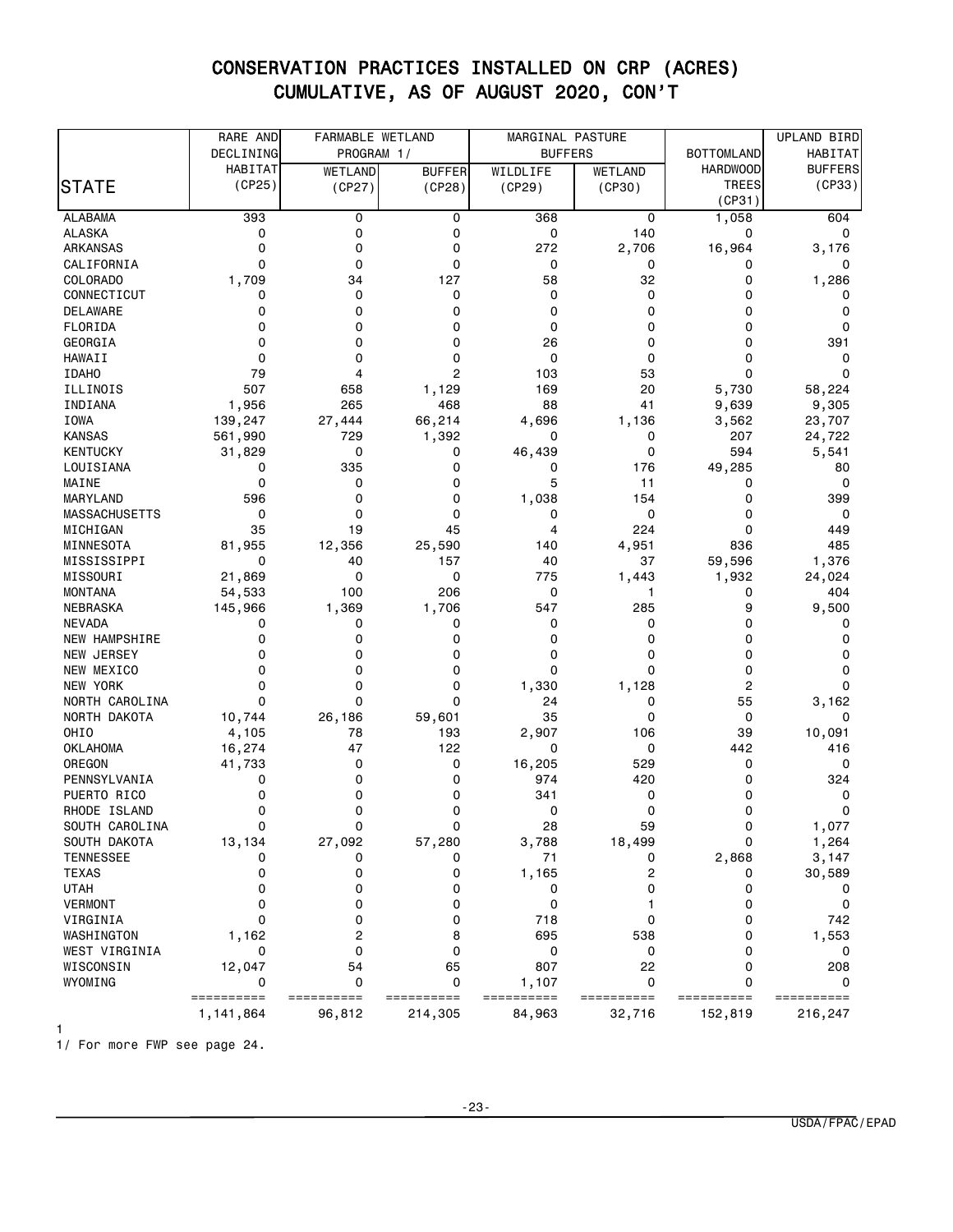| <b>STATE</b>                     | LONGLEAF              | <b>DUCK</b>               | <b>STATE</b><br>ACRES FOR      | FARMABLE WETLAND PROGRAM |                           |                       | POLLINATOR           | PRAIRIE          |
|----------------------------------|-----------------------|---------------------------|--------------------------------|--------------------------|---------------------------|-----------------------|----------------------|------------------|
|                                  | <b>PINE</b><br>(CP36) | NESTING<br><b>HABITAT</b> | WILDLIFE<br><b>ENHANCEMENT</b> |                          |                           |                       | HABITAT 2/<br>(CP42) | SRTIPS<br>(CP43) |
|                                  |                       | (CP37)                    | (CP38)                         | <b>CONSTRUCT</b>         | AQUACUL -                 | <b>FLOODED</b>        |                      |                  |
|                                  |                       |                           |                                | ED                       | <b>TURE</b>               | PRAIRIE               |                      |                  |
|                                  |                       |                           |                                | WETLANDS<br>$(CP39)$ 1/  | <b>WETLANDS</b><br>(CP40) | WETLANDS<br>(CP41) 1/ |                      |                  |
| <b>ALABAMA</b>                   | 13,419                | 0                         | 2,283                          | 0                        | 14                        | 0                     | 85                   | 0                |
| <b>ALASKA</b>                    | 0                     | 0                         | 0                              | 0                        | 0                         | 0                     | 0                    | 0                |
| <b>ARKANSAS</b>                  | 0                     | 0                         | 18,361                         | 0                        | 2,012                     | 0                     | 49                   | 0                |
| CALIFORNIA                       | 0                     | 0                         | 0                              | 0                        | 0                         | 0                     | 1,819                | 0                |
| COLORADO                         | 0                     | 0                         | 72,648                         | 0                        | 0                         | 0                     | 19,166               | 0                |
| CONNECTICUT                      | 0                     | 0                         | 0                              | 0                        | 0                         | 0                     | 0                    | 0                |
| DELAWARE                         | 0                     | 0                         | 0                              | 0                        | 0                         | 0                     | 2                    | 0                |
| FLORIDA                          | 2,413                 | 0                         | 9                              | 0                        | 0                         | 0                     | 0                    | 0                |
| GEORGIA                          | 119,674               | 0                         | 15,443                         | $\Omega$                 | 0                         | 0                     | 6                    | 0                |
| HAWAII                           | 0                     | 0<br>0                    | 0                              | 0<br>0                   | 0<br>0                    | 0<br>0                | 0                    | 0<br>0           |
| <b>IDAHO</b><br>ILLINOIS         | 0<br>0                | 0                         | 143,996<br>26,643              | 32                       | 0                         | 0                     | 7,436<br>105,950     | 272              |
| INDIANA                          | 0                     | 0                         | 56,066                         | 19                       | 0                         | 0                     | 5,384                | 85               |
| <b>IOWA</b>                      | 0                     | 2,518                     | 285,768                        | 298                      | 0                         | 125                   | 219,694              | 1,275            |
| <b>KANSAS</b>                    | 0                     | 0                         | 202,994                        | 7                        | 0                         | 0                     | 5,601                | 86               |
| <b>KENTUCKY</b>                  | 0                     | 0                         | 14,615                         | 0                        | 0                         | 0                     | 4,783                | 0                |
| LOUISIANA                        | 34                    | 0                         | 477                            | 1                        | 3,220                     | 0                     | 22                   | 0                |
| MAINE                            | 0                     | 0                         | 2,099                          | 0                        | 0                         | 0                     | 0                    | 0                |
| MARYLAND                         | 0                     | 0                         | 0                              | 0                        | 0                         | 0                     | 34                   | 0                |
| <b>MASSACHUSETTS</b>             | 0                     | 0                         | 0                              | 0                        | 0                         | 0                     | 0                    | 0                |
| MICHIGAN                         | 0                     | 0                         | 20,152                         | 0                        | 0                         | 0                     | 5,490                | 3                |
| MINNESOTA                        | 0                     | 24,610                    | 95,189                         | 89                       | 0                         | 1,052                 | 15,138               | 84               |
| MISSISSIPPI                      | 134                   | 0                         | 11,716                         | 0                        | 11,182                    | 0                     | 0                    | 0                |
| MISSOURI                         | 0                     | 0                         | 56,273                         | 0                        | 222                       | 0                     | 44,293               | 0                |
| <b>MONTANA</b>                   | 0                     | 2,871                     | 81,770                         | 0                        | 0                         | 0                     | 5,455                | 0                |
| NEBRASKA                         | 0<br>0                | 0<br>0                    | 125,509                        | 0<br>0                   | 0<br>0                    | 0<br>0                | 28,781               | 67<br>0          |
| <b>NEVADA</b><br>NEW HAMPSHIRE   | 0                     | 0                         | 0<br>0                         | 0                        | 0                         | 0                     | 16<br>0              | 0                |
| <b>NEW JERSEY</b>                | 0                     | 0                         | 934                            | 0                        | 0                         | 0                     | 14                   | 0                |
| NEW MEXICO                       | 0                     | 0                         | 2,600                          | 0                        | 0                         | 0                     | 857                  | 0                |
| NEW YORK                         | 0                     | 0                         | 2,119                          | 0                        | 0                         | 0                     | 44                   | 0                |
| NORTH CAROLINA                   | 7,186                 | 0                         | 724                            | 0                        | 58                        | 0                     | 20                   | 0                |
| NORTH DAKOTA                     | 0                     | 177,755                   | 156,360                        | 0                        | 0                         | 48,760                | 4,938                | 0                |
| OHIO                             | 0                     | 0                         | 36,927                         | 69                       | 0                         | 0                     | 3,267                | 1                |
| <b>OKLAHOMA</b>                  | 0                     | 0                         | 8,393                          | 0                        | 0                         | 0                     | 146                  | 0                |
| OREGON                           | 0                     | 0                         | 5,450                          | 0                        | 0                         | 0                     | 353                  | 0                |
| PENNSYLVANIA                     | 0                     | 0                         | 0                              | 0                        | 0                         | 0                     | 8                    | 0                |
| PUERTO RICO                      | 0                     | 0                         | 0                              | 0                        | 0                         | 0                     | 0                    | 0                |
| RHODE ISLAND                     | 0                     | 0                         | 0                              | 0                        | 0                         | 0                     | 0                    | 0                |
| SOUTH CAROLINA                   | 13,831                | 0                         | 1,063                          | 0                        | 0                         | 0                     | 0                    | 0                |
| SOUTH DAKOTA                     | 0                     | 234,076                   | 158,273                        | 14                       | 0                         | 13,454                | 4,612                | 19               |
| <b>TENNESSEE</b><br><b>TEXAS</b> | 0<br>0                | 0<br>0                    | 9,597                          | 0<br>0                   | 0<br>0                    | 0<br>0                | 4,837                | 0<br>0           |
| <b>UTAH</b>                      | 0                     | 0                         | 177,426<br>0                   | 0                        | 0                         | 0                     | 11,663<br>937        | 0                |
| <b>VERMONT</b>                   | 0                     | 0                         | 0                              | 0                        | 0                         | 0                     | 0                    | 0                |
| VIRGINIA                         | 378                   | 0                         | 510                            | 0                        | 0                         | 0                     | 194                  | 0                |
| WASHINGTON                       | 0                     | 0                         | 111,331                        | 0                        | 0                         | 0                     | 3,139                | 0                |
| WEST VIRGINIA                    | 0                     | 0                         | 0                              | 0                        | 0                         | 0                     | 0                    | 0                |
| WISCONSIN                        | 0                     | 0                         | 31,594                         | 0                        | 0                         | 0                     | 2,214                | 0                |
| WYOMING                          | 0                     | 0                         | 9,675                          | 0                        | 0                         | 0                     | 229                  | 0                |
|                                  | 157,069               | 441,830                   | 1,944,989                      | 529                      | 16,708                    | 63,391                | 506,676              | 1,892            |

1/ Includes buffers.

2/ Does not include about 40,000 acres from signup 39 before CP42 was implemented.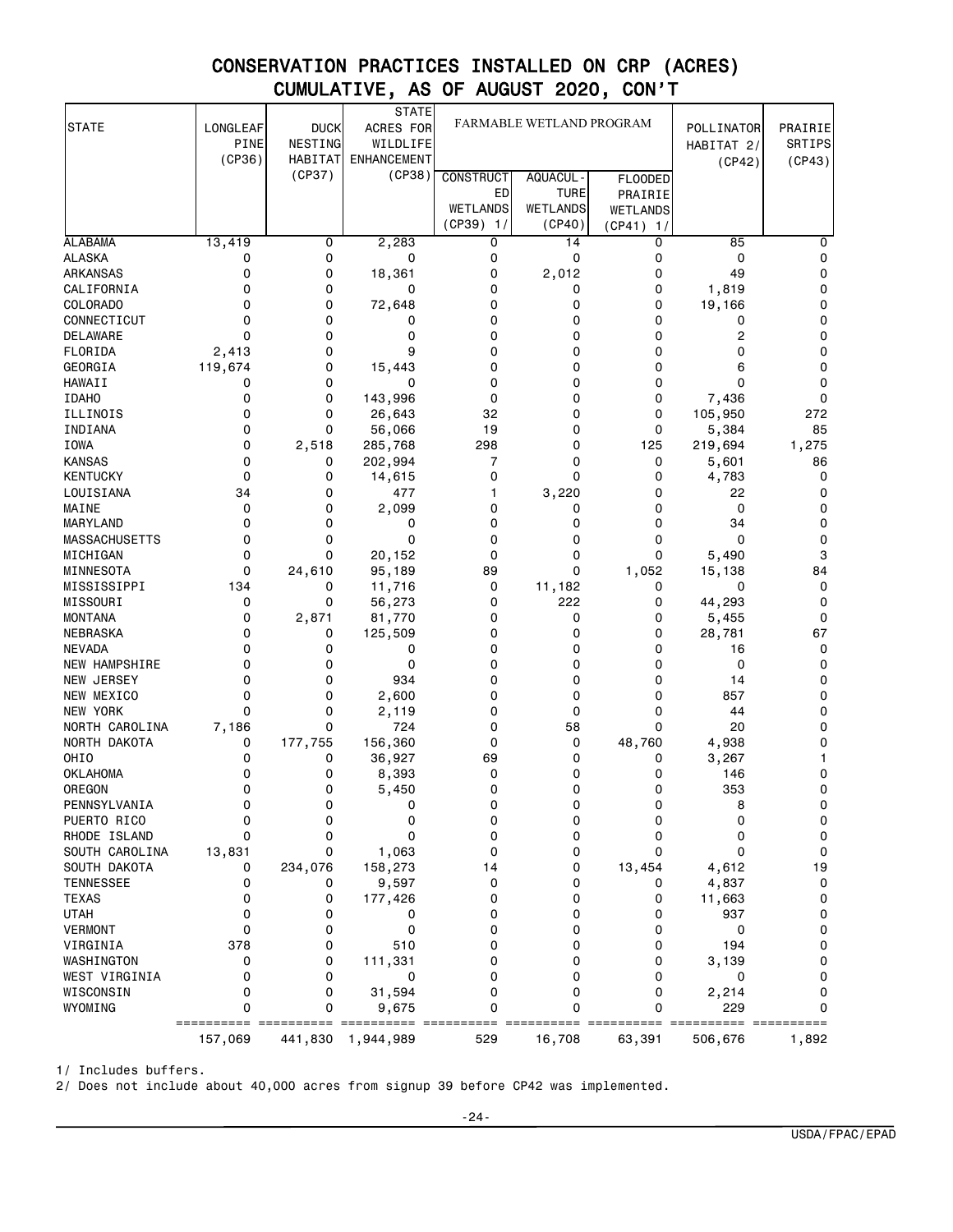|                      | GRASSLANDS 1/  |                |            |
|----------------------|----------------|----------------|------------|
| STATE                |                |                |            |
|                      | INTRODUCED     | NATIVE GRASSES | TOTAL CRP  |
|                      | <b>GRASSES</b> | (CP88)         |            |
|                      | (CP87)         |                |            |
| ALABAMA              | 1,800          | 166            | 195,213    |
| ALASKA               | 0              | 0              | 2,549      |
| ARKANSAS             | 0              | 60             | 215,388    |
| CALIFORNIA           | 847            | 588            | 42,426     |
| COLORADO             | 1,467          | 80,463         | 1,831,123  |
| CONNECTICUT          | 0              | 0              | 1          |
| DELAWARE             | 0              | 0              | 3,570      |
| FLORIDA              | 378            | 0              | 20,198     |
| GEORGIA              | 1,431          | 0              | 206,601    |
| HAWAII               | 0              | 0              | 1,280      |
| <b>IDAHO</b>         | 0              | 23,784         | 534,486    |
| ILLINOIS             | 450            | 3              | 841,918    |
| INDIANA              | 54             | 47             | 213,963    |
| IOWA                 | 2,256          | 793            | 1,706,182  |
| <b>KANSAS</b>        | 618            | 24,215         | 1,896,161  |
| KENTUCKY             | 3,321          | 51             | 198,134    |
| LOUISIANA            | 1,217          | 165            | 272,110    |
| MAINE                | 0              | 0              | 5,638      |
| MARYLAND             | 894            | 35             | 48,769     |
| MASSACHUSETTS        | 0              | 0              | 10         |
| MICHIGAN             | 6,355          | 0              | 115,610    |
| MINNESOTA            | 752            | 1,722          | 1,025,223  |
| MISSISSIPPI          | 420            | 156            | 589,433    |
| MISSOURI             | 970            | 783            | 826,486    |
| MONTANA              | 4,773          | 43,114         | 1,019,941  |
| NEBRASKA             | 21,116         | 311,184        | 1,054,084  |
| NEVADA               | 0              | 0              | 146        |
| <b>NEW HAMPSHIRE</b> | 0              | 0              | 4          |
| <b>NEW JERSEY</b>    | 154            | 0              | 1,872      |
| NEW MEXICO           | 1,944          | 92,324         | 424,339    |
| <b>NEW YORK</b>      | 1,543          | 2              | 20,939     |
| NORTH CAROLINA       | 538            | 7              | 45,668     |
| NORTH DAKOTA         |                | 22,471         |            |
| OHIO                 | 2,966          | 61             | 1,272,572  |
|                      | 4,007          |                | 237,203    |
| OKLAHOMA             | 1,577          | 33,242         | 636,567    |
| OREGON               | 1,140          | 15,930         | 440,787    |
| PENNSYLVANIA         | 425            | 110            | 111,435    |
| PUERTO RICO          | 0              | 0              | 495        |
| RHODE ISLAND         | 0              | 0              | 28         |
| SOUTH CAROLINA       | 101            | 0              | 56,195     |
| SOUTH DAKOTA         | 6,407          | 128,971        | 1,129,306  |
| TENNESSEE            | 1,987          | 1,022          | 125,581    |
| TEXAS                | 1,731          | 28,521         | 2,776,615  |
| UTAH                 | 85             | 797            | 161,449    |
| <b>VERMONT</b>       | 0              | 0              | 2,280      |
| VIRGINIA             | 985            | 80             | 33,149     |
| WASHINGTON           | 276            | 4,850          | 1,177,547  |
| WEST VIRGINIA        | 2,140          | 0              | 7,759      |
| WISCONSIN            | 821            | 23             | 202,528    |
| WYOMING              | 1,751          | 20,067         | 205,565    |
|                      | ==========     | ==========     | ========== |
|                      | 79,695         | 835,806        | 21,936,528 |

1/ Not including 3,255 acres of pollinator habitat.